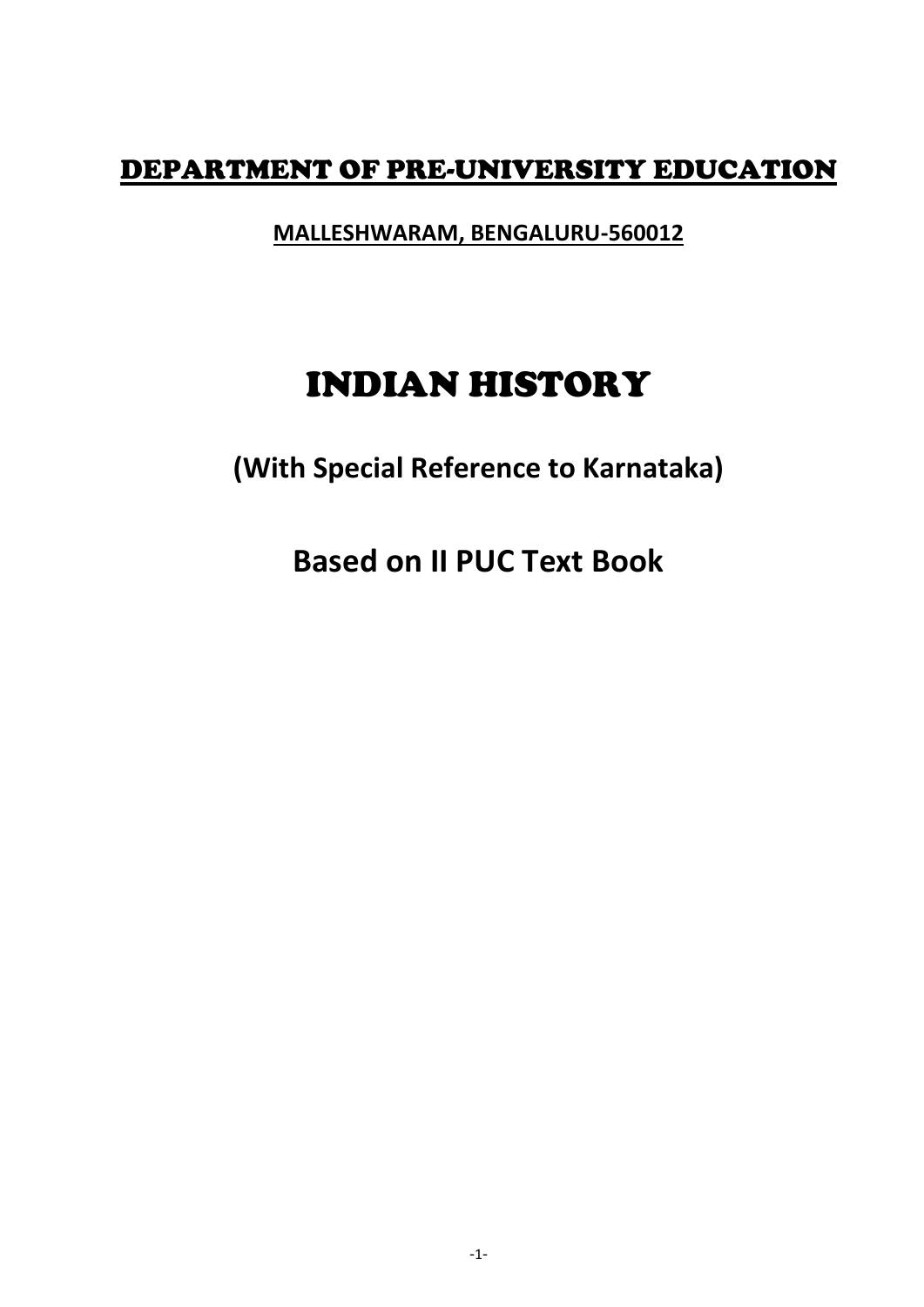# **SYLLABUS**

## **Chapters**

- 1. Introduction
- 2. Stone age and Metal age
- 3. Indus Civilization
- 4. Ancient Period
- 5. Medieval Period
- 6. Socio-religious Reform Movement in Medieval India
- 7. Modern Period
- 8. Map work Importance of Historical Places

## **Model Question Paper Pattern for Annual Examination**

- I. Part A: One mark questions
- II. Part B: Two marks questions
- III. Part C: Five marks questions
- IV. Part D: Questions on Map work
- V. Part E: 10 marks questions
- VI. Part F (Q-36): Match the following

Part - F (Q-37): Chronological order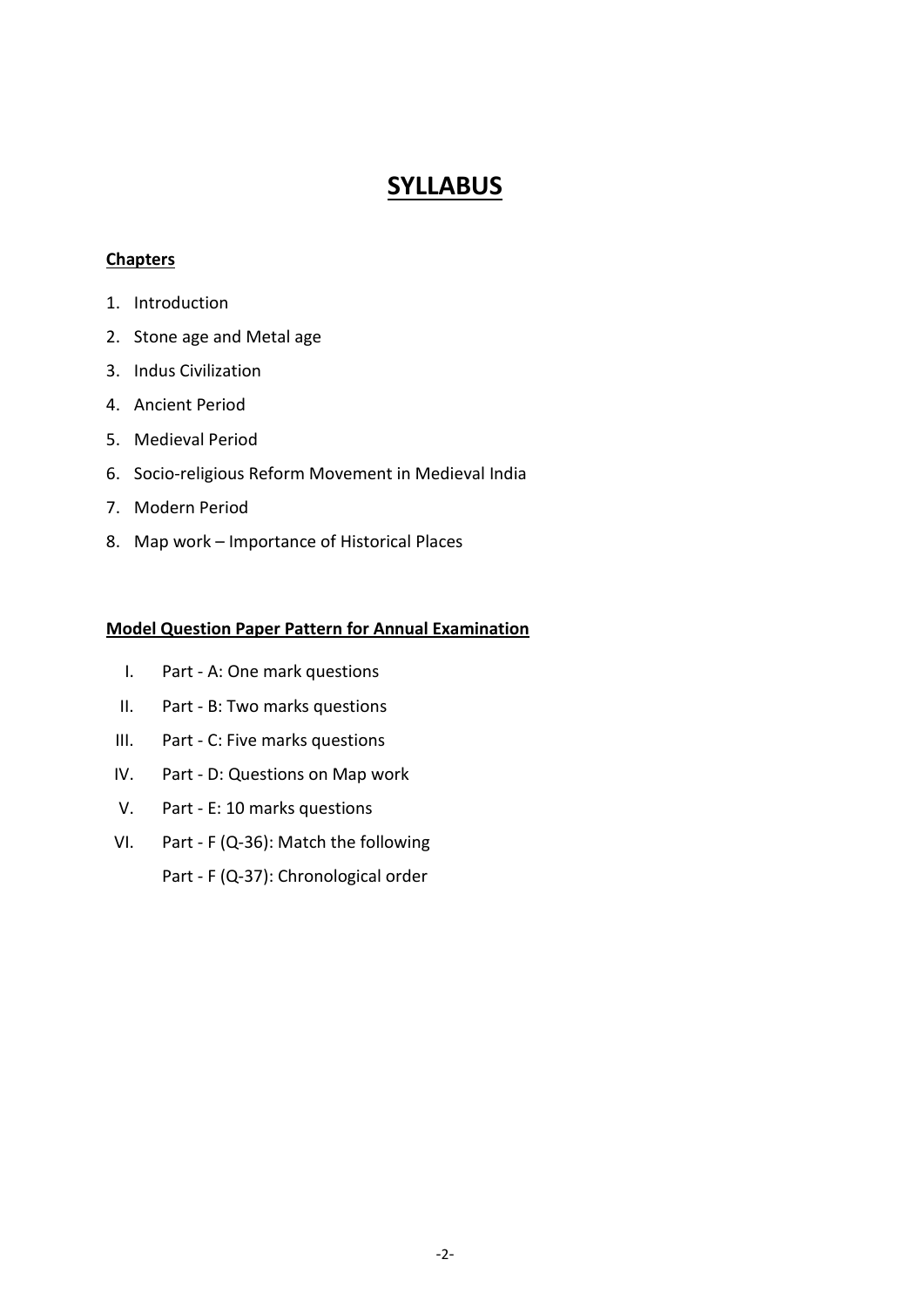#### **Chapter-1**

## **INTRODUCTION**

- **I.** The term India is derived from Greek language. The extent of ancient Karnataka is mentioned in Kaviraja Marga. • A study of coins is known as Numismatics. • Scientific digging of earth for unearthing sources is called Excavation. • Ashwaghosha wrote Buddhacharita. • Pliny wrote Natural Historia.
- **II.** Khyber and Bolan passes connect India with West. According to Vishnu Purana north of the oceans and south of the snowy mountains is called Bharatha. • Different names of India are, Bharathavarsha, Bharathakhanda, Bharatha, Jambudweepa and Hindustan. • Physical features of India- Himalayas, Northern plains, Desert, Deccan plateau and Coastlines. • Indian mountains are Himalaya, Vindya, Aravali, and Sahyadri. • Major religions of India are Hinduism, Jainism, Buddhism, Sikh and Islam. • World heritage sites of India are, Hill forts of Rajasthan, Khujaraho, Konark, Tajmahal, Jantar-Mantar, Gaya, Sanchi, Ajantha, Ellora, Hampi, Aihole, Pattadakallu, Madhurai, Kanchi, Mahabalipuram. • Ancient Indian Universities were, Nalanda, Takshashila, Ujjain, Prayag, Vikramashila, Kashi, and Kanchi. • According to Kavirajamarga the extension of Karnataka is "Cauvery in the South to Godavari in the North". • Kadambas, Gangas, Rasthrakutas, Chalukyas, Vijayanagara Empire and Mysuru Wodeyars ruled Karnataka. • Physical features of Karnataka are Northern and Southern plains, Malnad, Western Ghats, Coastal belts. • If no sources history becomes imaginary or legendary stories. So "No sources No History". • The period where the written records are not available is known as pre-historic period. • The period when we get written records is known as historic period. • Coins help us to know period, economic condition, religion, script, language, metallurgy, art, titles etc. • Inscriptions are most reliable sources. Because they are generally contemporary and related to events. • Archaeological sources are excavations, monuments, coins, paintings, inscriptions, fossils. • Indigenous literature and Foreign Accounts are the two types of literary sources.

#### **III.**

## **Impact of Geography on Indian History:-**

India is a subcontinent of Asia. We can divide the physical features of India into six divisions.

1. The Himalayas 2. Northern plains 3. Deserts 4. Mountains 5. Deccan Plateau 6. Coastal regions. These geographical features are influenced on Indian History.

## **Special features of Indian History:-**

• Continuity of civilization and culture • Evolution in phases • Foreign invasions • Dominant and tolerant Hindu faith • Contributions to world • India as a country of attraction for foreigners

## **Unity in Diversity is the unique feature of Indian History:-**

**Diversity:-** • Physical diversity • Racial and linguistic Diversity • Social and Religious diversity •Economic diversity.

**Unity:-** • Geographical unity • Administrative unity • Uniform education and literature • Religious and social ceremonies • Recent changes.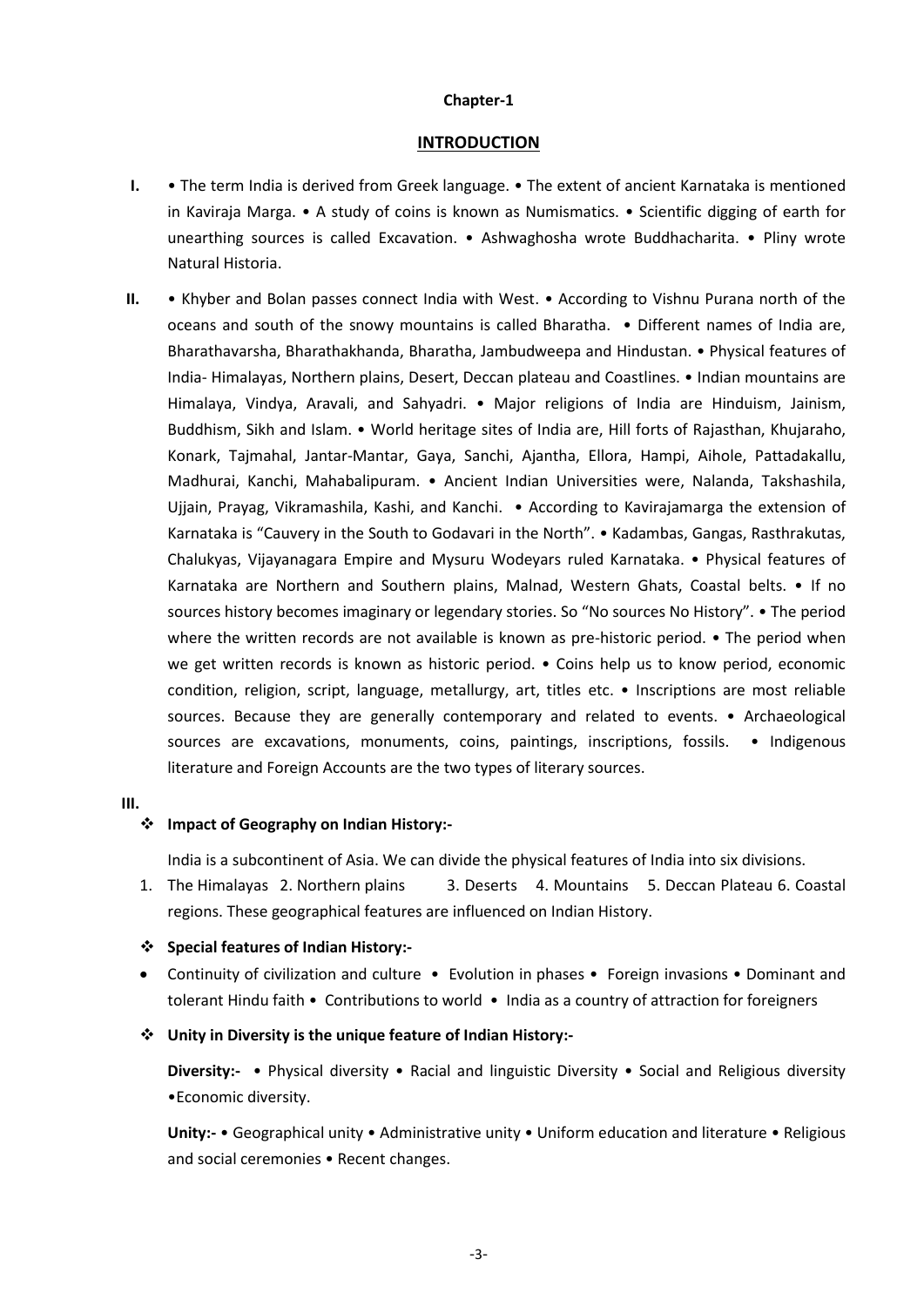## **Contributions of Foreign writers to write Indian History:-**

Foreign accounts are primary sources. Many foreign pilgrims and scholars visited India and left their experiences in their writings. **Greeks:-** Megasthanes- Indica, Ptolemy-Geography, Unknown Greek author- The periplus of the Erithrean Sea. **Rome:-** Pliny- Natural Historia. **China:-** Fahian- Gho-ko-ki, Huein tsang- siyuki, Itsing- Informations. **Muslim Historians and writers:-** Firdousi- Shahanama, Babar-Babarnama, Jahingir- Jahangirnama, Abul Fazal- Akbarnama. **Arab travelers:-** Sulaiman, Alberuni and Ibnbatuta. **Visitors of Vijayanagara:-** Italy-Nikolokanti, Persia- Abdul razzak, Portugal- Barbosa and Paes, Russia- Nikitin

## **Importance of Archaeological Sources:-**

Archaeological sources are important to reconstruct the History. They are, 1.Excavations 2. Monuments 3. Coins 4. Paintings 5. Inscriptions 6. Fossils etc.

#### **Chapter -2**

## **STONE AGE AND METAL AGE (PRE-HISTORIC PERIOD)**

- **I.** Stone used by Paleolithic man Quartize. First metal used by man in North India- Copper First metal used by man in South India- Iron.
- **II.** Paleo Old, Lithic Stone. So Paleolithic means Old Stone Age. Sites of Paleolithic age are, Sohan river basin, Narmada valley, Tungabhadra valley, Bhopal and Chotanagapur, Tirunalveli, Karnul, Belan caves, Lingasagur, Ghataprabha river basin. • Sites of Mesolithic age are, Ajmir in Rajasthan, Sabaramati basin in Gujarat, Ahmadnagar in Maharashtra, Sanganakallu in Bellary and Brahmagiri in Chitradurga. • Neo-New, Lithic-Stone. So Neolithic means New Stone Age. • Sites of Neolithic Age are, Maski, Doab Cauvery Basin, Karnul, Kathiawar, Sind and Baluchistan.

## **Chapter -3 INDUS CIVILIZATION**

- **I.** The archaeological Survey department of India was established in 1861. Mohenjodaro means 'mound of the dead'. • The Great bath of Indus valley civilization is located in Mohenjodaro. • The dockyard of Indus valley civilization was discovered at Lothal in Gujarat. • Mother Goddess was the important deity of Indus people.
- **II.** R.B Dayaram Sahani discovered Harappa and R. D Banerjee discovered Mohenjodaro. Harappa, Mohenjodaro, Lothal etc are the cities discovered in Indus civilization. • The methods of disposal of the dead by Indus people were cremation or burial. • Imports of Indus people were precious stones, copper and tin. • Exports of Indus people were ivory, gold, beads, timber. • Deforestation, floods, Aryan invasions were the reasons of decline of Indus civilization.
- **III. NOTE: Students are instructed to refer** *the Salient features of Indus Civilization* **for the five marks questions, 1. The town planning (point no 1.) 2. The social and economic conditions (point 3 and 4).**
- **V. Salient features of Indus civilization**
- **1. Town planning:-** Town planning is the important feature of Indus civilization. Harappa, Mohenjodaro, Kalibangan, Dholavira etc were the planned cities of Indus civilization. A few cities had Citadels. Scientific drainage system, the straight streets, great bath at Mohenjodaro, Dustbins, Granaries (Harappa), Street lights, Houses are the important features of the town planning. Buildings were built by brunt bricks.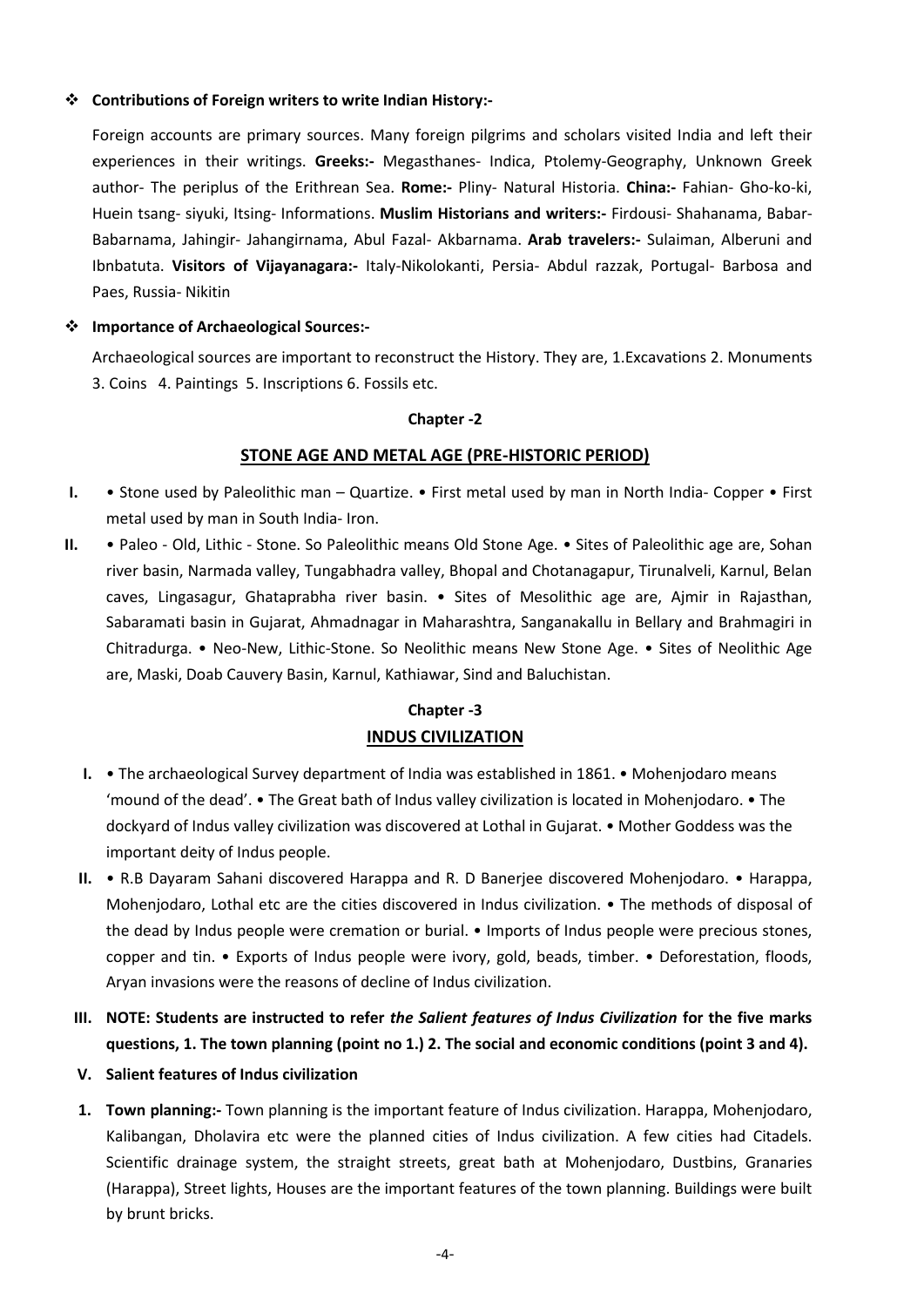**2. Political condition:-** Historians have guessed the existence of the strong administration. Cities had administration of various grades.

## **3. Social condition:-**

**Classes:-** Learned class, Warriors, Traders and Workers.

**Food habit:-** Wheat, Barley, rice, fruits, vegetables, milk and meat etc were used.

**Dress and Ornaments:-** They used cotton and woolen clothes. Ornaments were worn by both women and men. They knew variety of hair styles. Face paints, lipsticks, collyrium were also used. **Amusements:-** They knew both Indoor and outdoor games. They were mainly Bull fighting, cock fighting, Dice, Clay modeling etc. They also knew dancing and music.

**Weapons:-** They used weapons like the axes, spears, daggers, maces, slings, bow and arrows. They were made of copper and bronze.

**Disposal of Dead body:-** cremation or Burial were the methods of disposal of dead body.

## **4. Economic condition:-**

**Occupations:-** Agriculture, cattle rearing and dairy farming. **Crops:-** They grew wheat, barley, peas, sesame and cotton abundantly. **Domestic animals:-** Buffalo, bull, sheep, goat, dog, pig, elephant, camel and fowl. **Handicrafts:-** Spinning, weaving, pottery, carpentry, metal industry etc existed. **Trade:-** Indus people had developed internal and external trade. Harappa, Lothal, Rupar, Kalibangan etc were main centers of trade. Bullock carts, donkeys, Elephants and camels were the means of transportation. They knew weights and measurements.

- **5. Religious condition:-** Mother Goddess was their chief deity. They worshipped Shiva in the form of Pashupathi and Linga. They were also worshipped tree, animals and serpents.
- **6. Art and sculpture:-** The seals, figurines, amulets, pottery and the bronze dancing girl, bearded man, figures of Pashupathi, terracotta toys and jewelry are the examples of their artistic skill.
- **7. Seals and Scripts:-** More than 3000 seals made of terracotta, ivory, stone are found. Various animals like bull, unicorn, elephant, antelope, human and other Pictographic writing are engraved.

## **Chapter - 4 ANCIENT PERIOD Chapter - 4.1 VEDIC CULTURE**

- **I.** The Arya means noble or master or a person dependent on Agriculture. The word 'Veda' is derived from Sanskrit word 'Vid'. • Veda means Knowledge. • Rigveda is the first Veda. • Kulapathi or Gruhapathi was head of the family. • Agriculture was the chief occupation. • The cultivated land was called 'Kshetra'. • Cattles were regarded as wealth of Aryans. • The education commenced with a ceremony called Upanayanam.
- **II.** Rigveda, Yajurveda, Samaveda and Atharvanaveda are the four Vedas. Sabha and Samithi were the political institutions assisted the King during the Vedic period. • Brahmana, Kshatriya, Vaishya and Shudra are the four Varnas. Brahmacharya, Grihasta, Vanaprastha and Sanyasa are the four Ashramas. • Gambling, chariot racing, Horse racing, Music and dancing were the amusements of Vedic people. • Gargi, Maithreyi, Shashwathi, Lopamudra etc were important women scholars during Vedic age.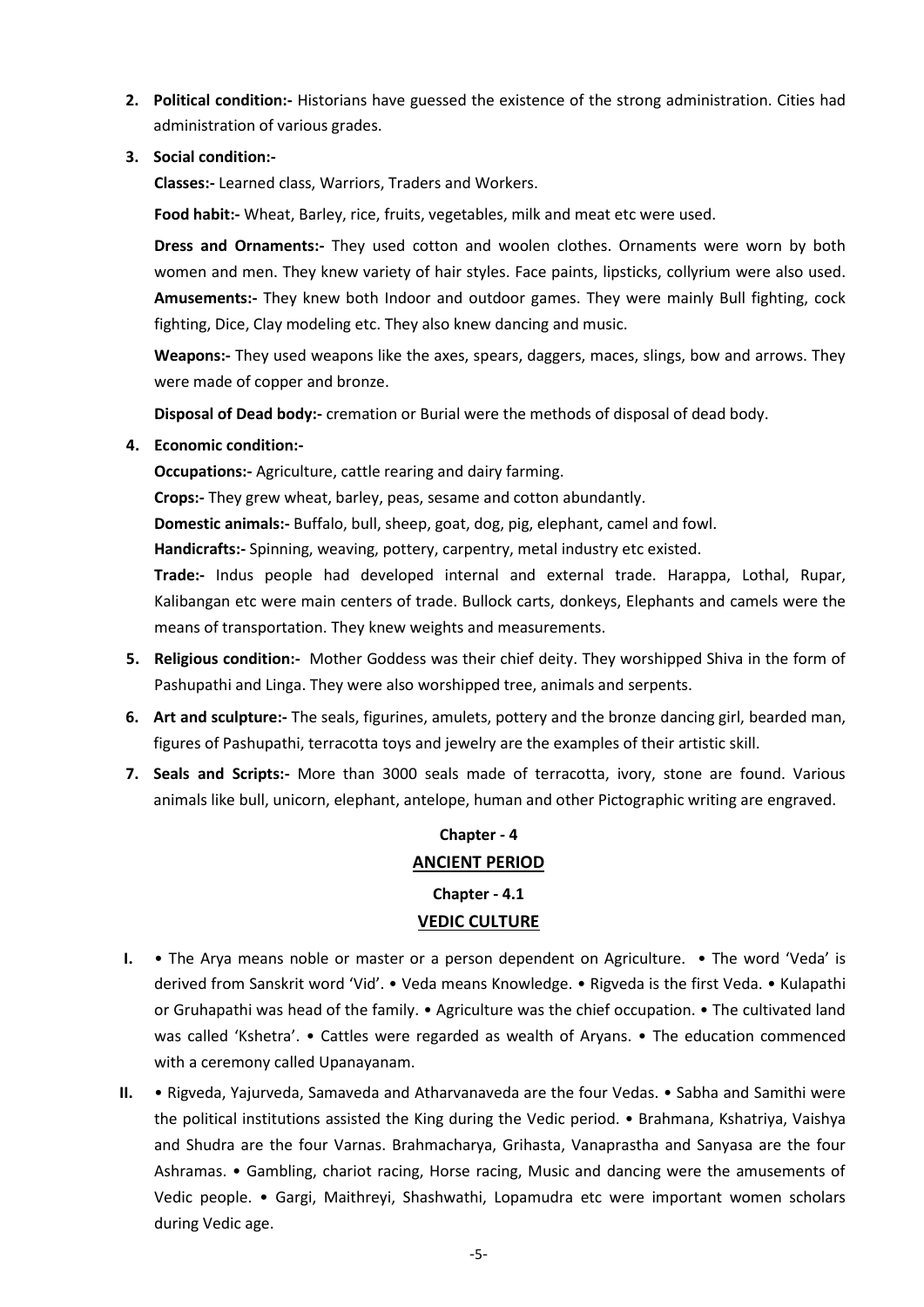#### **III.**

#### **Political condition:-**

Head of the tribes was called 'Rajan'. Kingship became hereditary. Purohita, Sangahatri, Senapati, Vispathis and Graminis were assisted to king. Protection of the people was his main duty. Sabha and Samithi also assisted the king in the administration.

Village was the last unit of administration. Gramini was head of the village. Vishpathi was the head of a group of villages. The kingdoms were divided into provinces, Gopas, Vishayas and Gramas. Kuru, Panchala, Kashi, Videha, Vidharbha etc were important states. Kings were called Raja, Maharaja, Rajadhiraja, Ekarat, Virat, Samrat, Chakravarthi. Kings began to perform Yagas like, Rajasuya, Ashwamedha and Vajapeya etc. The military consisted of infantry, elephant force, cavalry and Navy. Weapons were used like bows and arrows, swords, spears, maces, axes. Helmets and armours were used for protection. They followed the path of deceit to win the wars.

#### **Social condition:-**

Joint family system was existed. Father was the head of family. He was called as 'Kulapathi' or 'Gruhapathi'. Monogamy, polygamy, widow remarriage were in existence. Polygamy performed in royal family. Women were respected in the society. Chathurvarna system was existed based on occupations, those were Brahmana, Kshatriya, Vaishya and Shudra.

Woman was under the protection of father or husband. Ashrama system came into practice. They were used rice, barley, vegetables, fruits, milk, fish and meat as food. They used intoxicating drinks like Soma and Sura. They wore cotton and wool clothes. Necklace, earrings, finger rings, bracelets, anklets, bangles and armlets were used as ornaments. Nagari, Dundhubhi, Veene and flute were the instruments of music.

#### **Economic condition:-**

Agriculture was the main occupation of Aryans. Cattle rearing was their sub occupation. The cultivated land was called "Kshetra". Carpentry, pottery, weaving etc were existed. Cattle considered as wealth. Hastinapura, Indraprastha and Kosambi were the cities. Trade and commerce gained importance. Nishka was used in the form of coin. Barter system was existed in trade.

#### **Religious condition:-**

The Vedic religion is known as Sanathana Dharma, Hinduism and Bhrahmanical religion. In the early period Aryans worshipped nature gods like Indra, Varuna, Agni, Vayu, Surya, Soma, Pruthvi etc. Rituals and performances of Yagnas and Yagas were in practice. Idol worship came into practice. New gods like Brahma, Vishnu, Maheshwara, Ganesha, Karthikeya, Parvathi, Lakshmi, Kali, Durga etc were started to worship. Cow was regarded as sacred animal. Practice of Vedic religion became costly. Black magic and witch craft came into existence. Purusharthas came into practice. Vedic people believed in the cycle of birth, death and Rebirth. They believe in the paths like Bhakhti, Jnana, karma and Yoga to attain Salvation (Moksha). Ramayana and Mahabharatha are the important epics of Vedic religion.

## **Education and Science:-**

Gurukula system of education was started. Patashala, Agraharas and Ghatikas, temples were the centers of education. Kanchi and Thakshashila were important universities. Education commenced with Upanayanam. Position of Guru was high. Vedas, Puranas, Philosophy, Mathematics, Astronomy, Medicine were the important subjects to be taught. Sanskrit was the medium of instruction. They knew the distance between Sun, Moon and Earth. They had the knowledge about eclipses. They knew the uses of herbs to cure diseases.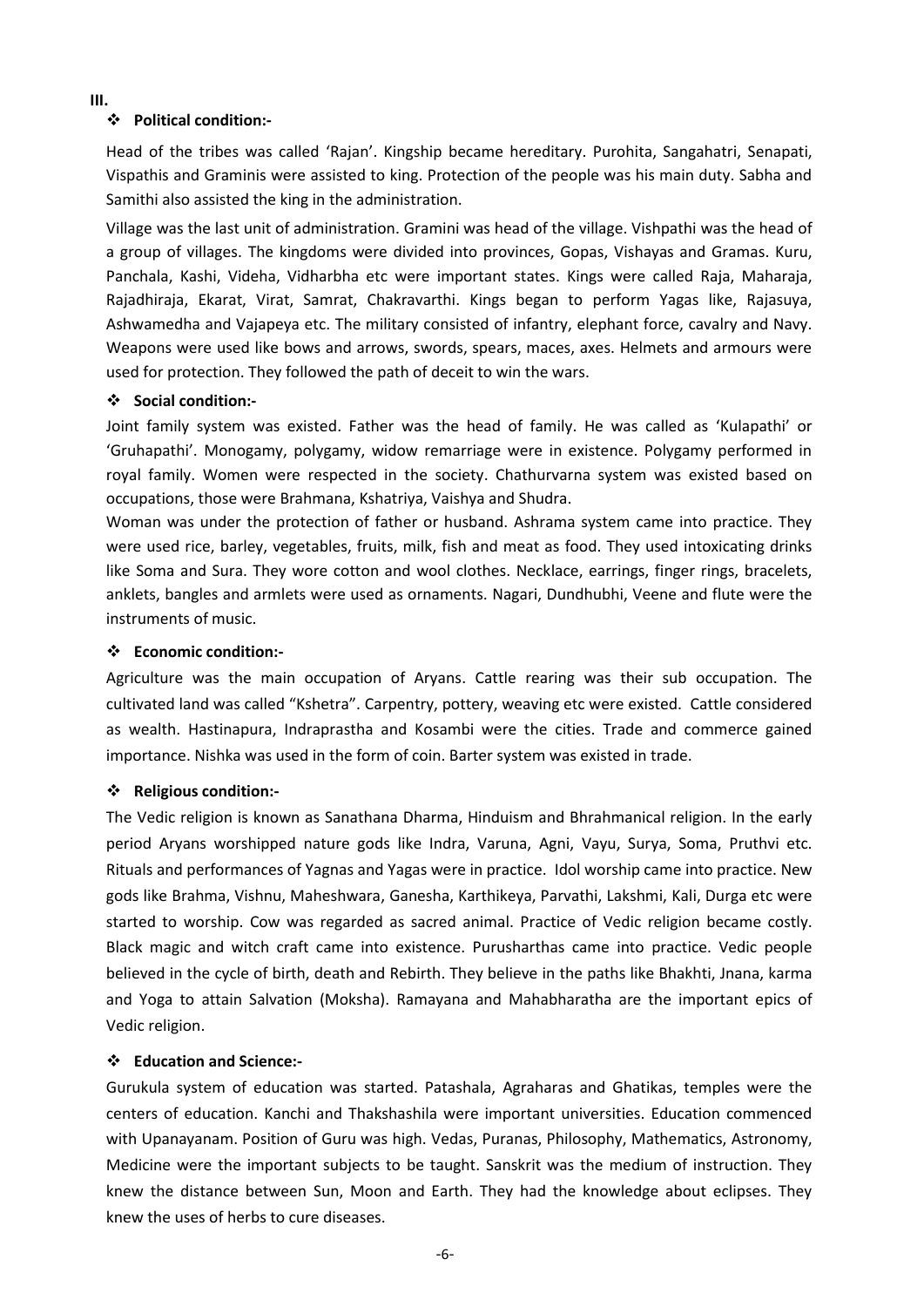## **Chapter - 4.2 THE RISE OF NEW RELIGIONS**

- **I.** •Vrushabhanatha was the founder of Jainism. 23<sup>rd</sup> Thirthankara was Parshwanatha. •Vardhamana was born at Kundagrama. • Vardhamana attained enlightenment at Jrimbhikagrama. • Gauthama Buddha founded Buddhism. • Buddha was born at Lumbini Garden. • Siddhartha was the original name of Gauthama Buddha. • Buddha means enlightened one. • Buddha attained enlightenment at Gaya. • Buddha delivered his first sermon at Deer park near Saranatha. • Buddha attained Nirvana at Kushinagara.
- **II.** Siddharta and Thrishaladevi were the parents of Vardhamana. Right knowledge, Right faith and right conduct are the Thrirathnas of Vardhamana. •Jaina councils held at Pataliputra and Vallabhi. •The two sects of Jainism are Shwethambaras and Digambaras. • Shuddhodhana and Mayadevi were the parents of Buddha. • 1. Worldly life is full of sorrow 2. Desire is the root cause of sorrow etc were the Noble Truths preached by Buddha. • Ashoka, Kaniska and Harshavardhana patronized Buddhism. • Suttapitaka, Vinaya pitaka and Abhidama pitaka are the three Tripitakas of Buddhism. • The two sects of Buddhism are Hinayana and Mahayana.

**III.**

## **Factors responsible for the rise of new religions:-**

The new religions, named Jainism and Buddhism rise in India ( $6<sup>th</sup>$  century BCE). • Complications in Vedic religion. • Supremacy of the priestly class. • Blind beliefs and performances. • Caste system. • Birth of great personalities.

### **Life and teachings of Vardhamana Mahaveera:-**

Vardhamana Mahaveera was born in 599 BCE at Kundagrama near Vaishali. His parents were Siddhartha and Thrishaladevi. Vardhamana married Princess Yashodhara at the age of 18. Priyadarshini was his daughter. Although he was prince he renounced worldly comforts and became an ascetic. He attained enlightenment at Jrimbhikagrama. He attained highest spiritual knowledge called 'Kaivalya' and became Kevalin or Jina. He preached his religion throughout of his life time and got Nirvana at Pava of Bihar in 527 BCE.

#### **Teachings of Mahaveera:-**

• Teachings of Mahaveera are in 12 Angas, holy texts of Jainism. • Five great vows- Sathya (truth), Ahimsa (non-violence), Astheya (Non-stealing), Aparigraha (Non possession of property more than required), Brahmacharya (Chastity). • Three Jewels or Thriratnas- Right knowledge, right Faith, Right conduct. • Non-violence is the main factor of Jainism

#### **V. Life and teachings of Gautama Buddha:-**

He was the founder of Buddhism. He was born at Lumbini Garden in 563 BCE. His parents were Shuddhodhana and Mayadevi. As he lost his mother in his childhood, he grew up by his aunt Mahaprajapathi Gauthami. Siddhartha was his first name. He married Yashodhara. Rahula was his son. When he went to wander out of the palace, he saw an old man, a sick man, a funeral procession and a sage. Siddhartha saw only sorrows and decided to renounce worldly life. This event is known as **'The Great Renunciation'**. He attained enlightenment under a pipal tree at Gaya and became Thathagatha (one who has realized the truth). He preached his first teaching at Saranatha. As he preached his principles of his entire life, he attained Parinirvana at Kushinagara in U.P at age of 80. He is known as 'The light of Asia'.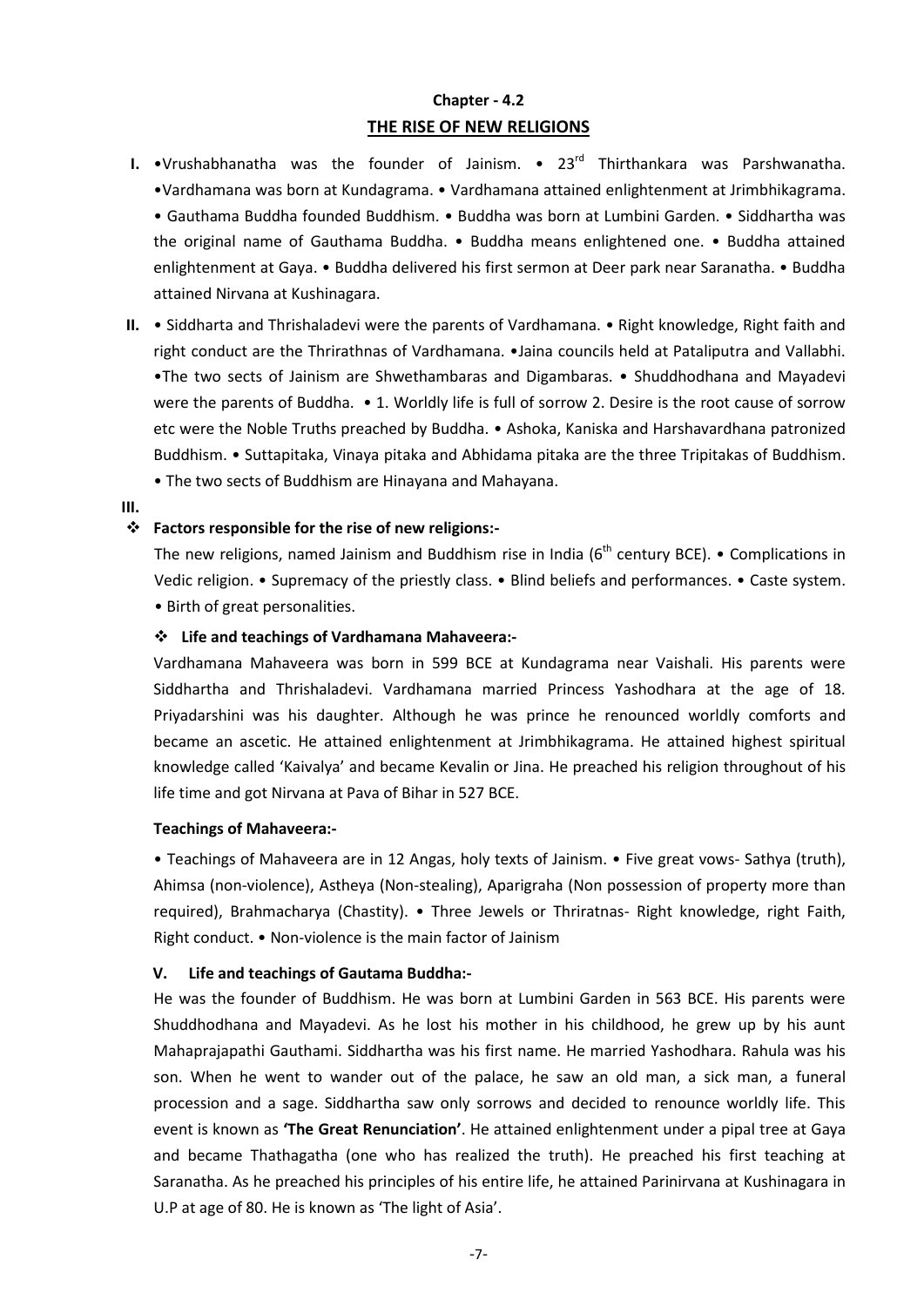#### **Teachings :-**

Thripitakas, holy texts of Buddhism give information about the teachings of Buddha. • **Four basic principles:-** Satya, Ahimasa, Astheya and Brahmacharya.• **Four Noble Truths:-** worldly life is full of sorrow, Desire is the root cause for sorrow, when desire ceases, rebirth ceases, and Desire can be overcome by following Asthangamarga. • **Asthangamargas:-** right faith, right thought, right speech, right conduct, right effort, right meditation, right livelihood, and right mindfulness. • He opposed caste system, idol worship and blind beliefs. He gave importance to Ahimsa.

#### **Chapter - 4.3**

#### **MAURYAS (324 – 180 BCE)**

- **I.** Chandragupta Maurya founded the Mauryan dynasty. Pataliputra was the capital of Mauryas. •Dharmachakra was the royal emblem of Mauryas. • Vishakadatta wrote Mudrarakshasa. • Kautilya wrote Arthashastra. • Megasthanes wrote Indica. • Chanakya helped Chandragupta to establish the Mauryan Empire. • Dhanananda, the ruler of Nanda was defeated by Chandragupta Maurya. •Seleucus sent Megasthanes as ambassador to the court of Chandragupta Maurya. • Seleucus the Greek ruler defeated by Chandragupta Maurya. • Chandragupta Maurya, the Mauryan ruler followed Jainism. • Chandragupta Maurya spent his last days In Shravanabelagola (Karnataka). • Ashoka was the greatest ruler of Mauryan dynasty. •  $13<sup>th</sup>$  Ashokan rock edict speaks about Kalinga war. • Ashoka the Mauryan ruler accepted Buddhism. • The third Buddhist council held at Pataliputra. • Sanchi stupa is the biggest stupa built by Ashoka. • The Capital of Saranatha Pillar is the National emblem of India. • Simuka was the founder of Shatavahana dynasty. • Prathishtana or Paithan was the capital of Shathavahanas. • Hala wrote "Gathasapthasati". • Nasik cave inscription issued by Gautami Balashri.
- **II.** The important sources about Mauryan dynasty are, Arthashastra of Kautilya, Indica of Megasthanes, Mudrarakshasa of Vishakadatta, Ashokan rock edicts and Monuments etc. • Ashokan inscriptions at Karnataka – Maski in Raichur district, Gavimata and Palkigonda in Koppal district, Brahmagiri, Siddapura in Chitradurga district etc. • Dharmasteya and Kantakashodhana were the two types of Mauryan courts. • The Maski edict referred to the king Ashoka as confirmed that Devanampriya priyadarshi raja was none other than Ashoka himself. • Megastanes was Greek ambassador. Indica was his famous work. • Kautilya was a famous Statesman of Mauryan dynasty. Arthashastra is his famous work. • Ashoka appointed Dharmamahamatras to spread Buddhism. •Hala and Gauthamiputra Shatakarni were the important rulers of Shathavahanas. • Amaravathi, Nagarjunakonda, Karle, Nasik, Kanheri etc are the architectural centers of Shathavahanas.
- **III.**

#### **Chandragupta Maurya (324-300 BCE):-**

He was the founder of Mauryan dynasty. Chanakya helped him in the establishment of Maurya Empire. He conquered Punjab. He conquered Magadha and killed Dhanananda, the last ruler of Nandas and captured Magadha. By defeating Dhanananda he established Mauryan Empire by the help of Chanakya. Chandragupta Maurya defeated Seleucus, the Greek ruler. Seleucus gave territories, which included Kabul, Afghanistan, Kandahar and Baluchistan and gave his daughter in a marriage to Chandragupta. He sent Megastanes, the Greek ambassador to the court of Chandragupta. Hence Seleucus maintained friendly relations with Chandragupta. Chandragupta followed Jainism and the hill on which he stayed is known as Chandragiri and temple built by him as Chandragupta Basadi.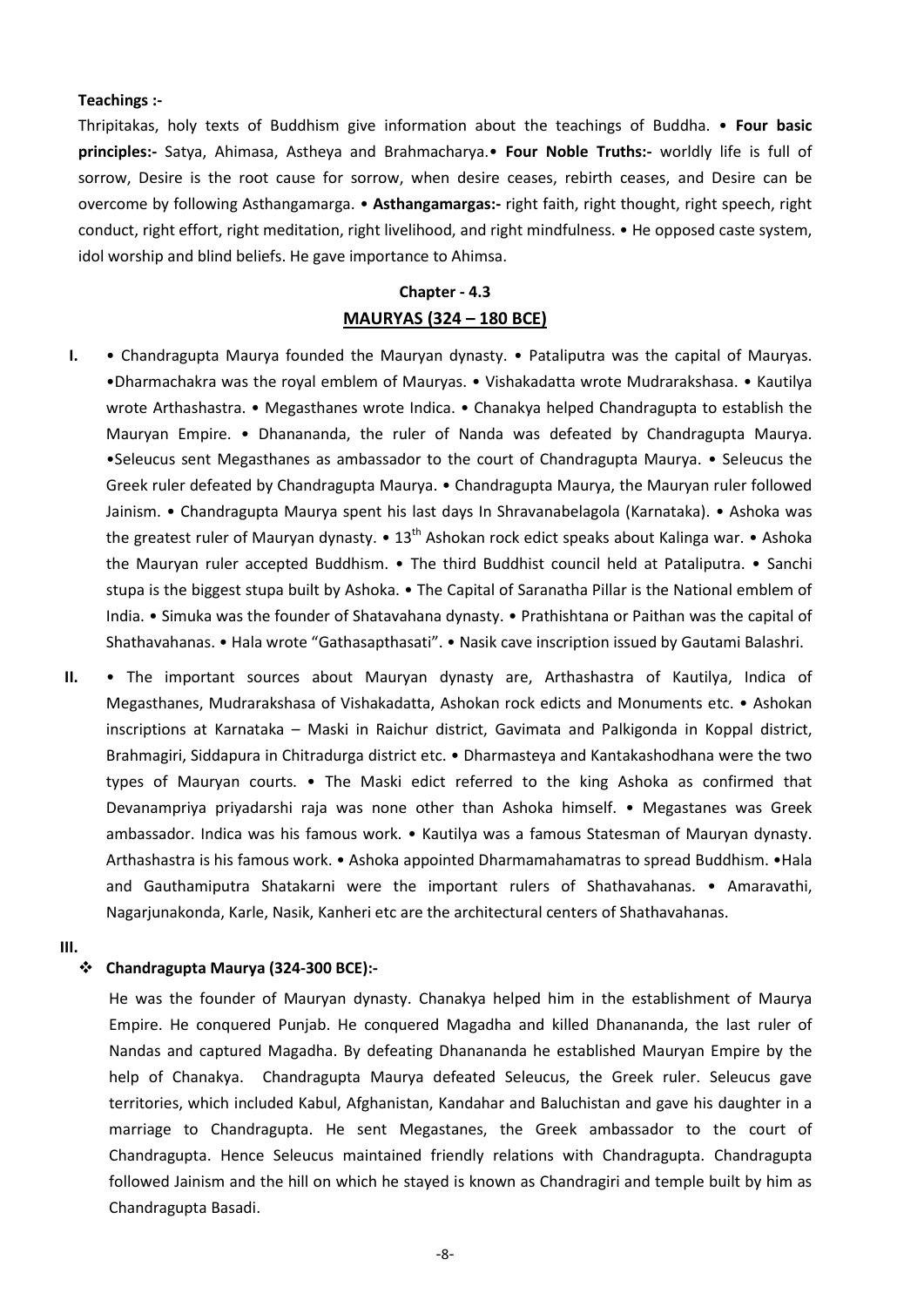**Note:- Students are instructed to refer** *the life and achievements of Ashoka* **for the five marks question, the measures taken by the Ashoka for the spread of Buddhism.** 

 **Administration of Mauryas:-** Arthashastra of Kautilya, Indica of Megastanes flow light on the administration of Mauryas.

#### **Central Government:-**

**King:-** He was the head of the state.

**Manthri Parishad:-** consisted 4 to 12 ministers.

**Secretariat:-** consisted 30 departments.

**Judicial system:-** Dharmasteya and Kantakashodhana were the two types of courts.

**Revenue system:-** Land revenue was the main source of income. Tax fixed for 1/6.

**Provincial government:-** Empire divided into five provinces such as, Girnar, Takshashila, Ujjain, Tosali and Suvarnagiri.

**City Administration:-** The administration of the city was entrusted to a committee of thirty members.

**Military Administration:-** The War office was administered by six boards, each consisting of five members. They were Navy, Transport, Infantry, Cavalry, Chariots and Elephant force.

## **Art and Architecture of Mauryas:-** They built buildings, palaces and monuments.

**Stupas:-** Sanchi Stupa at Madyaparadesh is the biggest Stupa built by Ashoka.

**Palaces:-** Palace of Pataliputra was famous.

**Caves:-** Barabur mountains near Gaya and Nagarjuna hills are the important caves.

**Pillars:-** Ashoka built 30 pillars. Saranatha Pillar is the most important among them. The head of Saranatha Pillar is the National emblem of India.

## **V. The Life and achievements of Ashoka (273-232 BCE):-**

Ashoka was the greatest ruler of the Mauryas. He is mentioned in his edicts as "Devanampriya" and "Priyadarshi".

• **The Kalinga war (261 BCE):-** 13<sup>th</sup>rock edict speaks about this war. It tells that 1,00,000 soldiers were killed and 1,50,000 were captured as prisoners of war. Ashoka was so filled with sorrow at the sight of bloodshed that and this became his last war. After this war, instead of 'Digvijaya', he adopted the policy of 'Dharmavijaya'. He embraced Buddhism under the influence of Upagupta, a Buddhist saint.

• **Edicts of Ashoka:-** Ashoka was the first to issue edicts in India. The edicts help us to know about him. His edits composed in Bhrahmi script and Pali, Prakrit and Greek language. James Princep was the first who deciphered Ashokan inscriptions in 1837.

• **Edicts in Karnataka:-** Maski in Raichur district, Gavimatha and Palkigonda in Koppal district, Brahmagiri, Siddapura in Chitradurga, Nittur in Bellary district, Sannathi in Kalaburgi district etc. Maski edict referred him as Devanampriya Ashokasa.

• **Religion:-** 1. Parents must be obeyed and teachers must be respected. 2. Everyone should speak the truth. 3. Servants, youngsters and dependents must be treated with love. 4. No injury should be caused to men and animals etc.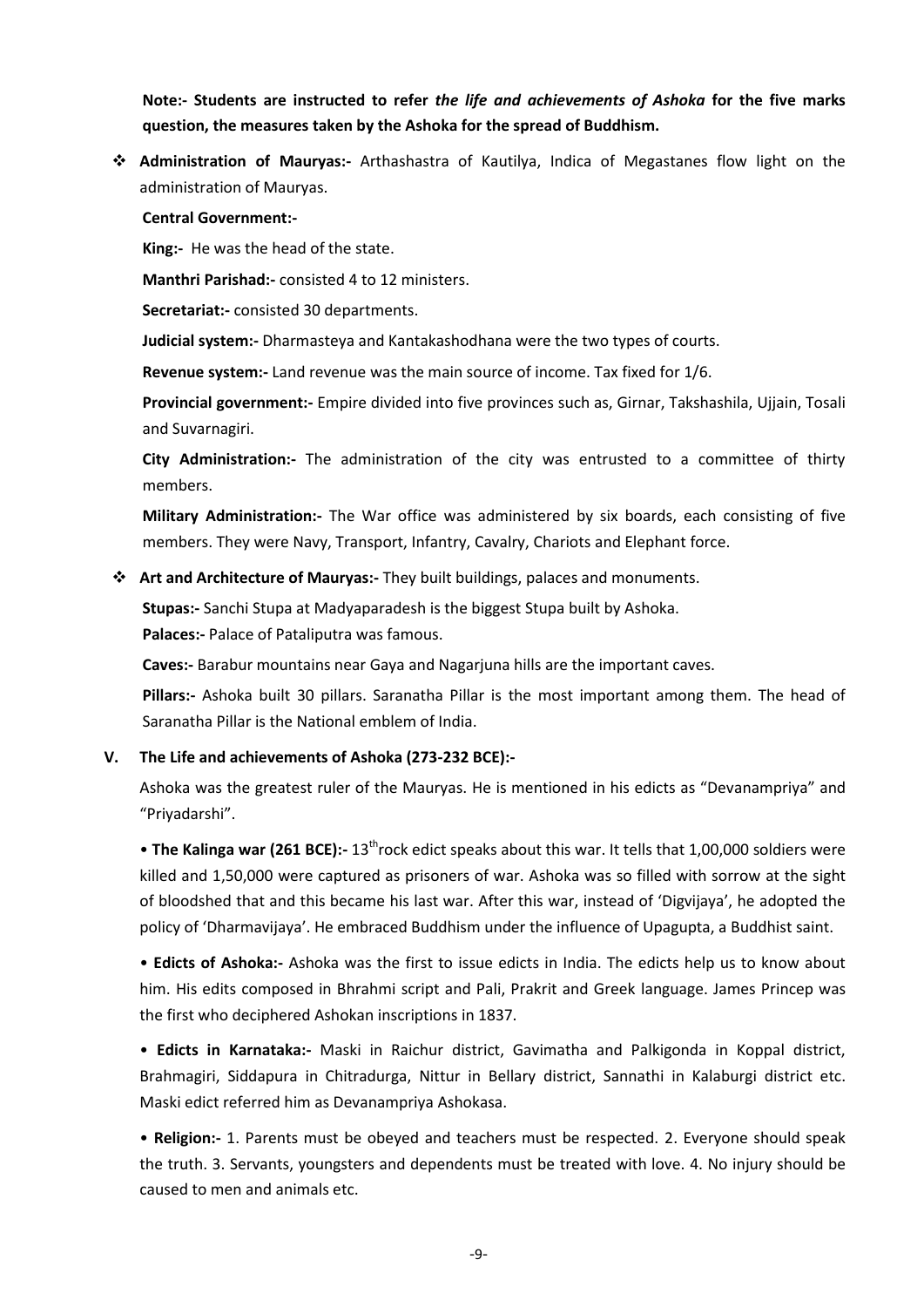## • **Measures adopted for the spread of Buddhism.**

- 1. He visited the Buddhist holy places (Lumbini, Kapilavastu etc.) and arranged discourses on religion.
- 2. He built a large number of monasteries all over the empire and spent large sums of money in endowing them.
- 3. Ashoka engraved his inscriptions on rocks, pillars and the walls of the caves.
- 4. He appointed Dharmamahamathras to spread Dharma among the people.
- 5. He organized the third Buddhist council at Pataliputhra in 250 BCE to settle the internal differences among the monks.
- 6. He sent missionaries to spread Buddhism in Afghanistan, Burma, Srilanka and Europe. He sent his son Mahendra and his daughter Sanghamithra to Srilanka.
- 7. He undertook many welfare activities during his period. His motto was 'Service and sacrifice'.

## **Chapter - 4.4**

## **KUSHANAS**

- **I.** Kushanas home land was China. Kujula kadphisis or kadphisis I was the founder and first ruler of Kushanas. • Kanishka was the greatest ruler of kushanas. • The great Chinese general 'Pan-Chao' was defeated the Kanishka.• Purushapura or Peshawar was the capital of Kanishka. • Kanishka embraced Buddhism under the influence of Ashwaghosha.
- **II.** The main purpose of the  $4<sup>th</sup>$  Buddhist council was to settle the disputes existing in Buddhism. It was held in 102 CE at Kundalavana in Kashmir. • Kanishka gave royal patronage to Buddhism and Buddhist monks. Viharas and Monasteries were built for the use of the monks. He sent missionaries to Japan, Tibet and central Asia.
- **III.**
	- **Achievements of Kanishka:-** Famous king of Kushanas. He started Shaka era in 78 CE. Purushapura was his Capital.

**Conquests:-** He captured Bactria, Persia, Afghanistan, Punjab and Sindh. He conquered Kashmir and built new town Kanispura. Today it is known as Srinagara. Then he captured Magadha. After he defeated Shaka-Sathrapas and captured Mathura from them.

**War with China:-** Firstly he was defeated by Chinese general Pan-chao. But later he defeated Panchiang, son of Pan-chao and annexed Kashgar, Yarkhand and Khotan from China.

**Religion:-** In the earlier he was the follower of Hinduism. And then he embraced Buddhism by the influence of Ashwaghosha. He took many measures to spread Buddhism. He organized  $4<sup>th</sup>$  Buddhist council in 102 CE at Kundalavana, presided over by Vasumitra. The work Mahavibhasha composed here.

## **Chief characteristics of the Gandhara school of art:-**

In this school of art the life size statues of Gautama Buddha were carved. • While carving the statues utmost care was given to the symmetry of the body. • In the specimens of the craftsmanship of this art- the folds and turns of the cloths were exhibited with minute care and skill. • Gave much importance to the physical beauty of the statue. • Polishing the statues is an important feature of this art. •The specimens were mostly prepared in stone, terracotta and clay. •The technique used in making the statues was Greek but, the idea, inspiration and personality all were Indian. This style is known as the Indo-Greek style.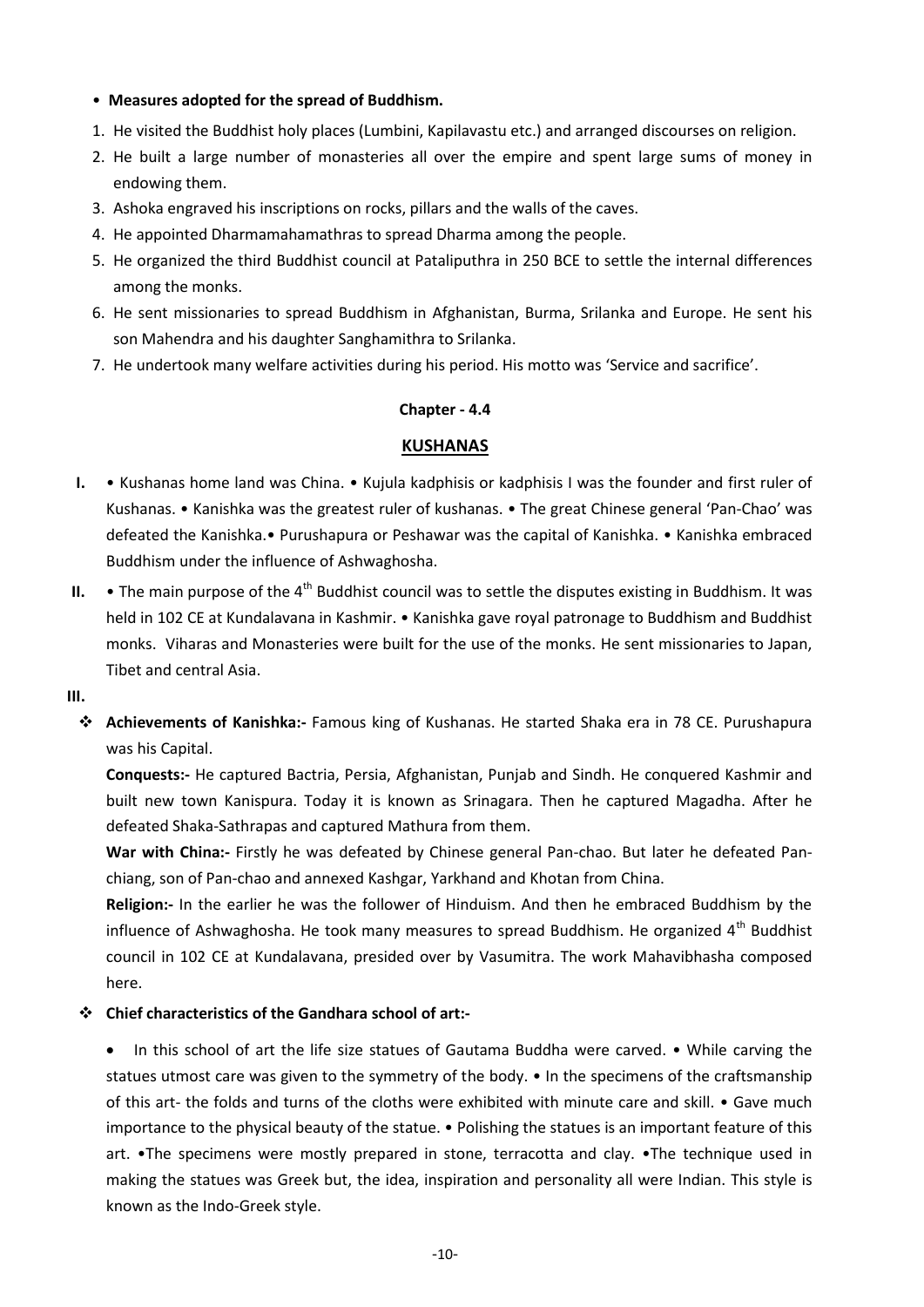#### **Chapter - 4.5**

### **GUPTAS (300-600 CE)**

- **I.** Shri Gupta was the founder of the Gupta Dynasty. From 320 CE Gupta Era commenced. •Allahabad pillar inscription composed by Harisena. •Allahabad pillar inscription reveals the expedition of Samudragupta. • Rajashekhara is the author of Kavyamimamse. • Samudragupta was the greatest king of Gupta dynasty. •Samudragupta performed Ashwamedha sacrifice. •Samudragupta had the title Kaviraja. • Kalidasa wrote Shakuntala. •Aryabhata wrote Aryabhatia. •Chandragupta II had the title 'Vikramaditya'. • Amarasimha wrote Amarakosha. • Varaha Mihira wrote Brihathsamhite. •Fahien wrote 'Gho-ko-ki'. • Bharavi is the author of Kiratarjuniyam. •Dhanvantri is called "the father of Indian medicine". • In Meharauli the iron pillar of the Gupta age is found.
- **II.** Pataliputra and Ujjain were the capitals of Guptas. Allahabad pillar inscription describes the conquests of Samudragupta. Harisena composed it. • Kalidasa, Shudraka, Bharavi, Dandi and Vishakadatta were the poets of Gupta period. • Shakuntala, Raghuvamsha, Meghadoota etc are the important works of Kalidasa. • Chinese traveller Fahein came to India to study Buddhism. • Allahabad pillar inscription, works of Kalidasa, Mudrarakshasa, Kavyamimamse etc help us to know about Gupta History. • Nandin, Nagadatta, Nagasena, Ganapatinaga and other North Indian rulers defeated by Samudragupta. • Kosala, Kanchi, Kottura and vengi etc of south Indian kingdoms defeated by Samudragupta. • Nalanda, Thakshashila, Ajantha, Saranatha were the famous universities of Gupta period. • Panchasiddhantika, Brihatjataka, Laghujataka and Brihatsamhita are the works of Varahamihira. • Mathura, Banaras, Patna, Udayagiri and Devaghar etc are the architectural centers of Gupta period.

## **III.**

 **Conquests of Samudragupta:-** He was the greatest king of Gupta dynasty. He ruled for 40 years. He did many wars to establish his empire. Allahabad pillar inscription of Harisena gives information about his conquests.

1. He defeated 9 kings like, Nandin, Nagadatta, Ganapathi Naga, Nagasena etc in North Indian campaign. 2. He conquered the forest kingdoms of Jabbalapura, Nagapura in Vindhya region. 3. He defeated Mahindra of Kosala, Vishnugopa of Kanchi, Swamidatta etc 12 kings of South India. 4. He conquered the border states named Kamarupa in Assam, Samatata etc. After he performed Ashwamedhayaga and took the title Ashwamedha Parakrama. He issued gold coins. He had the title Kaviraja also.

**V. The Golden age:-** Establishment of vast empire, efficient administration, all round developmentsreligion, literature, art and architecture are main factors to compare with other great empires of the world.

**Religious condition:-** Revival of Hinduism, religious tolerance were the important factors. They followed Hinduism. They started to perform Ashwamedha, Rajasuya and Vajapeya. They built many Vishnu temples. They had the title Parama Bhagavatha.

**Education:-** A few kings were great scholars themselves. Thakshashila, Nalanda, Ajantha and Saranatha were the famous universities. They attracted foreign students also. The important subjects taught were Puranas, Literature, Philosophy, Logic, Astrology and Science.

**Literature:-** Golden period of Sanskrit literature. Samudragupta was a great scholar and musician. There were Navarathnas in the court of Chandragupta II. Kalidasa was the great poet and drama writer of ancient India. Raghuvamsha, Vikramorvashiya, Kumarasambhava are the works of Kalidasa. Shudraka- Mrichchakatika, Bharavi- Kiratharjuneeyam, Charaka-Charakasamhite etc are the other works.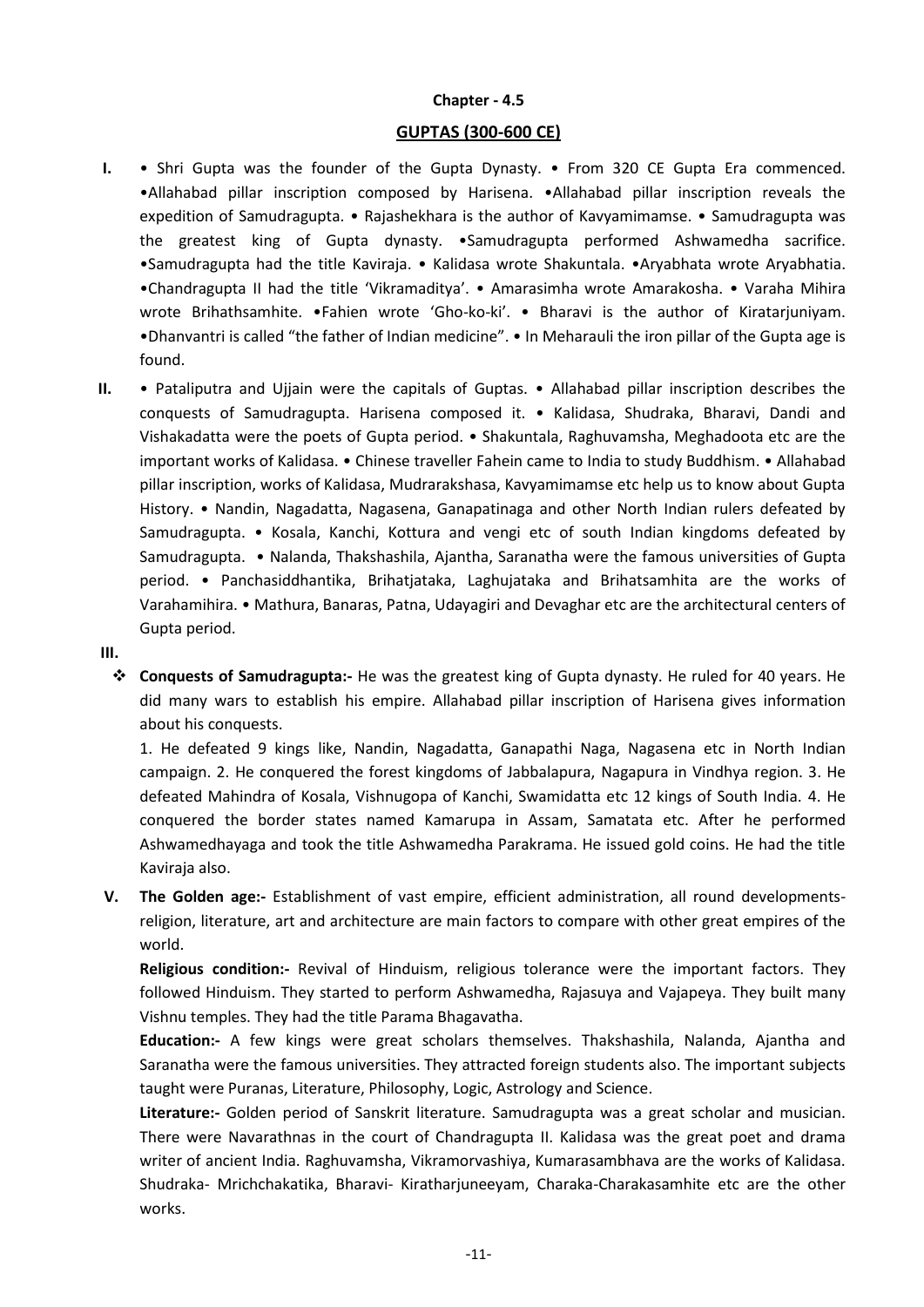**Science and technology:-** The great development in Mathematics, Astronomy, Medicine, Metallurgy. Aryabhata, Brahmagupta and Varahamihira were the great mathematicians. Dhanvanthari is regarded as the father of Indian medicine. Meharauli iron pillar is the finest example of their Metallurgy.

**Art and architecture:-** Indian temple architecture began during the Gupta period. Mathura, Banaras, Patna, Udayagiri, Devagarh were the main architectural centers. Dashavatara temple of Devagarh was the first temple. Many Buddha statues erected during this period. They encouraged painting also (Ajantha and Bhagh). Most of the paintings reflect the life of Buddha.

# **Chapter - 4.6**

## **CHOLAS**

- **I.** Sangam refers to Tamil literary Union. Ilain Chola was the first Chola king of Sangam age. •Rajaraja chola I built the Rajarajeshwara temple at Tanjore. • Uttarameruru inscription tells about the Chola village administration. • The members were elected by Lucky draw system. This was known as Kuduvalai. • Committees of Elected representatives called as Variam.
- **II.** Tirukkural, Shilappadigarm and Manimekhalai were the famous works of the Sangam age. •Takkolam war held between Rashtrakutas and Cholas in 949 CE. • Rajendra Chola I had many titles like, Pandita chola, Gangaikonda Chola, Kedarakonda Deva etc.

## **III.**

 **Achievements of Rajaraja Chola I (985-1014 CE):-** He was the son of Paranthaka II. He was the famous ruler of Cholas.

• He defeated the kings of Pandyas, Cheras and Ceylon in South. He constructed Shiva temple at Polennaru for the commemoration of Ceylon victory. • In the North he captured Gangawadi and Nolambavadi. • He interfered in the internal politics of Vengi Chalukyas and made Shaktivarma, the ruler of Vengi. He won Lakshadweepa and Maldives islands. He had good relation with the Shailendra Empire of Sumatra. • He had titles like Shivapadashekhara, Cholendrasimha, Mummadi Choladeva, Jayagonda etc. • He built famous Rajarajeshwara temple at Tanjore.

## **Achievements of Rajendra Chola I (1012-1044CE):-**

He was the son of Rajendra chola I. He raised the dignity and honor of the Chola Empire. • He defeated Mahendra V, the king of Cyelon. • He defeated Jayasimha II of Kalyani Chalukya at Masangi. • He defeated Mahipala I of Bengal. •He extended his conquest up to Ganga River and brought holy Ganga water. For this commemoration he assumed the title 'Gangaikonda Chola', built new Capital 'Gangaikonda Cholapuram' and built 'Chola Gangam tank' and poured Ganga water in it. • He established higher education center at Ennayiram. •He had titles like, Panditachola, Gangaikonda Chola etc.

## **Village administration of Cholas**

Uttara Meruru inscription of Paranthaka I gives us clear information about the village administration of Cholas. According to this inscription, Uttarameruru was divided into thirty parts (Kudumbu). One representative from each unit was elected for a period of one year. This system was called as Kuduvalai (Lucky draw) system. Elected representatives had to work in many committees. These were called Variyam.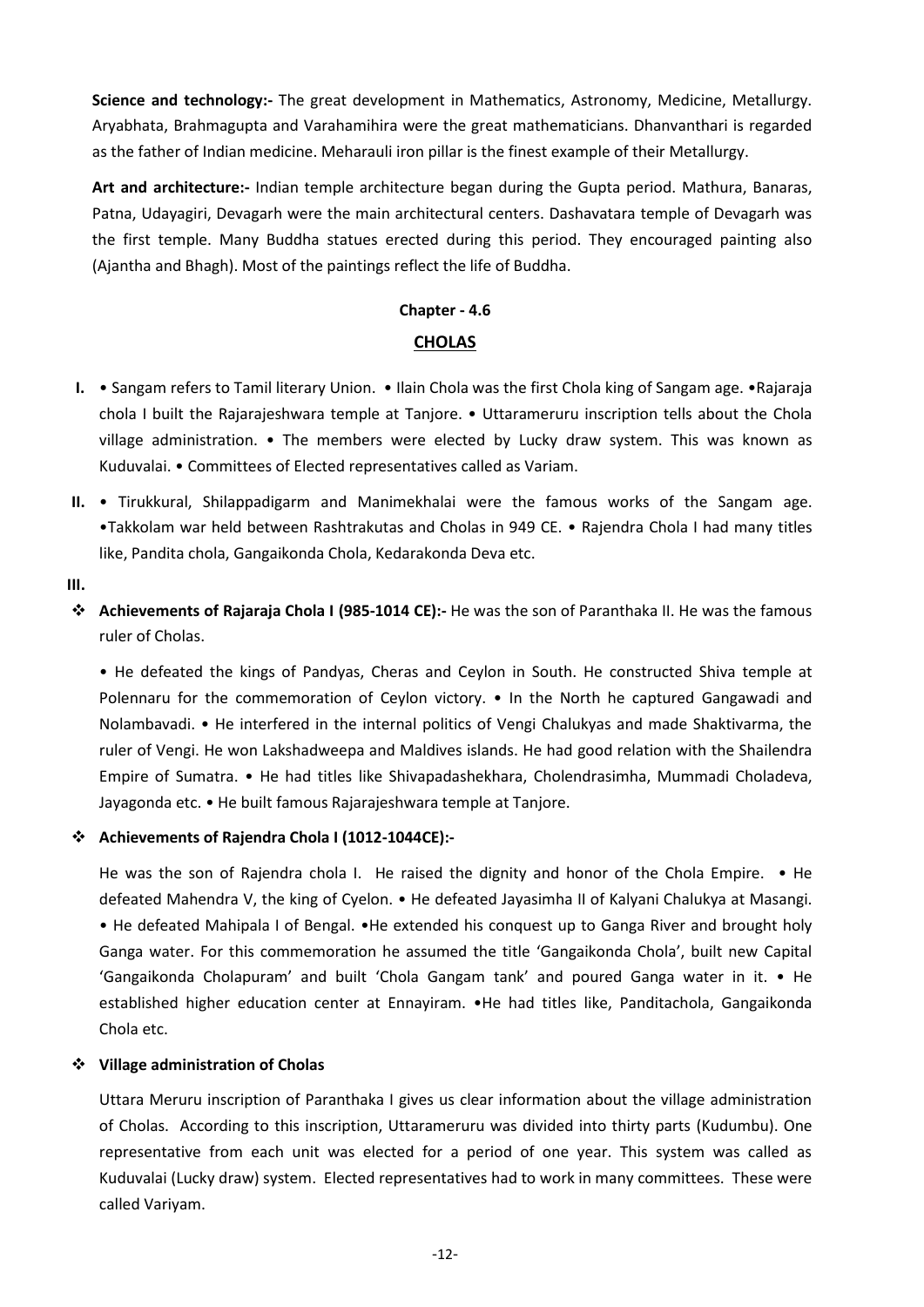## **Minimum Qualifications for the members:-**

1. The candidate should possess a minimum of ½ acre of taxable land. 2. Should have their own house built in his own site. 3. Should be more than 35 years and less than 70 years of age. 4. Should possess knowledge of Vedas, Brahmanakas and Commerce. 5. Should possess good character.

## **Disqualifications**

- 1. Disqualified for re-election if he is a member of any committee continuously for the previous 3 years.
- 2. Those in the committee who do not submit accounts and his close relatives.
- 3. Wicked, cheat, alcoholic, thieves and committing adultery.

Scholars have termed the Chola village administration as 'Small Democratic States'.

## **Chapter - 4.7**

## **VARDHANS AND EARLY CHALUKYAS - PALLAVAS**

- **I.** Harshavardhana was the greatest ruler of Vardhanas. Thaneshwar was the capital of Harshavardhana. • The sister of Harshavardhana was Rajashri. • Banabhatta wrote Harshacharithe. •Harshavardhana took the title 'Uttarapatheshwara'. • Huien tsang was presided the religious council at Kanauj. • The Prayag (Allahabad) Buddhist council was held on 643 CE. • Mayuravarma was the founder of Kadambas. • The first Kannada inscription is Halmidi. • Durvinitha was the famous ruler of Gangas. • Badami (Vathapi) was the capital of early Chalukyas. • Pulakeshi II was the famous ruler of Badami Chalukyas. • Varaha was the royal emblem of Badami Chalukyas. • Pulakeshi II was the famous as 'Dakshina Patheshwara'. • Ravikeerthi composed the Aihole inscription. • Kaumudi Mahotsava was written by Vijayabhattarika. • Si-yu-ki was the work of Huien tsang.
- **II.** Prabhakara Vardhana and Yashomathi were the parents of Harshavardhana. Nagananda, Rathnavali and Priyadarshika are the works of Harshavardhana. • Gommateswara statue was erected by Chavundaraya at Shravanabelagola. • Dakshinapatheshwara, Parameshwara, Pruthvivallabha and Satyashraya etc were the titles of Pulakeshi II. • Ladhkhan temple, Durga temple, Meguthi Jain temple and Huchchimalligudi are the temples of Aihole. • Virupaksha, Mallikarjuna, Papanatha, Jambulingeshwara, Kashi Vishwanatha are the temples of Pattadakallu. • The centers of Pallava Architecture are Kanchi and Mahabalipuram.
- **III.**

## **Harshavardhana (606 – 647 CE):-**

He was the greatest ruler of Vardhanas. Thaneshwara was his capital. Prabhakaravardhana and Yashomati were his parents. He had elder brother named Rajavardhana and younger sister Rajashri. Rajashri's husband Gruhavarma of Kanauj killed by Devagupta of Malwa by the support of Shashanka of Goudadesha and imprisoned Rajashri. Rajashri, who lost her husband tried to pyre. Under such painful circumstances Harshavardhana came to power. He rescued Rajashri. He added Kanauj to his empire and made it as second capital. Harshavardhana with the help of Bhaskaravarma of Kamarupa (Assam) defeated Shashanka of Goudadesha and then he defeated Devagupta of Malwa. By 612 CE he got Kanauj, Bihar and Orissa. He defeated Druvasena II of Vallabhi. After that he gave his daughter in marriage to him. After he defeated the king of Nepal. Thus he took the title 'Uttarapatheshwara'.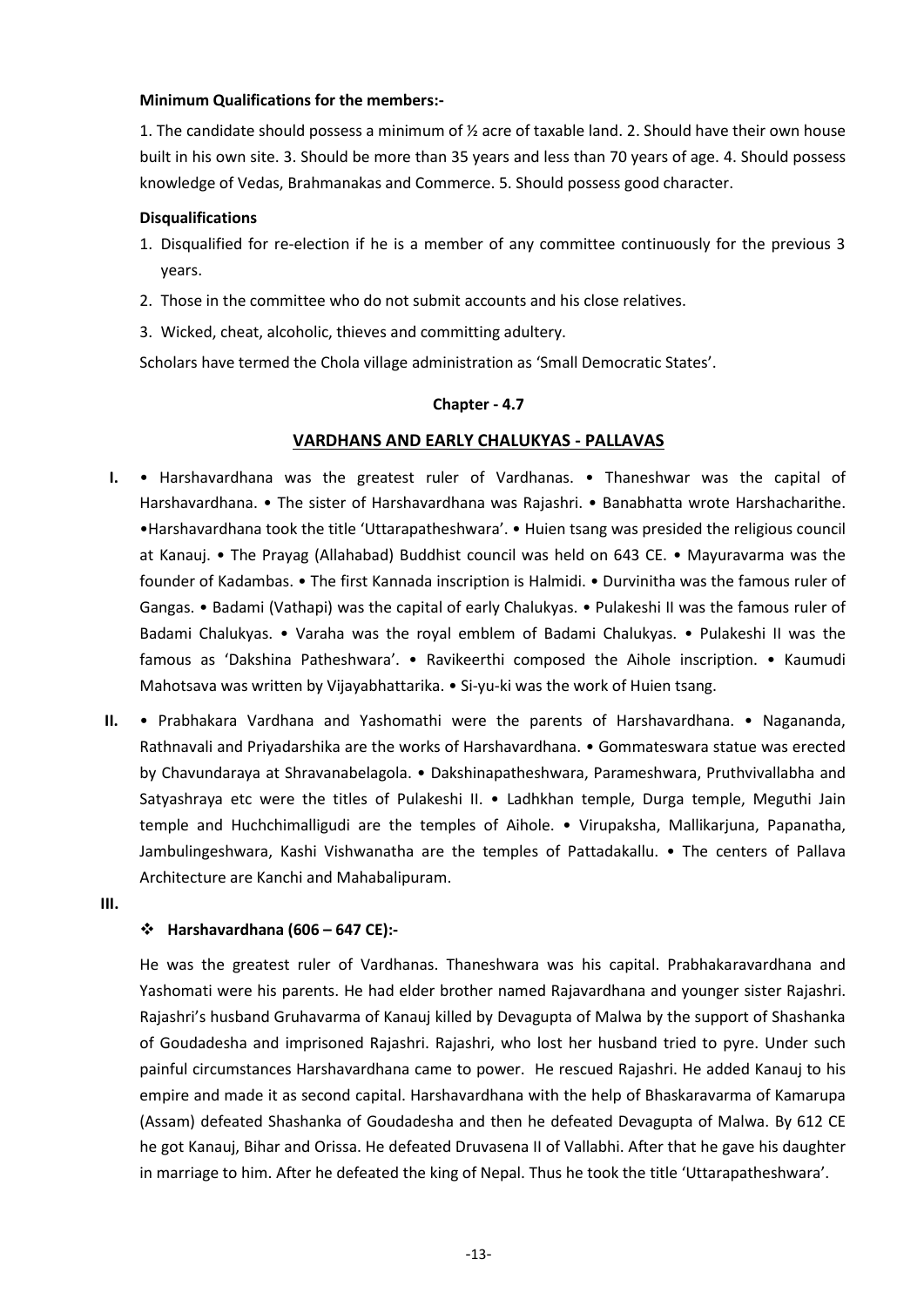**War with Pulakeshi II (634 CE):** - Harsha tried to extend his empire in the South also. So the battle of Narmada took place between Harsha and Pulakeshi II. In this war Harsha defeated by Pulakeshi II. Narmada river become the border of the two empires. This war was explained in Aihole inscription and Huien tsang work Si-yu-ki.

**Harsha and Buddhism-** Firstly he was a devotee of Shaivism. Later he embraced Buddhism. He prevented animal sacrifice and non vegetarian food in his empire.

- **Religious councils at Kanauj and Prayaga- (643 CE)** A huge Buddhist council for religious debate and to honor Huien tsang held at Kanauj. More than 3000 Buddhist and Jains monks participated in this council. This council was for 23 days, where Huien tsang explained the Mahayana principles.
- Harsha organized a conference known as 'Maha Moksha Parishath' at **Prayaga**.
- Harsha who himself a scholar wrote Rathnavali, Priyadarshika and Nagananda. Banabhatta wrote Harshacharitha about Harsha.

## **Art and Architecture of Chalukyas of Badami:-**

Badami Chalukyas built many temples following the 'Nagara' or North Indian style and Dravida or south Indian style. Badami, Aihole, Pattadakallu were the centers of their art and architecture.

The important characteristics of Chalukyan architecture are, Small base design, Horse shoe base, Square Garbhagruha, Inner pradakshinapatha, Pyramidical shape of Shikhara, Ekakuta, Dwikuta, thrikuta temples.

## **Cave temples of Badami**

Chalukyas built four rock cut temples at Badami. These rock cut temples are Shaiva, Vaishnava and Jain cave. The other main temples are Malagitti temple, Bhuthanatha and Virupaksha temple.

**Aihole:-** We can find many temples of Chalukyan art. They are Ladhkhan temple, Durga temple, Meguthi Jain temple and Huchchimalligudi.

The other temples of Aihole are Ravalagudi cave, Jyothirlinga, Mallikarjuna and Siddeshwara temples. **Pattadakallu:-** Kashi vishwanatha, Papanatha, Jambulingeshwara, Sangameshwara temples are found in Pattadakallu. Virupaksha temple is the most important temple, built by Lokamahadevi. Thrailokeshwara temple was built by Trailoka mahadevi, another queen of Vikramaditya II.

## **V. Achievements of Pulakeshi II (609-642 CE):-**

He was the greatest ruler of Badami Chalukyas. Huien tang's Si-yu-ki, Banabhatta's Harshacharithe, Aihole inscription give us the information about him. Even after he came to proper age, Mangalesha did not transfer power to Pulakeshi II and tried to bring his own son to power. So Pulakeshi II killed Mangalesha and came to throne in 609 CE.

- He defeated Rashtrakuta chiefs Appayika and Govinda on the bank of river Bheema.
- Later he conquered Banavasi, Mauryas of Konkana, Alupas, and Gangas of Talakad.
- At north he defeated Latas, Malwas and Gurjaras.
- In 634 CE a fierce battle was fought between Harsha and Pulakeshi. Pulakeshi defeated Harsha and took the title 'Parameshwara'. Then a friendly relation took place between them and Narmada River became the border of the two empires.
- At east, he won Kalinga, Kosala and Pistapura and conquered Vengimandala. He appointed another brother Kubja Vishnuvardhana as the king of Vengi province. This laid the foundation of Vengi Chalukya dynasty.
- Pulakeshi II invaded Kanchi by defeating Mahendravarma I at Polliluru. This led to the conflict between Pallava and Chalukyas.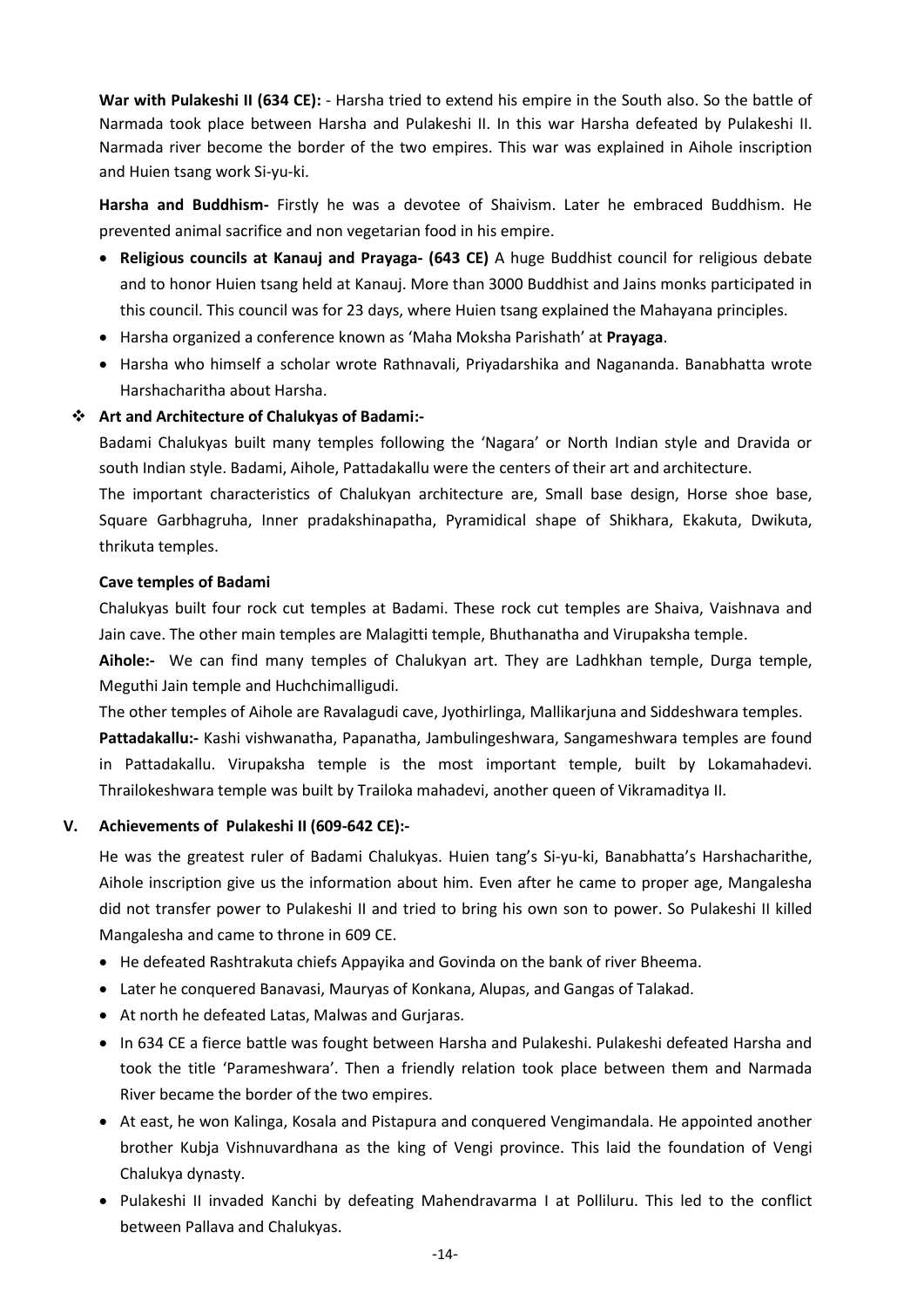- During the last days of Pulakeshi II, he invaded Kanchi, but Narasimha I, the Pallava king defeated Pulakeshi at Periyala, Manimangala and Suramara wars. Later Pallavas invaded Badami.
- Pulakeshi II was the greatest ruler of ancient India. His empire extended from Narmada in the North, Mysore in the South, and Bay of Bengal in the East and also extended to Arabian sea in the West. He had many titles like, Dakshinapatheshwara, Sathyashraya, Parameshwara, Pruthvivallabha etc.
- The Persian king Khusru II sent an ambassador to the court of Pulakeshi II.

#### **Chapter - 4.8**

#### **RASHTRAKUTAS**

- **I.** Garuda was the royal emblem of Rashtrakutas. Manyakheta was the capital of Rashtrakutas. •Dantidurga was the first ruler of Rashtrakutas. • Amoghavarsha I was the famous king of Rashtrakutas. • Sulaiman, the Arab traveler visited to the court of Amoghavarsha. • Kavirajamarga is the first literary work of Kannada. • Ponna had the title Ubhayakavichakravarthi. • Krishna III patronized Ponna. • Pampa was called the Adikavi of Kannada. • Arikesari patronized Pampa.
- **II.** Krishna I built the Kailasanatha temple at Ellora. Dharavarsha, Narendradeva, Kalivallabha, Srivallabha were the titles of Dhruva. • Sri Vallabha, Jagattunga, Prabhuthavarsha and Tribhuvanadhavala were the titles of Govinda III. • Athishaya Dhavala, Nrupatunga, Veeranarayana, Rattamarthanda were the titles of Amoghavarsha I. • Shanthinathapurana and Bhuvanaikya Ramabhyudaya are the literary works of Ponna. • Vikramarjunavijaya (Pampabharatha) and Adipurana are the literary works of Pampa.

#### **III.**

#### **Achievements of Govinda III (793-814 CE):-**

• He was the son of Dhruva. He suppressed the rebel of his brother Sthambha. • He defeated Gangas and Pallavas who supported his brother. • In North, he defeated Nagabhatta of Prathihara, Dharmapala of Bengal and Chakrayudha of Kanauj. • He marched up to Himalayas and his horses drank the water and his Elephants bathed in the river Ganga. • He defeated Pandyas and Kerala rulers. • He defeated Pallava ruler Dhanthivarma. • He extended his empire from Kanyakumari in the South up to Himalaya in the North, Bengal in the East Saurashtra in the West. • He had the titles like, Jagattunga, Prabhuthavarsha, Sri Vallabha and Tribhuvanadhavala.

#### **Achievements of Amoghavarsha I (814-878 CE):-**

• He was the son of Govinda III. • He defeated Gunaga Vijayaditya III, the king of Vengi Chalukya in 830 CE. • His commander Bankesha defeated Gangas and conquered many places. • Amoghavarsha was defeated by Nithimarga Ereyanga in 856 CE. He gave up the conflicts with Gangas, Pallavas and Vengi Chalukyas and developed matrimonial alliances with them. • The Neelagunda and Shirur inscriptions tell us that Amoghavarsha was respected by the rulers of Anga, Vanga, Magadha, Malwa and Vengi. • He solved the rebellion of his son Krishna by the help of Bankesha. In the memory of this victory he built Bankapura and made him as governor of Banavasi. • As a scholar he wrote Prashnottara Rathnamala. • He patronized Jinasenacharya and Mahaveeracharya. • Sanjan inscription says that he cut off his thumb as a sacrifice to Kollapur Mahalakshmi to protect his subjects from famine. • Sulaiman, the Arab traveler visited his capital in 851 CE. • He said that Rashtrakuta Empire is one among the four great empires of the world. • He had the titles like Athishayadavala, Nrupathunga, Veeranarayana, Srivallabha, Rattamartanda etc.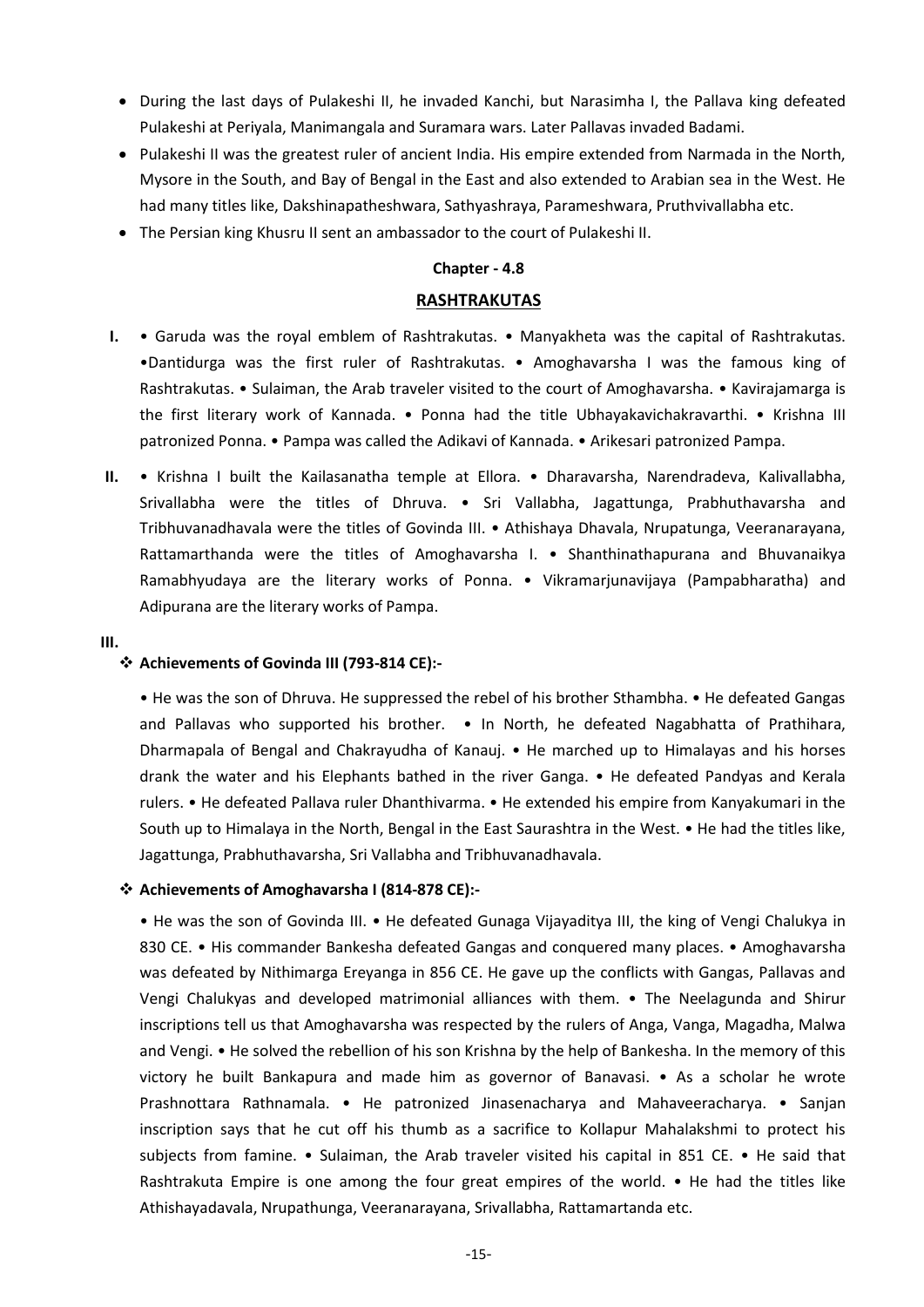## **V. Cultural contributions of Rashtrakutas:-**

**Religion:-** Rashtrakuta rulers had religious tolerance. They were the followers of Vedic religion, though they patronized Jain and Buddhism. Brahmanas were engaged in performing Yagas and Yagnas. Amoghavarsha I was the staunch devotee of Kollapur Mahalakshmi.

**Literature:-** The number of Kannada inscriptions increased. Many Kannada and Sanskrit works were composed. Shrivijaya-Kavirajamarga (the first Kannada work), Ponna (Ubhayakavi chakravarthi)- Shanthinathapurana and Bhuvanaikya Ramabhyudaya, Pampa (Adikavi)- Vikramarjuna Vijaya (Pampa Bharatha) and Adipurana, Shivakotyacharya - Vaddaradhane (The first prose work of Kannada), Amoghavarsha- Prashnottararatnamala, Jinasenacharya- Parshwabhyudaya, Mahaveeracharya-Ganitha sarasangraha.

## **Art and Architecture:-**

**Ellora:-** Kailasanatha temple built by Krishna I. Ravana holding the Kailasa mountain is attractive. Dr. V.A. Smith has called this temple as one of the greatest artistic works of the world. The other temples are Ravana's cave, Dashavathara, Rameshwara, Dhumarlena cave.

**Elephanta:-** Its ancient name was Goravapuri. The Portuguese called it as Elephanta. The thrimurthy sculpture related to three incarnations. Rashtrakutas patronized paintings also.

## **Chapter - 4.9**

## **LATER CHALUKYAS AND HOYSALAS**

- **I.** Tailapa II was the founder of Chalukyas of Kalyana. Manyaketa was the first capital of Chalukyas of Kalyana. • The patron of Ranna was Satyashraya. • Ranna had the title 'Kavichakravarthi'. • The first Encyclopedia of Sanskrit was Manasollasa or Abhilashithartha Chintamani. • Sala was the founder of Hoysala kingdom. • The royal emblem of Hoysalas was Sala killing a tiger.
- **II.** Vikrama era was started by Vikramadithya VI in 1076 CE. The titles of Vikramaditya VI were Permadideva and Thribhuvanamalla. • The two works of Ranna are Ajithanatha Purana and Sahasa Bhima Vijaya. • The court poet of Vikramaditya VI was Bilhana. His work was Vikramankadeva Charitham. • Dwarasamudra (Halebeedu), Shashakapura or Sosevuru and Belur were the capitals of Hoysalas. • The titles of Vishnuvardhana were Talakadugonda, Kanchigonda, Maleperolganda, Mahamandaleshwara etc. • Channakeshava temple at Belur, Hoysaleshwara temple at Halebeedu, Keshava Temple at Somanathapura etc are the famous temples of Hoysalas.
- **III.**

## **Cultural contributions of Chalukyas of Kalyana:-**

**Literature:-** Kannada and Sanskrit literature developed during this period. Jain writers were composed scholarly literature in Kannada. The important authors and works of this period were, Ranna- Sahasabhimavijaya (Gadhayuddha) and Ajithanatha Purana, Chavundaraya II – Lokopakara, Shreedharacharya – Jathakatilaka, Bilhana – Vikramankadeva Charitham, Someshwara III – Manasollasa or Abhilashitharthachinthamani, Durgasimha – Panchatantra, Kirthivarma – Govaidya, Vignaneshwara – Mitakshara samhita.

## **Art and Architecture:-**

The important temples of Chalukyas of Kalyana are, Kukkanur – Kalleshwara, Kuruvatti – Mallikarjuna, Dambala – Doddabasaveshwara, Hanagal – Tharakeshwara, Balligavi – Thripurambaka, Kedareshwara, Itagi – Mahadeva ( Emperor of the Temples) etc.

Chandralekha, the queen of Vikramaditya VI was an expert in dance, music and other fine arts. Hence she had the title 'Nrutya Vidyadari' and 'Abhinaya Saraswathi'.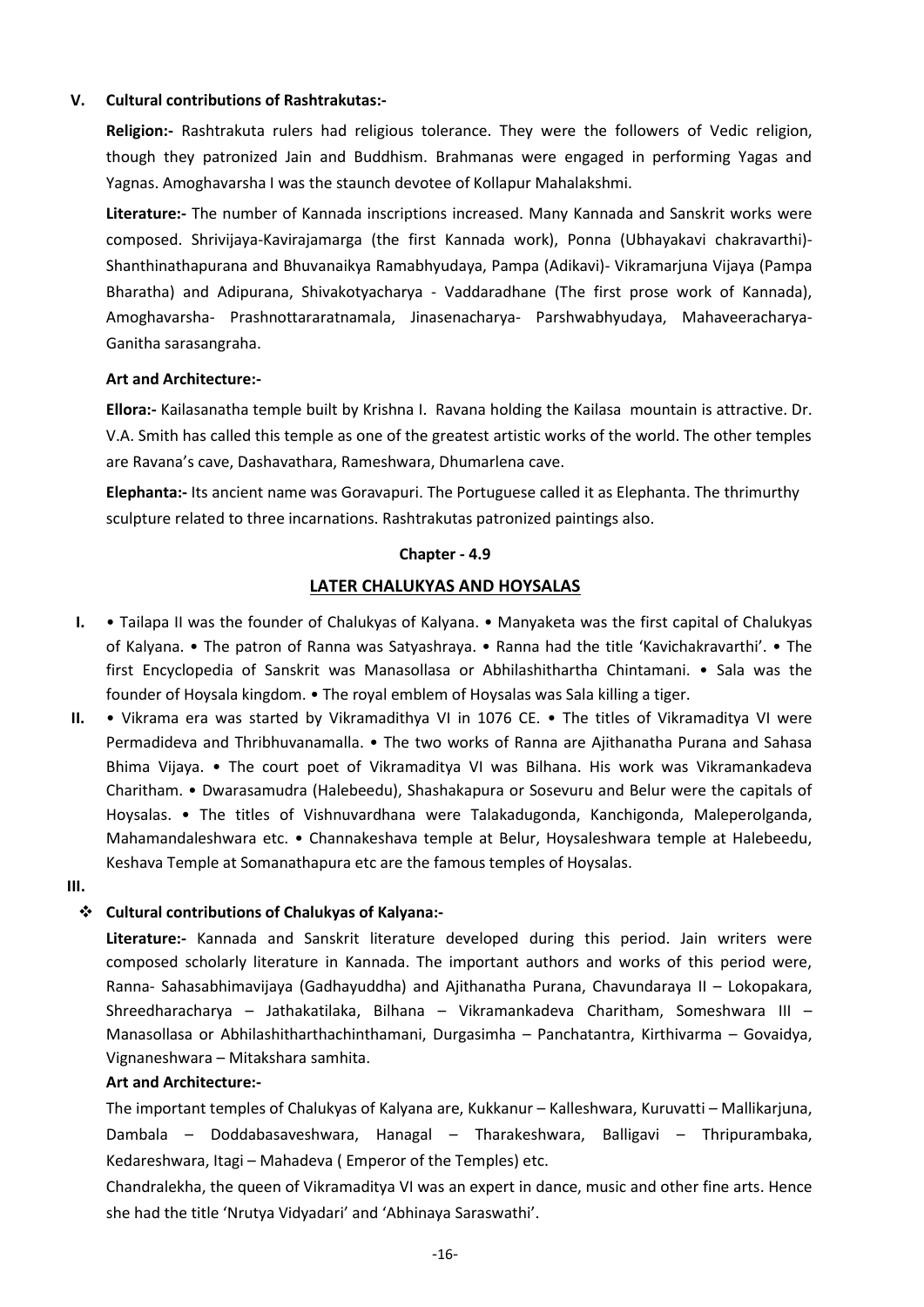## **Achievements of Vishnuvardhana (Bittideva) (1108-1152 CE):-**

• Vishnuvardhana was the greatest among the Hoysala kings. • He defeated Cholas in the battle of Talakadu in 1114 CE and he took the title 'Talakadugonda'. He built Channakeshava temple at Belur and Kirthinarayana temple at Talakadu. • He conquered Kongu, Nangali, Nolambavadi and Hanagal. •By driving away the Cholas up to Kanchi he assumed the title 'Kanchigonda'. • He also defeated Pandya's of Uchchangi and marched up to Rameshwaram. His commander Gangaraja played an important role in his all expeditions. • He was defeated by Vikramaditya VI in 1118 CE in the battle of Kannegala. • In 1140 CE he won over Hanagal, Uchchangi, Bankapura and Banavasi. • He gave shelter to Shri Ramanujacharya. • He had the titles like, Mahamandaleshwara, Talakadugonda, Kanchigonda, Maleperolganda.

## **Hoysala contributions to Religion and Literature:-**

**Religion:-** They patronized Shaivism, Vaishnavism and Jainism and they had religious tolerance. Many kings followed Jainism. Bittideva was a Jain. He influenced by Shri Ramanujacharya and converted into Shrivaishnavism.

**Literature:-** They gave importance to Kannada and Sanskrit literature. Important literary works of this period are,

**Kannada works:-** Nagachandra- Mallinathapurana and Ramachandra Charitha Purana, Rajaditya-Kshetra Ganitha, Vyavahara Ganitha and Leelavathi, Nayasena- Dharmamrutha, Raghavanka-Harischandrakavya and Siddaramapurana, Harihara- Girijakalyana, Janna- Yashodharacharitre, Keshiraja-Shabdamanidarpana.

**Sanskrit Works:-** Thrivikramapandita- Ushaharana, Narayanapandita- Madhava Vijaya, Sakala Vidyachakravarthi III- Rukminikalyana.

## **The main features of Hoysala Architecture:-**

Belur, Halebeedu, Somanathapura etc are the architectural centers of Hoysalas.

- 1. Hoysalas combined Vesara and Dravida styles and developed a new style of Architecture called 'Hoysala style'.
- 2. Star shaped base
- 3. A star shaped platform (jagati) of about 4 feet high
- 4. Open pradakshinapatha
- 5. Polished pillars
- 6. Elaborate carvings and beautifully carved Madanika figures.
- 7. Spacious Navaranga
- 8. The Bhuvaneshwari (carved ceiling)
- 9. The Vimana (Shikhara) in a pyramidical shape
- 10. Garbhagruha has ranging from one to five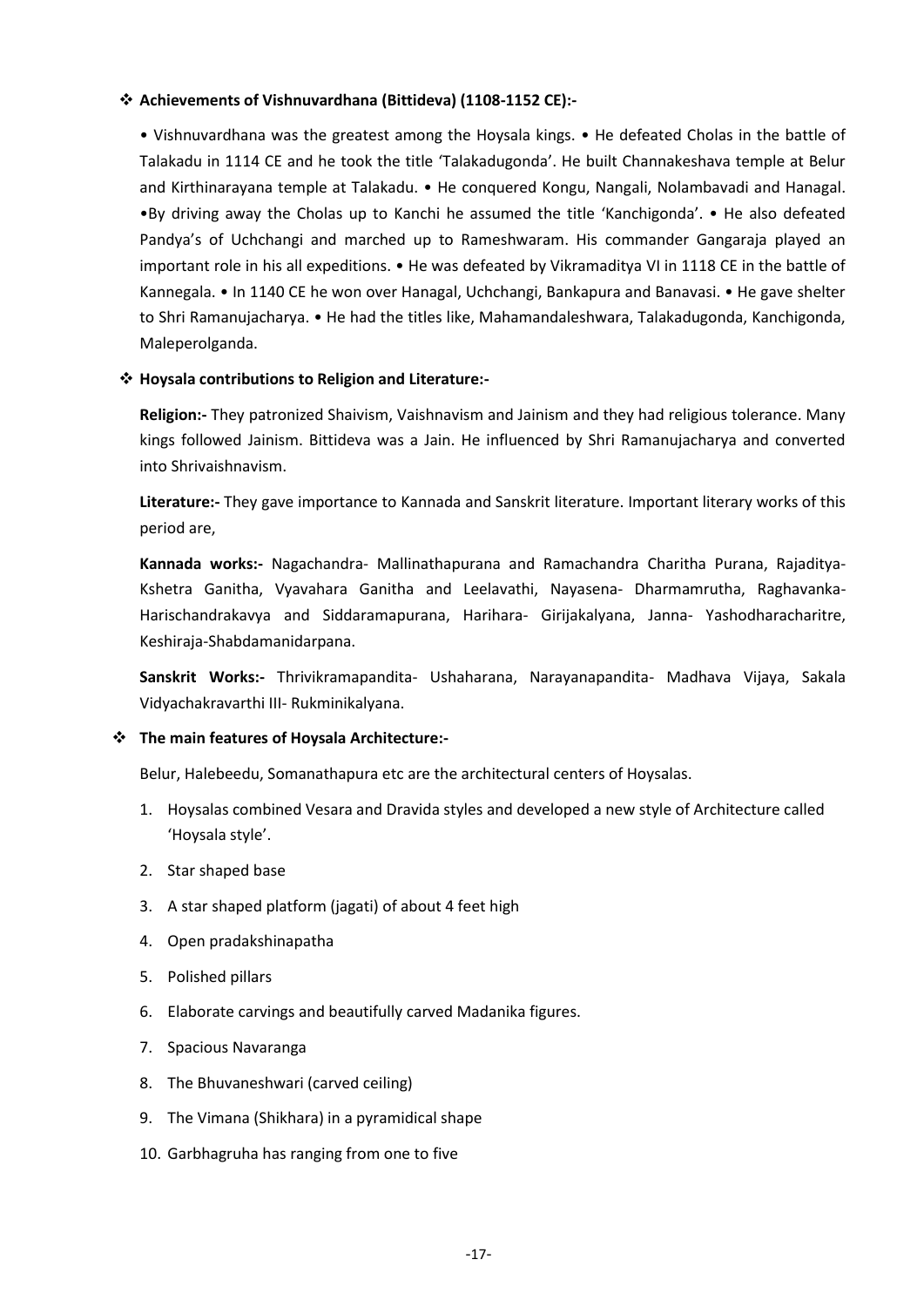## **Chapter - 5.1 DELHI SULTANATE**

- **I.** Arabs were the first among the Muslims to invade India. Kitab-ul-Hind is the famous work of Alberuni. • Qutub-ud-din Aibak was the founder of the Slave dynasty. • Jalaluddin Khilji was the founder of Khilji dynasty. • Malik kafur was the commander of Alla-ud-din Khilji who led the Southern expedition. • Amir Khusru called 'The Parrot of India'. • Ghiyasuddin Tughalak was the founder of Tughalak dynasty. • Muhammad-bin-Tughalak was the famous Sultan of Tughalak dynasty. •Muhammad-bin-Tughalak shifted the capital from Delhi to Devagiri. • Muhammad-bin-Tughalak introduced token Currency. • Qutub-ud-din Aibak commenced the construction of Qutub Minar.
- **II.** The second battle of Tarain took place between Mohammad Ghori and Prithviraj Chouhan in 1192 CE. • The Slave dynasty, The Khilji dynasty, The Tughalak dynasty, The Sayyid dynasty and Lodhi dynasty were the dynasties of Delhi Sultanate. • Hazar situm, the fort of Siri, Jamait Khan Masjid, Alai Darwaza are the important monuments constructed by Alla-ud-din Khilji. • He had an ambition to conquer the whole world. But had to be satisfied in conquering the entire India. So he called himself as Sikandar. •Nazarath Khan, Ulugh Khan, Malik Kafur were the generals of Alla-ud-din Khilji. • To protect his capital from invasions of Mangols, the proximity of Delhi to the border Muhammad-bin-Tughalak transferred capital. • Zia-ud-din Barani and Ibn Batuta were great historians of the Tughalak period. • Barani started the writing of 'Tarik-i-Firozshasi. Shams-i-Siraj Afif completed it. • Khazyan-ul-Futuh and Tarkish-i-Alai were the works of Amir Kusru.

#### **III.**

 **Note: Students are instructed to refer the Achievements of Alla-ud-din Khilji for the five marks questions, 1. South Indian campaign of Alla-ud-din Khilji, 2. Reforms of Alla-ud-din Khilji.**

**Note: Students are instructed to refer the Administrative experiments of Muhammad-bin-Tughalak for the five marks question Muhammad-bin-Tughalak called as 'Mixture of Opposites'.** 

#### **V. Achievements of Alla-ud-din Khilji:-**

His first name was Aligurshap. As he governor of Khara province, he invaded Devagiri. After that, he killed his uncle and came to power.

## **Military achievements:-**

We can divide his conquests into two parts as that, conquest of North India and south Indian campaign. **Conquest of North India:-** He invaded on Gujarat, Ranathambore, Mewar and defeated Karnadeva, Raja Hamira Deva and Ratan singh respectively. In other invasions, he captured Malwa, Ujjain and Chanderi. He had to face Mangol invasions from 1296 to 1308 CE.

**South Indian campaign:-** The enormous wealth of south India made him to conquer south India. So he sent his general Malik Kafur for South Indian campaign. By defeating Raja Ramachandra deva of Devagiri he collected tribute from him. In the conquest of Warrangal, he defeated Prathaparudra deva and made peace agreement with him and got plenty of wealth from him. After he conquered Dwarasamudra by defeating Veeraballala and plundered the capital and destroyed many temples. He marched towards Madhurai and destroyed cities and temples and built Masjids. He defeated Shankaradeva of Devagiri in second expedition.

**Reforms of Alla-ud-din Khilji :-** He was an efficient ruler. He believed in the theory of divine right. He appointed spies and prohibited meeting and parties.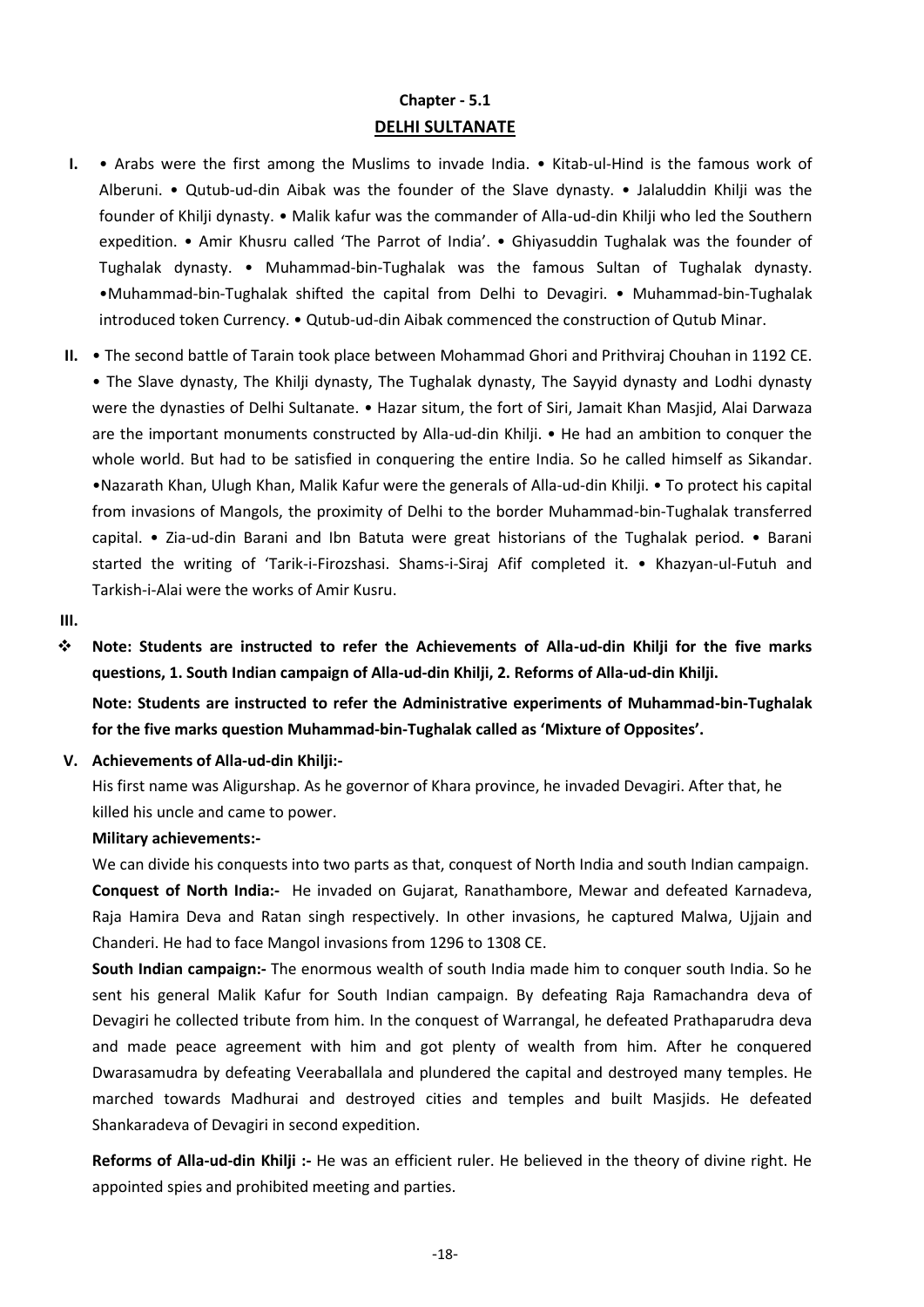**Military Reforms:-** He introduced the system of branding of horses and maintenance of descriptive register of soldiers. He paid the salaries in cash. He abolished the Jagir system. Ariz-i-Mumalik was the appointment authority of military.

**Revenue Reforms:-** He fixed land revenue by measuring the lands. He imposed heavy taxes on the Sardars, Jagirdas and Ulemas. Jazia imposed on non-Muslims. Mustakh Raj was a special officer of revenue department.

**Economic Reforms:-** He introduced market regulation to provide the fundamental needs of soldiers. He fixed the Prices of all articles of common use. He appointed Separate department and special officers to regulate the market. Any trader or vender who cheated in weights and measurements punished with cutting of an equal weight of flesh from his body.

## **Administrative experiments of Mohammad-bin-Tughalak:-**

He was the son of Ghiyasuddin Tughalak. His first name was Junakhan. He ascended the throne with the title Mohammad-bin-Tughalak in 1325 CE. He was the famous sultan of Tughalak dynasty. He is known for his economic and administrative experiments.

**Military achievements:-** Although he succeeded in the conquests on the foot hills of Himalayas and on Hoysalas, he suffered a lot.

**Increase of taxes in the Doab:-** He decided to enhance taxes on the Doab region to increase income of his state. Though the decision was good, the tax was very high and there was famine in Doab region at that time. When the farmers were unable to pay, they were ruthlessly punished. This measure made Muhammad-bin-Tughalak very unpopular.

**Transfer of Capital (1327 CE):-** To protect the capital from the Mangol invasions, the proximity of Delhi to the border and the new capital being in the centre of the empire, he decided to transfer the Capital from Delhi to Devagiri. He ordered the people to shift Devagiri. Hence the people had to face many sufferings. When sultan came to know this, he ordered to go back to Delhi. So the people suffered a lot again and this incident made sultan highly unpopular.

**Token Currency Reforms (1329-1332 CE):-** To save precious metals like gold and silver and introduce more money in circulation he issued copper coins. But minting the copper coins did not retained as a monopoly of the government. Hence, the production of counterfeit coins was increased and copper coins lost their value. Trade suffered a lot.

His character traits and achievements have elicited much discussion and controversy. But his polices, though well meant, were ill planned and badly executed. Dr. V.A Smith says that he was a "compound of contradictions".

## **Contributions of Delhi Sultanate:-**

**Administration:-** The kingdom of Delhi Sultanate was a theocratic state. They were ruling based on Shariat. The Ulema controlled the state and administration. The sultans called themselves Naib of Kalifa.

**Central Government:-** Sultan was the fountain head of administration. He often guided by the Ulemas. But Allah-ud-din Khilji kept away the Ulemas from the state affairs. The Sultan carried the administration with the help of a number of ministers. They were in charge of departments like foreign affairs, revenue, royal correspondence, agriculture markets, military, justice, finance etc.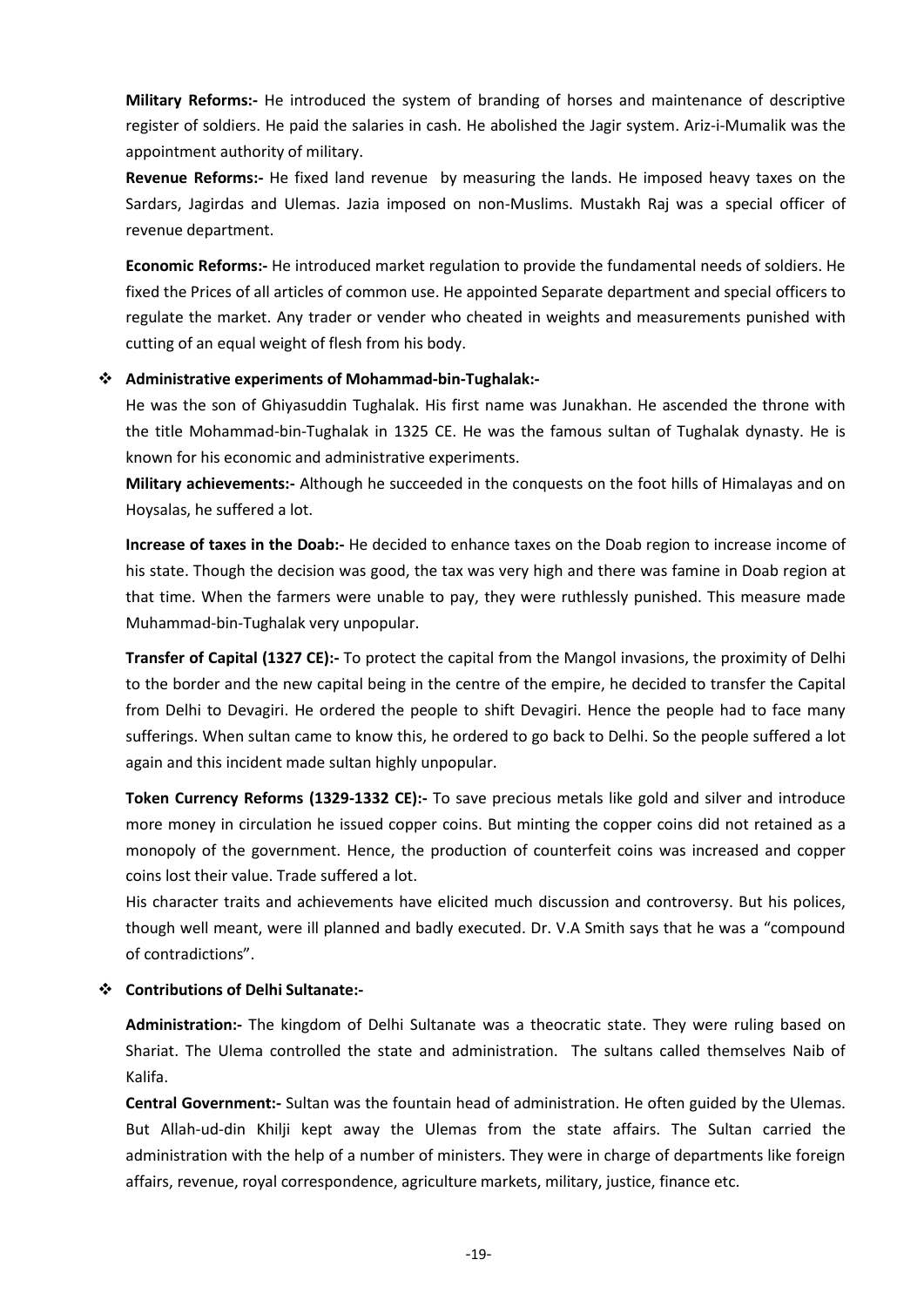**Revenue:-** Land revenue, the war booty, annual tributes, house, water, religious and poll taxes (Jaziya) etc were the various sources of Income to the state. Land revenue could be paid either in cash or kind.

**Justice:-** The sultans administered Justice with the help of Kazi-ul-qazat (the chief justice). The chief Kazi was helped by a Mufti. The towns and cities had courts headed by Kazis and assisted by Mufti. Kotwal was the police officer in charge of law and order.

**Army:-** Sultan's army consisted of Cavalry, infantry, elephant force. Sultan was the supreme commander. 'Diwan-i-Ariz' was in charge of army.

**Provincial administration:-** Sultan divided the empire in Iqtas. It was under the supervision of Naib Sultan. Each province divided into Shiqs and Paraganas. They looked after by Shiqdars and Patwari and others.

**Literature:-** Persian and Vernacular literature developed in this period.

**Scholars and works:-** Amir Khusru (Parrot of India)- Khazyan-ul-Futuh and Tarik-i-Alai, Amir Hasan Dehalavi- 14 lines sonnets, Zia-ud-din-Barani- Tarik-i-Firoz-Shahi, Malik Mohammad Jaysi-Padmavathi.

**Art and Architecture:-** New style of architecture "indo Islamic" developed. Arches, domes, minarets, Hazaras, large gate ways are the features of this style.

**Important monuments:-** Quwat-ul-Islam- Delhi, Adai-dinka-Jhampara mosque- Ajmer, Qutub minar-Delhi, Jami Masjid and Shamsi Idgah- Delhi, Hazar situm-Fort of siri, Jamait Khan masjid and Alai Darwaza- Delhi etc.

## **Chapter - 5.2**

## **THE MUGHALS**

- **I.** The first battle of Panipat took place in 1526 CE. Babar was the founder of Mughal dynasty. •Durgavati was the queen of Gondwana. • The battle of Haldi Ghat took place in 1576 CE. • Din-Ilahi was the new religion introduced by Akbar. • Raja Todaramal was the famous revenue minister of Akbar. • Gulbadan Begum wrote Humayunnama. • Abul Fazal wrote Akbarnama. • Abul Fazal wrote Ain-i-Akbari. • The master architect of the Taj Mahal was Ustad Isa.
- **II.**

• The second battle of Panipat fought between Akbar and Hemu. • Akbar was born in 1542 CE at Amarkot. • Abul Fazal and Badauni were the famous historians of Akbar's period. • Agra and Fatehpur Sikri were the capitals of Akbar. • Polaj, Parauti, Chachar and Banjar were the lands classified by Todarmal. • Ain-in-Akbari and Akbarnama are the famous works of Abul Fazal. • Shah Jahan built Taj Mahal at Agra. • Thansen, Ramdas, Briju Bavar, Surdaas were the famous musicians of Mughal period. • Jumma Masjid, Red fort, Diwan-i-Am, Diwan-i-Khas are the monuments of Mughal dynasty at Delhi.

**III.**

 **Note: Students are instructed to refer the ten marks question,** *the achievements of Akbar* **for the five marks questions, the religious and Rajput policy of Akbar and the Administration of Akbar.**

## **Contributions of Mughals to Literature and Art and Architecture:-**

**Education and Literature:-** Madarasas were the learning centers. Education led to the growth of literature. Many books wrote in languages like Turkish-Persian, Sanskrit and Hindi.

Babar- Babarnama, Abul Fazal- Ain-i-Akbari and Akbarnama, Gulbadan Begum- Humayun nama, Jahagir- Farhang-i-Jahangir, Malik Mohammad Jaisi- Padmavathi, Tulasidas- Ramacharitamanasa, Surdas-Sursagar.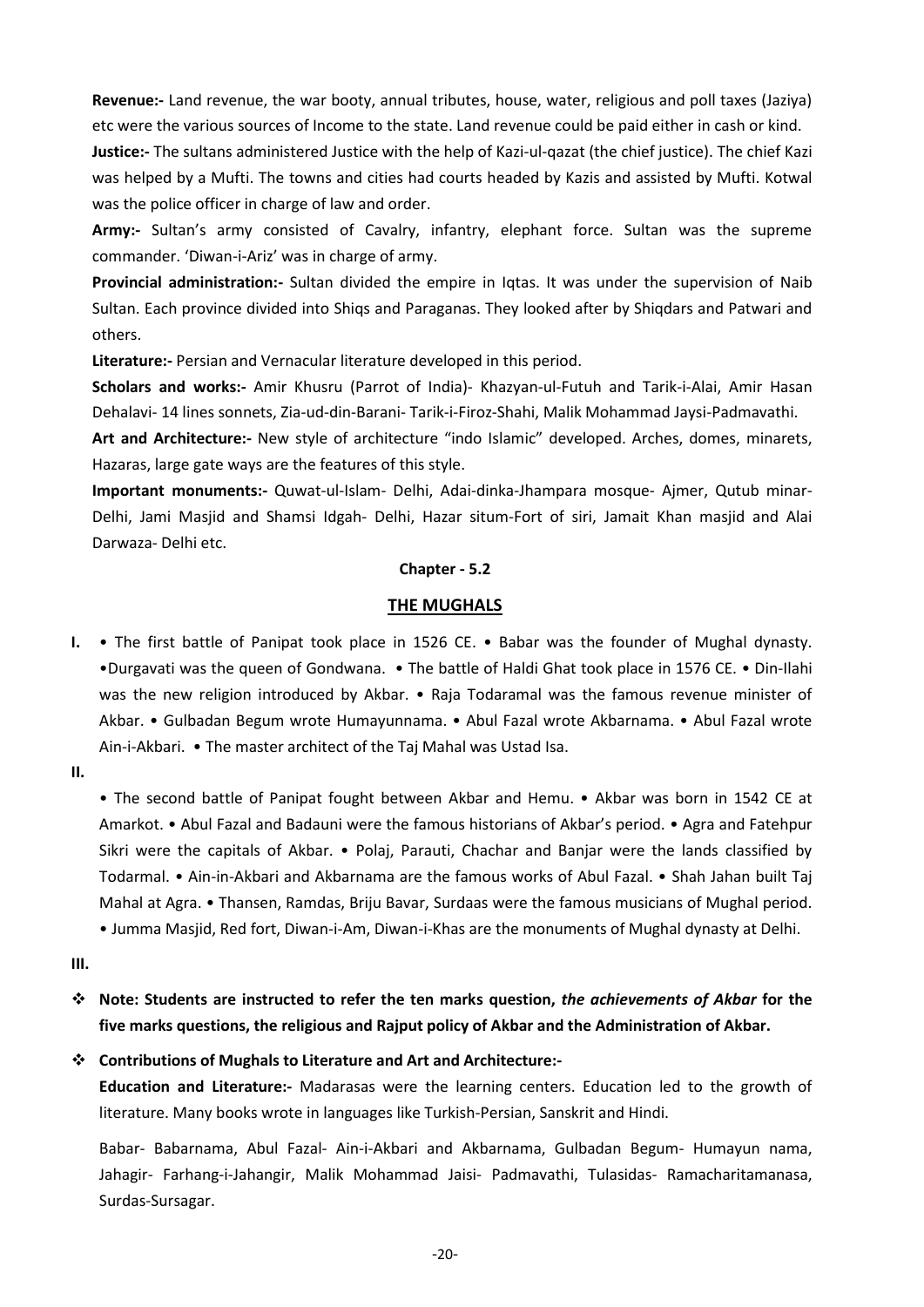**Art and Architecture:-** Mughals were the great builders and lovers of Art and Architecture. Their important monuments are, Babar- Jumma Masjid, Akbar- Buland Darwaza, Panchamahal, Diwan-i-Am, Diwan-i-Khas etc, Shahjahan- Tajmahal, Moti Masjid, Jama-Masjid, Redfort, the peacock throne.

Ustad Mansur, Murad, Bishan Das, Manohar and others were the important painters.

#### **V. Achievements of Akbar the Great (1556-1605 CE):-**

Akbar was born at Amarkot in 1542 CE. Humayun and Hamida Banu Begum were the parents of Akbar.

#### **Military achievements:-**

**North Indian Conquest:-** He got victory in second battle of Panipat in 1556 CE against Hemu. He conquered Gondwana from Rani Durgavati. Then he occupied Gujarat, Bengal and Orissa. Akbar annexed Kabul and Kashmir into his empire.

**South Indian Conquest:-** He won Bidar, Khandesh, Ahmed Nagar, Bijapur, Golkonda and other states. His empire extended from Himalaya in the North to the Godavari in the south, from Bangal in the East to Kabul in the West.

**Rajput Policy:-** Akbar tried to win Rajput's support by adopting measures like friendly relations, cooperation, entering into matrimonial alliances and appointing many of them as Mansabdars. He married Jodha Bai, the daughter of Biharimal of Jaipur. He defeated Udaysingh, king of Mewar and conquered the capital Chittur. The Haldi Ghat war held between Mughals and Rajputs (Akbar between Rana Pratap Singh) in 1576 CE. Raja Todaramalla, Raja Mansingh, Raja Bhagavandas were generals of Akbar.

**Religious Policy:-** He abolished the pilgrimage tax and Jaziya of Hindus. He prohibited child marriages and Sati. He encouraged widow remarriages. Akbar founded a new religion Din-i-Ilahi (1581-82 CE). He built 'Ibadat Khana' in 1582 CE at Fatepur Sikri. Leaders of all religions were assembled here and hold religious discussions.

#### **Akbar's administration:-**

**Central government:-** Mughal administration under Akbar was centralized. The Mughal emperor called 'Padishah' (Badshah). There were many ministers in administration of Akbar. Vakil, Diwan, Qazi etc were the important ministers among them.

**Provincial administration:-** Akbar's empire consisted of 16 provinces called 'Subhas'. Abkar's empire divided as Subhas (provinces), Sarkars (districts), Paraganas (Taluks), Grama. Grama was the lowest unit of administration.

**Revenue system of Raja Todaramal:-** Raja Todaramal, revenue minister of Akbar, reorganized the revenue system in 1581 CE. This system's main feature was that, land was measured and classified on the basis of fertility of soil as, Polaj, Parauti, Chachar and Banjar. The revenue could be paid in cash or kind. Raja Todaramal also introduced Bandobast system.

**Patronage to Literature:-** Ramayana, Mahabharata, Panchathantra, Atharva veda were translated to Persian language during his reign. Tulasidas (Ramacharitamanasa), Surdas (Sur Sagar), Birbal were the scholars of Hindi. Abul Fazal was written Akbar Nama and Ain-i-Akbari.

**Art and Architecture:-** Akbar built many palaces at Ambar, Bikaner and Jodhpur. Buland Darwaza, Tomb of Salim Chisti and Jodhabai's Palace were built during his reign.

As he was a great conqueror and statesman, he is called **'Akbar the Great'.**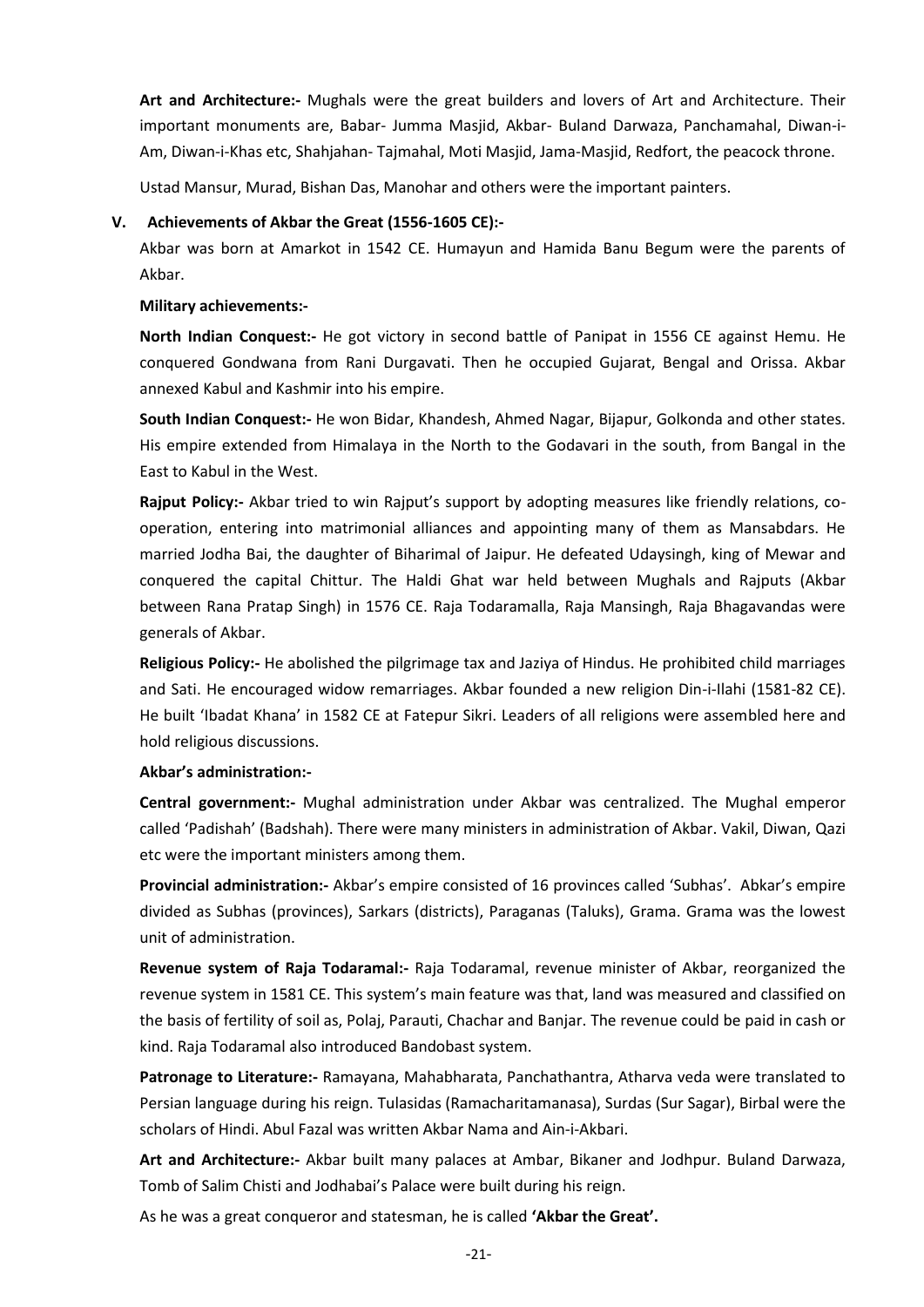## **Chapter - 5.3**

## **RISE OF MARATHAS**

- **I.** Shivaji was the founder of Maratha kingdom. Purandara treaty signed between Shivaji and Jai singh in 1665 CE. • Chatrapathi was the title of Shivaji. • Shivaji was crowned as king in 1674 CE. •Tax collected by Shivaji from the provinces, which were not under the direct rule of him was called Chauth.
- **II.** Shivaji was born at Shivaneri in 1627 CE. The parents of Shivaji were Shahaji Bhonsle and Jijabai. • Shivaji was influenced by Jijabai, Dadaji Kondadeva, Ramdas and Tukaram. • The forts of Shivaji were Purandhara, Raigadh and Simhagad etc. • The important taxes collected by Shivaji were Chauth and Sardeshmukh.
- **III.**

## **Conquests of Shivaji:-**

- At the age of 20 Shivaji captured the fort Torana with the help of Mavalis.
- He also captured Simhagad and Purandhara fort from Adil Shah of Bijapura.
- **Shivaji and Afazal Khan:-**The Sulthan of Bijapur wanted to punish Shivaji and sent Afazal Khan against him. Shivaji tactfully killed Khan by the help of Tiger's claw
- **Shivaji and Aurangazeb:-** Shivaji conquered many territories and forts of Aurangazeb. He appointed Shaista Khan. Khan lost his fingers but he escaped.
- He attacked on Surat in 1664 CE and brought one crore wealth.
- **Shivaji and Jaisingh:-** Jaisingh captured many of Shivaji's forts. The treaty of Purandhara was signed between Shivaji and Jaisingh in 1665 CE. Shivaji surrendered 23 forts to the Mughals and retained 12 forts. Shivaji visited the Mughals court at Agra. But Aurangzeb imprisoned him. But Shivaji escaped and reached his kingdom and recaptured all the forts.
- Shivaji's coronation held in 1674 CE at Raighada and he took the title 'Chatrapati'.

## **Administrative system of Shivaji:-**

- **Central government:-** Shivaji had eight minister's council known as 'Ashtapradhanas'. Ashtapradhanas were Peshwa, Amatya, Mantri, Sumanta, Sachiva, Pandit Rao, Senapati and Nyayadish.
- **Provincial government:-** Shivaji had divided his kingdom into Swarajyas (Provinces). Swarajyas divided into Desh, Desh divided into Paraganas. Deshmukh and Desai were in charge of Desh and Paragana. Villages were the small unit of administration.
- **Revenue system:-** The land revenue was fixed at 30% to 40% of the produce. Shivaji collected the two kinds of taxes. They were Chauth and Sardeshmukh.
- **Military system:-** Shivaji was the head of military. The military of Shivaji consisted of Infantry, Cavalry, artillery, camel, elephants and Navy. Infantry specially trained in Guerilla and mountain warfare.
- **Judicial system:-** King was the highest court of appeal. The civil cases were decided by the village panchayats and criminal cases by district officers and governors.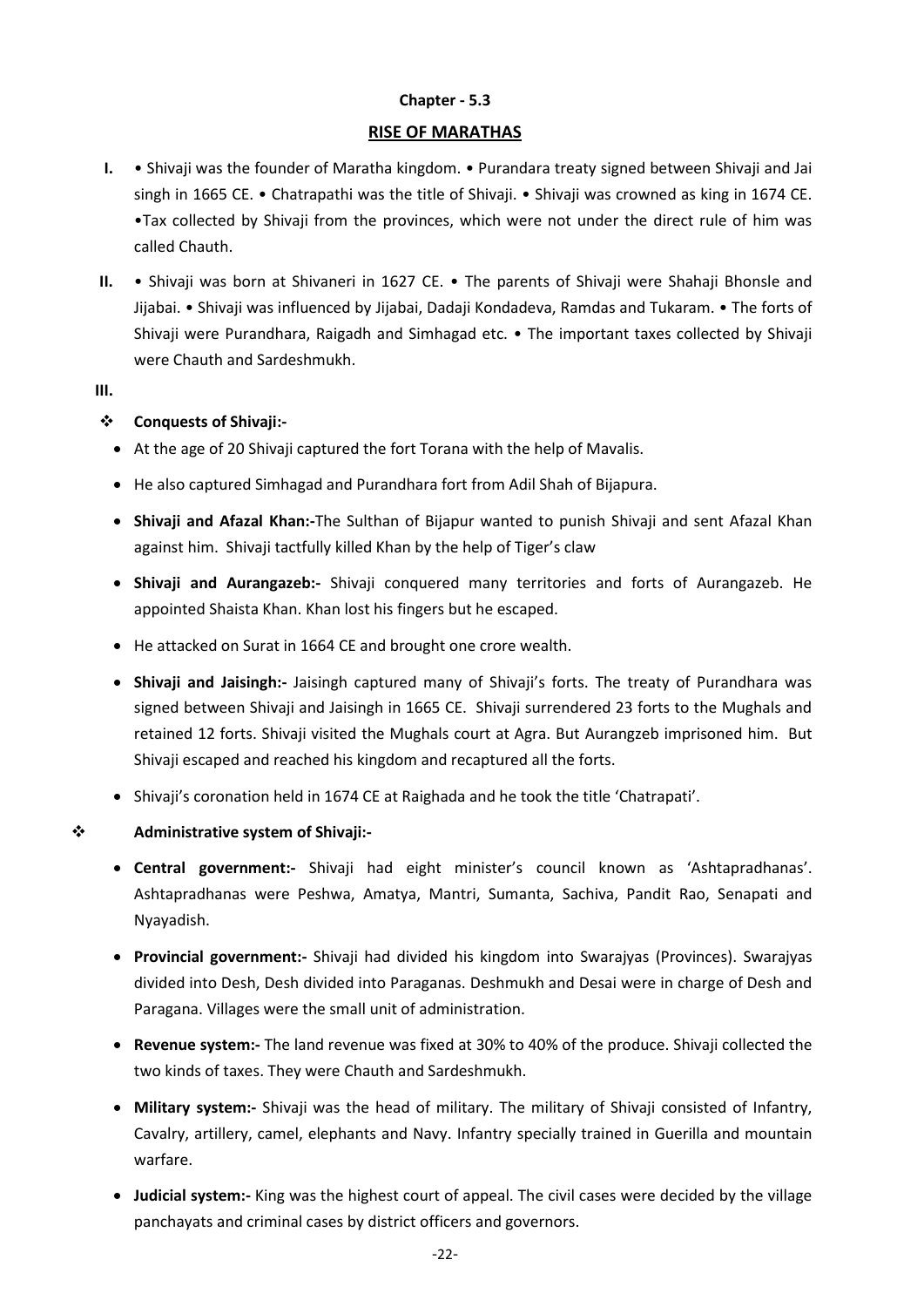#### **Chapter- 5.4**

#### **THE VIJAYANAGARA EMPIRE**

- **I.** Hampi was the capital of Vijayanagara Empire. Krishnadevaraya belonged to Tuluva dynasty. •Krishnadevaraya was the greatest ruler of Vijayanagara Empire. • Krishnadevaraya had the title 'Yavanarajya Pratishtapanacharya'. • Abdur Razzak, the Persian ambassador visited Vijayanagara Empire. • Gangadevi wrote Madhura Vijayam. • Battle of Talikote led to the downfall of Vijayanagara Empire. •Kempegowda I was the founder of Bengaluru. • Chikkadevaraja Wodeyar called 'Navakoti Narayana'. • Shivappa Nayaka's 'Shistu' is his Revenue Settlement. • Madakari Nayaka built the Chitradurga fort. • Onake Obavva protected Chitradurga fort. • Raja wodeyar started the Mysore Dasara.
- **II.** Harihara and Bukkaraya were the founders of the Vijayanagara Empire. Amuktamalyada, Jambavati Kalyanam and Usha Parinayam are the literary works of Krishnadevaraya. • Kannada Rajyaramaramana, Yavanarajya Pratishtapanacharya and Andra Bhoja were the titles of Krishnadevaraya. • Allasani Peddanna wrote Manucharitamu. Andra Kavitha Pitamaha was his title. •Navakoti Narayana, Apratimaveera, Tenkanaraja and Maharashtra Bhupala Jalaripu were the titles of Chikkadevaraja Wodeyar. • Mitravinda Govinda is the first Kannada Drama. It is written by Singararya. • Sanchi Honnamma wrote Hadibadeya Dharma. Chikkadevaraja Wodeyar encouraged Sanchi Honnamma. • Shivappa Nayaka was Nayaka of Keladi. He was an able administrator of this dynasty. He was famous for his Revenue Settlement called 'Shistu'.

#### **III.**

## **Battle of Talikote (1565 CE):-**

The Battle of Talikote was a decisive battle in the history of Vijayanagara Empire. This battle was fought between the villages of Rakkasagi and Tangadagi, near Talikote. Hence it is called the battle of Talikote or Rakkasa-Tangadi. Some scholars believe that the decisive battle was fought at Krishna-Bannihatti. Hence it is also called the battle of Bannihatti. Aliya Ramaraya was the leader of the Vijayanagara troops. On the opposite side was the coalition army of Shahi Sultans.

**Causes for the battle:-** 1. To establish supremacy over the Doab region between the rivers Krishna and Tungabhadra 2. Religious and cultural differences 3. Divide and rule policy of Aliya Ramaraya 4. The strong military organization of Shahi Sultans. 5. Immediate cause:- Aliya Ramaraya refused to return Raichur to Adil Shahi of Bijapur.

**Results:-** 1. The Vijayanagara Empire lost its glory. 2. It was a setback to the trade of Portuguese. 3. Religious endowments to centers like Sringeri, Tirupati, Shrishaila and Kalahasti stopped. 4. Aravidu dynasty was lost its control over the region of south India. 5. The feudatories of Vijayanagara Empire like Nayakas and Palegars became independent.

## **Administration of the Vijayanagara Empire:-**

**Administration:-** Vijayanagara rulers introduced strong central government.

**Central Administration:-** King was the head of the state. Protection of the people was his main duty. King was the chief law maker. They gave severe punishments to accused. Kingship was hereditary. Yuvaraja participated in administration. King was assisted by ministers of council. Spy system was well organized.

**Provincial administration:-** There were two types of provincial system (King's representative and the feudatories). The provinces ruled by feudatories called Nayankara system. Maintaining the law and order was the duty of the provincial heads. They had to pay annual tributes to King. They were supported to King in all aspects.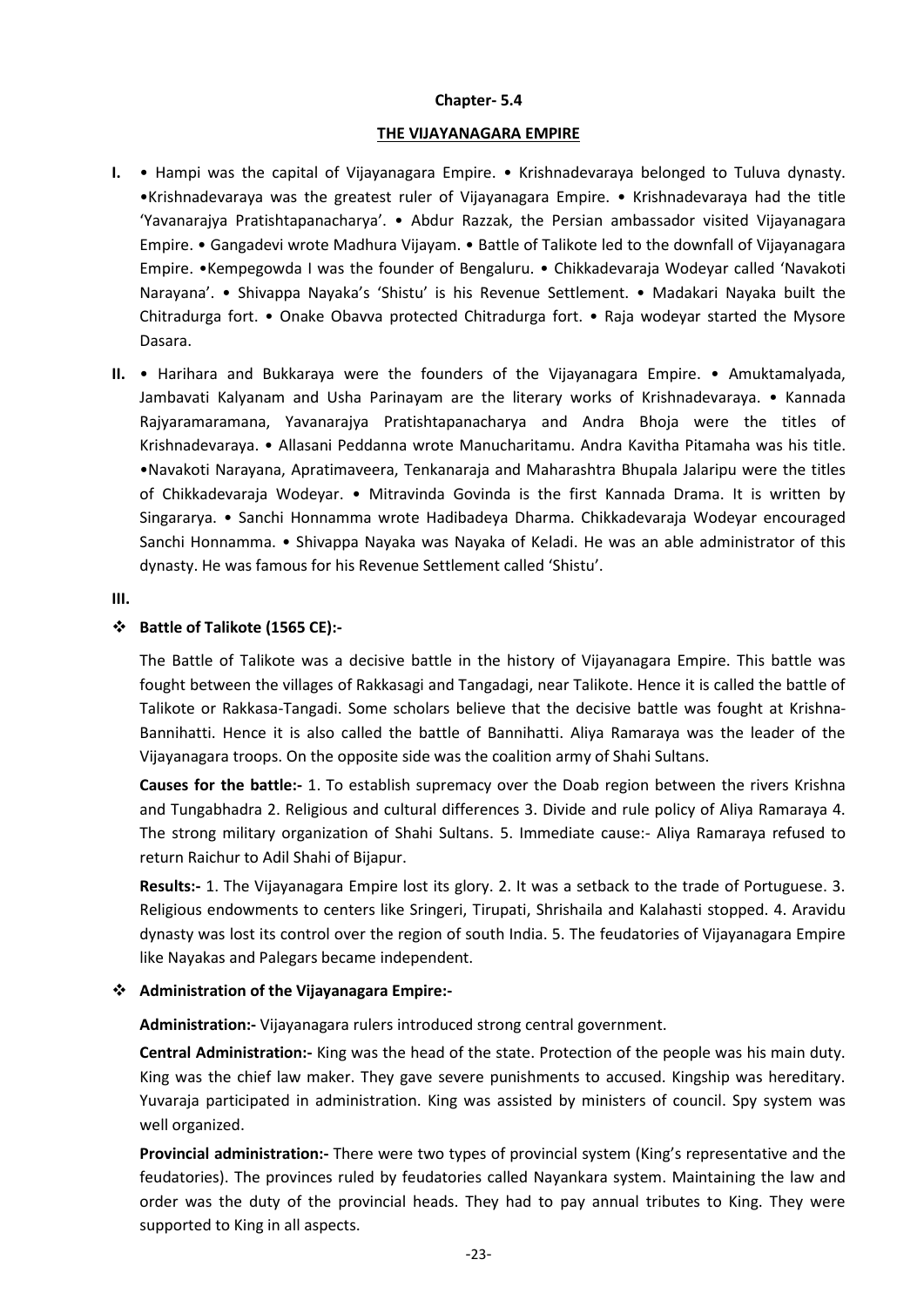**Village administration:-** It was the smallest unit of the administration. The Agrahara and the towns were the other units. Village assemblies looked after the village progress. Gouda was the head of village. Karanika was the in charge of the village accounts. Talawara was the Policeman.

**Revenue system:-** Land revenue was the source of income. It fixed for 1\6. Taxes were paid in cash or kind.

**Military organization:-** Vijayanagara Empire had strong army. It had Elephant force, Horse and infantry. Arabian horses were imported from Portuguese.

## **The foreign accounts regarding Vijayanagara:-**

**Nicolo Conti:-** He was an Italian traveler. He visited to Vijayanagara during Devaraya I. He says, Vijayanagara surrounded by mountains, King was very powerful.

**Abdur Razzak:-** He was a Persian ambassador. He came to the court of Devaraya II. He said that 'I have not seen such an empire so far'. King respected the Quran and Puranas. He explained about the Mahanavami festival.

**Niketin:-** Russian traveler. He gave information about glory of Vijayanagara.

**Durate Barbosa:-** He was a Portuguese traveler. He described about the markets of Hampi.

**Domingo Pase:-** Portuguese traveler Domingo Pase came to the court of Krishnadevaraya. He described the multi abilities of Krishnadevaraya.

**Fernao Nuniz:-** Portuguese traveler. He visited during the period of Achchyutaraya. He gave information about the political and cultural activities of Vijayanagara.

**Ceasar Fredericci:-** He was an Italian traveler. He explained the role of Gilani brothers in the battle of Talikote. He explained about Hampi post war of Talikote.

## **V. KRISHNADEVARAYA (1509 – 1529 CE):-**

Krishnadevaraya was the greatest emperor of Vijayanagara. He was the son of Tuluva Narasanayaka and Nagaladevi. Timmarasa was his Prime Minister.

## **Military Achievements:-**

- 1. In 1510 CE, Krishnadevaraya defeated Sulthan Yusuf Adil Shah of Bijapura and sultan Mohammed shah of Bidar. He then occupied the fort of Raichur along with Krishna – Tungabhadra doab.
- 2. Krishnadevaraya defeated Gangaraja, the Nayaka of Ummatturu.
- 3. Krishnadevaraya marched on Kalinga in five stages. First stage, he captured Udayagiri. In second stage, he ceased the fort of Kondavidu, Krishna region of Andra. In third stage, he captured Vijayawada and Kondapalli forts. In the fourth stage, he captured Anantagiri, Devarakonda and others in the Telangana region. In the 5<sup>th</sup> stage, krishnadevara defeated Prataparudra, king of Kalinga ceased the capital Katak. At last Prataparudra made peace treaty with Krishnadevaraya and gave her daughter Jaganmohini in a marriage to Krishnadevaraya.
- 4. Battle of Raichur -1520 CE:- He fought with Ismail Adil Shah of Bijapur and recaptured Raichur. Krishnadevaraya gave permission to Portuguese to supply the Persian horses to his army.
- 5. He defeated Amir Barid of Gulbarga.
- 6. He went up to Bidar, released the Bahamani Sultan from the prison and placed him on the throne. Hence, he got the title 'Yavanarajya Pratishtapanacharya'.
- 7. Last days:- Due to the death of his only son Tirumala, Krishnadevaraya was grieved and died in 1529 CE.
- 8. Personality:- As a poet Krishnadevaraya wrote Amuktamalyada, Jambavati Kalyanam and Usha Parinayam. He patronized 'Ashtadiggajas' (group of eight poets). He was a devotee of Lord Venkateshwara of Tirupathi. In the memory of his mother Nagaladevi, he built a new city called Nagalapura (Hospet). He had many titles like, Kavipungava, Karnatakandrabhoja, Yavanarajya Prathishtapanacharya.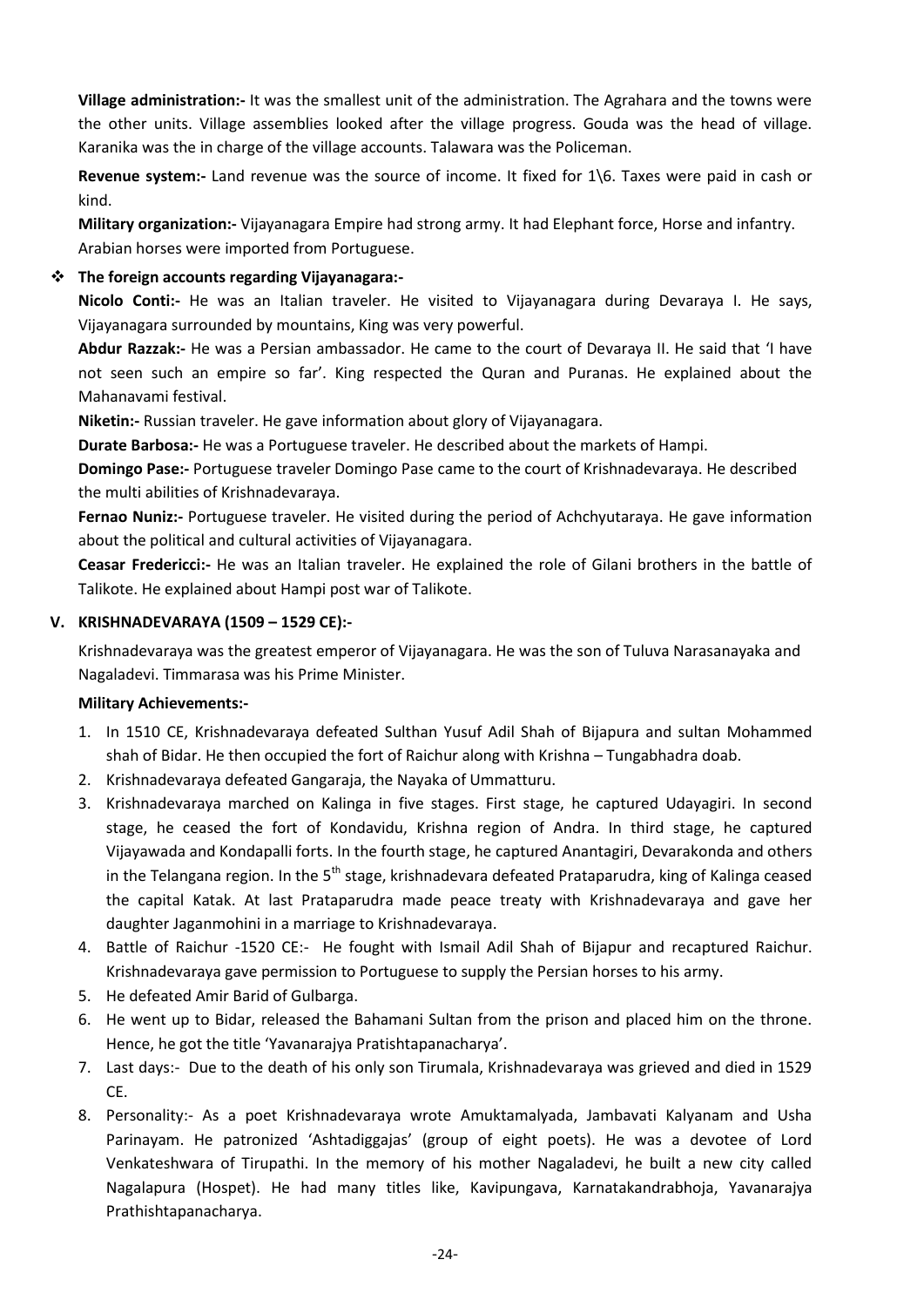## **V. The Religion, Literature and Art and Architecture of the Vijayanagara Empire:-**

**Religion:-** The Vijayanagara rulers were followers of Hinduism, although they had religious tolerance. To safeguard all religions was the duty of kings. Muslim soldiers entered Vijayanaraga army during the period of Devaraya II. Sangama rulers encouraged to Shaivism, later rulers gave importance to Vaishnavism. Vachana movement was popular during this period. Varkari movement and Dasakuta tradition were encouraged. Hampi, Shringeri, Shravanabelagola, Shrishaila, shrikalahasti, Ahobilam, Madhurai, Srirangam and Huncha were the famous religious centers. Temples and Mathas were the religious institutions. Shringeri and Kanchi Mathas were the famous among the Mathas. Mahanavami, Deepavali and Holi were the important religious festivals.

**Literature:-** Many books composed in Sanskrit, Kannada and Telugu languages during this period. They are,

**Sanskrit:-** Gangadevi- Madhura vijayam, Krishnadevaraya- Jambavathi Kalyana, Usha Parinayam

**Kannada:-** Tontada siddhalingeshwara- Vachanas, Nanjundakavi- Kumararamana Kathe, Kumaravyasa-Gadugina Bharatha, Rathnakaravarni- Bharatesha Vaibhava, Chamarasa-Prabhulingaleele, Kanakadasa- Mohana Tarangini and Nalacharite etc, Purandaradasa- Keerthanas, Narahari- Torave Ramayana.

**Telugu:-** Srinatha-Kashikanda, Krishnadevaraya- Amuktamalyada, Allasani Peddanna-Manucharitamu, Vemana- Poems.

#### **Art and Architecture:-**

Hampi was their important art and architectural centre. Their architectural style called as 'Vijayangara style'. Unique features of this style are,

• Temple consists of Garbhgruha, Sukhanasi and Mahamantapa. • Granite stones used for the construction of temples. • Pillars and piers are multi angled. • Sangeetha Mantapas were constructed. • Huge Rayagopuras.

Important temples during this period are at Hampi, Virupaksha temple, Vittalaswamy temple, Krishnaswamy temple, Hajaraswamy temple. Stone chariot, Ugranarasimha and sasivekaalu Ganesha etc are the important sculptures. Kamala Mahal is an Indo-Islamic structure. With these, Vidyashankara temple at Shringeri, Veerabhadra temple at Lepakshi, Shiva temple of Chidambaram and Meenakshi temple of Madhurai are the other important temples.

#### **Chapter 5.5**

#### **BAHAMANI AND ADIL SHAHI SULTANS**

- **I.** •The founder of the Bahamani dynasty was Alla-ud-Din-Hasan Gangu Bahaman Shah. The founder of the Adil Shahi dynasty was Yusuf Adil Khan. • Ibrahim Roza was built by Ibrahim Adil Shah II. •Mahmud Gawan built Madarasa at Bidar. • Jami Masjid is the biggest mosque in south India. •Ibrahim Adil Shah II was called as "Jagadguru Badshah". • Ibrahim Adil Shah II wrote 'Kitab-i-Navaras'.
- **II.** Gulbarga and Bidar were the two capitals of Bahamani dynasty. Mahmud Gawan was a Chief Minister and administrator of Bahamani sultans. He built Madarasa at Bidar. • Gol Gumbaz is in Bijapura. It built by Muhammad Adil Shah. • Hajarat Kwaja bande Navaz was famous sufi saint. His Darga is located in Gulbarga. • Bara Kaman, Bade Kaman, Asar Mahal, Anand Mahal etc are the monuments of Adil Shahis of Bijapura. • Mulla Nusrati and Ferishta were the historians of Adil Shahis.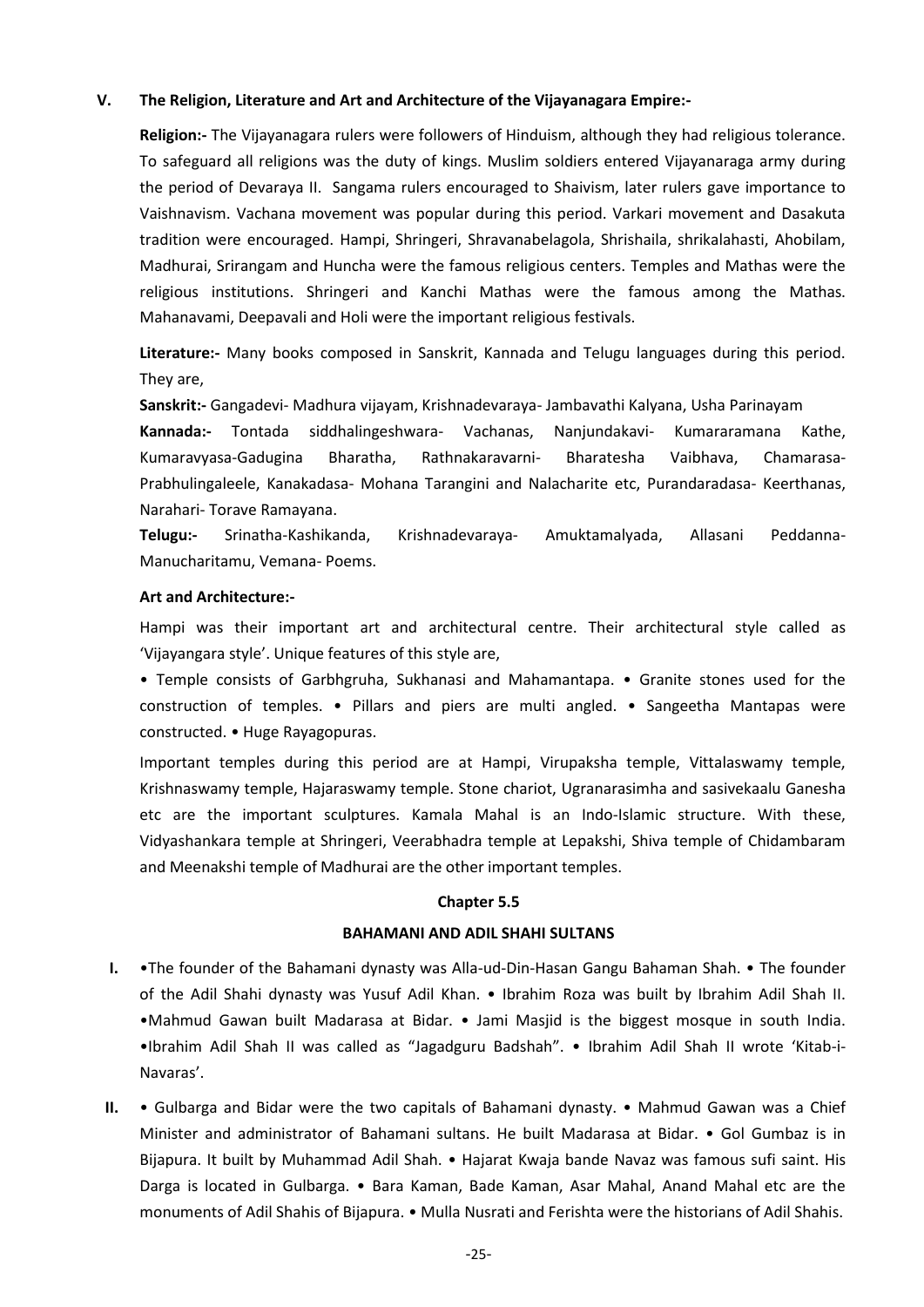#### **III.**

## **Mahmmod Gawan: (1463- 1481 CE)**

He was born in Gawan in Persia and came to India for trade. He was appointed as a minister by Mohammad Shah III. • He conquered Hubli, Belagavi and Goa region from the Vijayanagara Empire. • He captured Rajamahendri and Kondavidu regions of Orissa. • He divided the state into eight provinces. Those were called Tarafs. • By surveying lands, revenue was fixed. • Gawan built a Madarasa at Bidar and he collected 3000 Manuscripts and preserved them in Madasara. • Gawan composed Riyaz-Ul-insha and Manzir-Ul-insha. • Gawan's progress was not tolerated by the native Muslim leaders. So he was beheaded in 1481 CE.

## **Literature and architecture of Adil Shahis:-**

**Literature:-** Arabic, Persian, Dakahani, Urdu languages and literature developed. Sufi saints brought unity among Hindus and Muslims. Syed ahmed Harawi, Moulana Gaithuddin and others were famous scholars. Mulla Nusrati and Ferishta were the famous historians. They wrote Ali Nama and Tarikh-i-Ferstisha respectively.

**Architecture:-** Adil shahis monuments are in Indo-Islamic style. It is also known as Daccani style. Important monuments in Bijapur are, Jami Masjid, Ibrahim Roja (Tajmahal of south India), Mehtarmahal, Gol Gumbaz. Ibrahim Roja is called as Tajmahal of south India built by Ibrahim Adil shahi II. Gol Gumbaz built by Mohammad Adil shah. The whispering gallery is its specialty. Bara Kaman, Asar Mahal, Anand Mahal, Upli Buruz, Taj Bawdi etc are the other important monuments.

#### **Chapter 6**

#### **SOCIO-RELIGIOUS REFORM MOVEMENT IN MEDIEVAL INDIA**

- **I.** Kaladi in Kerala is the birth place of Shankaracharya. Advaitha theory is the philosophy of Shankaracharya. • Vishishtadvaitha is the philosophy of Ramanujacharya. • Bittideva/ Vishnuvardhana gave shelter to Ramanujacharya. • Pajaka near Udupi is the birth place of Madvacharya. • Vasudeva was the early name of Madvacharya. • The philosophy of Madhwacharya is Dwaita. • Bagevadi was the birth place of Basaveshwara. • Bijjala, Kalchuri king gave royal patronize to Basaveshwara. • Allamaprabhu presided over the religious discourse at Anubhava Mantapa. • Ramananda was born at Prayag. • Gurunanak is the founder of Sikhism. • Guru Grantha Sahib is the holy book of Sikhs. • Meera Bai was the devotee of Lord Krishna popularized her cult in Rajasthan. • The term Sufi is derived from the word Saf. • Khwaja abdul Chisthi was the founder of Chisthi order. • Shaik Shahabuddin Suharawardi was the founder of Suharawardi order.
- **II.** Shivaguru and Aryamba were the parents of Shankaracharya. Shankaracharya gave importance to worship of Shiva, Vishnu, Surya, Ganesha, Kumara and Shakti. So he called Shanmathasthapanacharya. • Govardhana peeta, Kali Matha, Jyothirmatha and Sharada Peeta are the important Mathas established Shankaracharya. • Vivekachudamani, Shivananda Lahari, Ananda Lahari, Soudarya Lahari and Bhajagovindam are the important works of Shankaracharya. •Ramanujacharya was born in 1017 CE in Sri Perambaduru. • Keshava Somayaji and Kanthimathi were the parents of Ramanujacharya. • Vedanthasara, Vedantha Sangraha, Vedantha Suthra, Geetha Bhashya are the important works of Ramanujacharya. • Madvacharya was born in 1238 CE at Pajaka. • Madhyageha Bhatta and Vedavathi were the parents of Madvacharya. • Sode Matha, Shiruru Matha, Pejavara Matha, Puttige matha etc are the important Mathas established by Madvacharya. •Geetha Bhashya, Brahmasuthra Bhashya, Dwadasha Sthotra etc are the important works of Madvacharya. • Basaveshwara was born in 1132 CE at Bagewadi. • Madarasa and Madalambike were the parents of Basaveshwara. • Basaveshwara founded Anubhava Mantapa at Kalyana. • Chisthi order and Suharawardi order are the two important orders of Sufis. • Moinuddin Chisthi and Sheik Salim Chisthi are the two important saints of Chisthi order.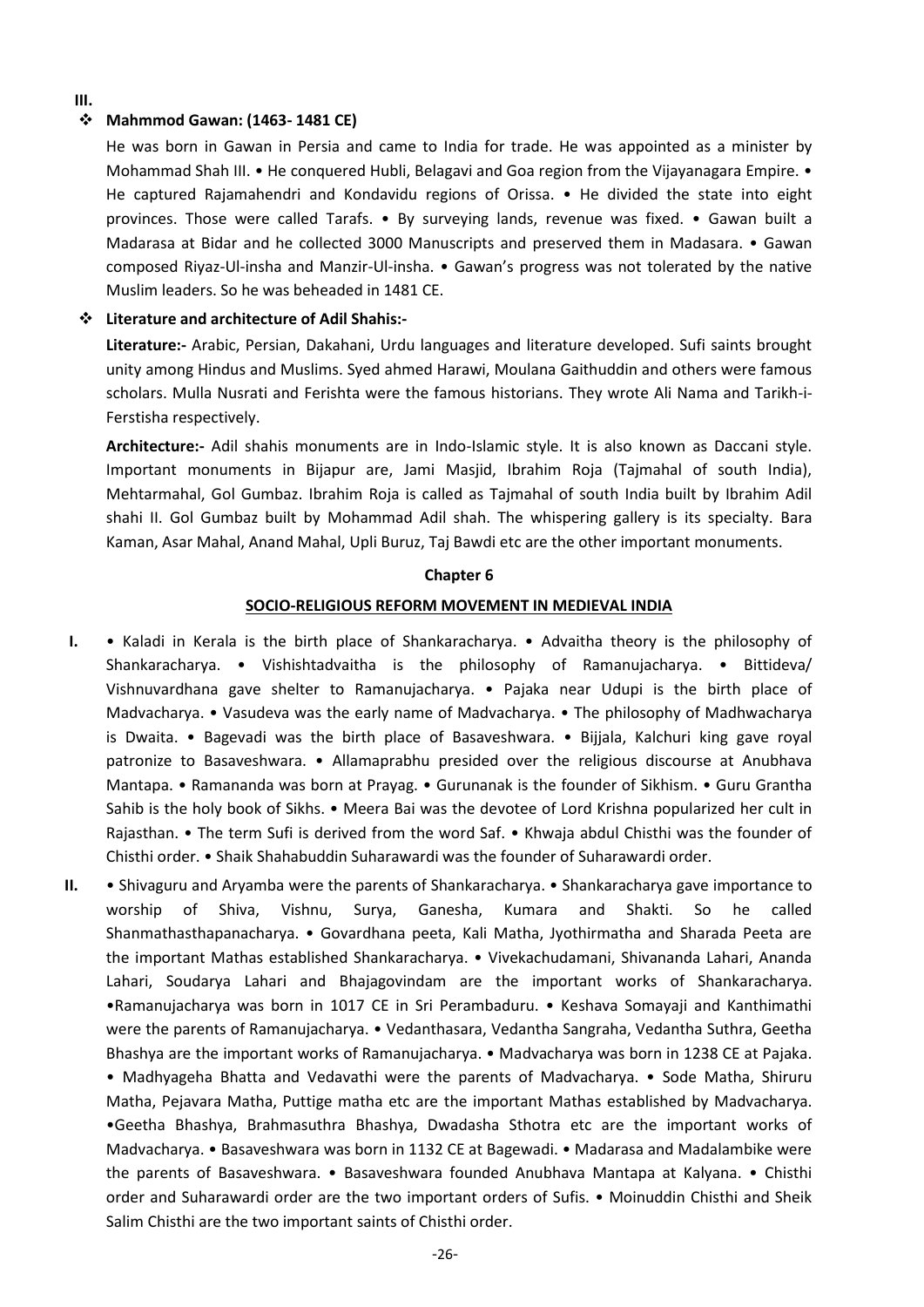#### **III.**

#### **Shankaracharya (788-820 CE):-**

He was born at Kaladi in Kerala. Shivaguru and Aryamba were his parents. He did not have interest in worldly life. With the permission of his mother he became aestic. He met Guru Govinda Bhagavdpada. He toured all over India thrice and visited important holy places. He established four Mathas they are, Puri- Govardhana Peeta, Dwaraka- Kalika Matha, Badarinatha- Jyothir Matha and Shringeri- Sharada Peeta. He had the titles Sarvagna and Jagadguru. He advocated the worship of Shiva, Vishnu, Surya, Ganesha, Kumara and Shakthi. So called as Shanmathasthapanacharya. He wrote commentaries on Brahmasuhtra and Bhagavadgitha. Soudarya Lahari, Shivananda Lahari, Ananda Lahari and Bajagovindam are the important works of Shankarachrya.

**Advaitha theory:-** Advaitha means Monism or non duality. Accordingly Atma and Paramathma are one and the same. Bhrahma is ultimate truth. He is Nirguna, Nirakara and Swaprakashaka. He gave importance to spiritual world. He called the world as Maya. Shankara said Aham Brahmasmi (I am Brahma). He preached the path of Knowledge (Jnana) to realize.

#### **Ramanujacharya (1017-1137 CE):-**

He was born at Shri Perambadur near Chennai. Keshava Somayaji and Kanthimathi were the parents. He studied under the guidance of Yadava Prakasha. He gave up worldly life and became Sanyasi. He became the head of the Shri Rangam Matha and he popularized Vaishnavism. He came to Karnataka during the period of Hoysala ruler Vishnuvardhana, who gave him shelter. He established Vaishnava Matha at Melukote and stayed there. After the death of Kulottunga Chola he returned to Tamil Nadu. At the age of 120 he was died.

#### **Philosophy of Vishistadvaitha:-**

Ramanujacharya gave importance to Sri or Lakshmi. So his followers called Shri Vaishnavas. He condemned the Maya theory of Shankaracharya. According to him God exists and world is true. He said Paramatma as real, independent and permanent. Soul and world dependent on God. He advocated Bhatki marga to attain Salvation. Two important elements of Ramanujacharya's Bhakthimarga are, Prapatthi- Absolute surrender to God, Acharyabhimana- Surrender to Guru. He encouraged all community devotees to enter the temples. He called untouchables as Shri Hari kula.

#### **Madhwacharya (1238- 1317 CE):-**

He was born at Pajaka near Udupi. Madhyageha Bhatta and Vedavathi were his parents. Vasudeva was his first name. He had difference of opinion with his teacher and he preached his own theory. He visited to North Indian holy places like, Kashi, Badari, Kedara, Haridwara, Gaya and other places. While he was returning from North India he brought idol of Krishna and installed in Udupi. He founded Ashta Mathas in Udupi like, Sode matha, Shiruru Matha, Pejavara Matha, Puttige matha etc. He also visited south Indian holy places like, Kanchi, Shri Rangam, Madhurai and Rameshwaram. He wrote books like Geetha Bhashya, Brahmasuthra Bhashya, Anu Bhashya etc.

**Dwaitha Philosophy:-** According to his theory there are three entities. They are, Jada (Matter), Soul (Atma), God (Paramatma). According to him Soul and God are two different entities. Therefore his theory called Dvaitha philosophy.

#### **Basaveshwara (1132-1168 CE):-**

He was born at Bagewadi. He became prime minister of Bijjala. Then he took many socio religious reforms.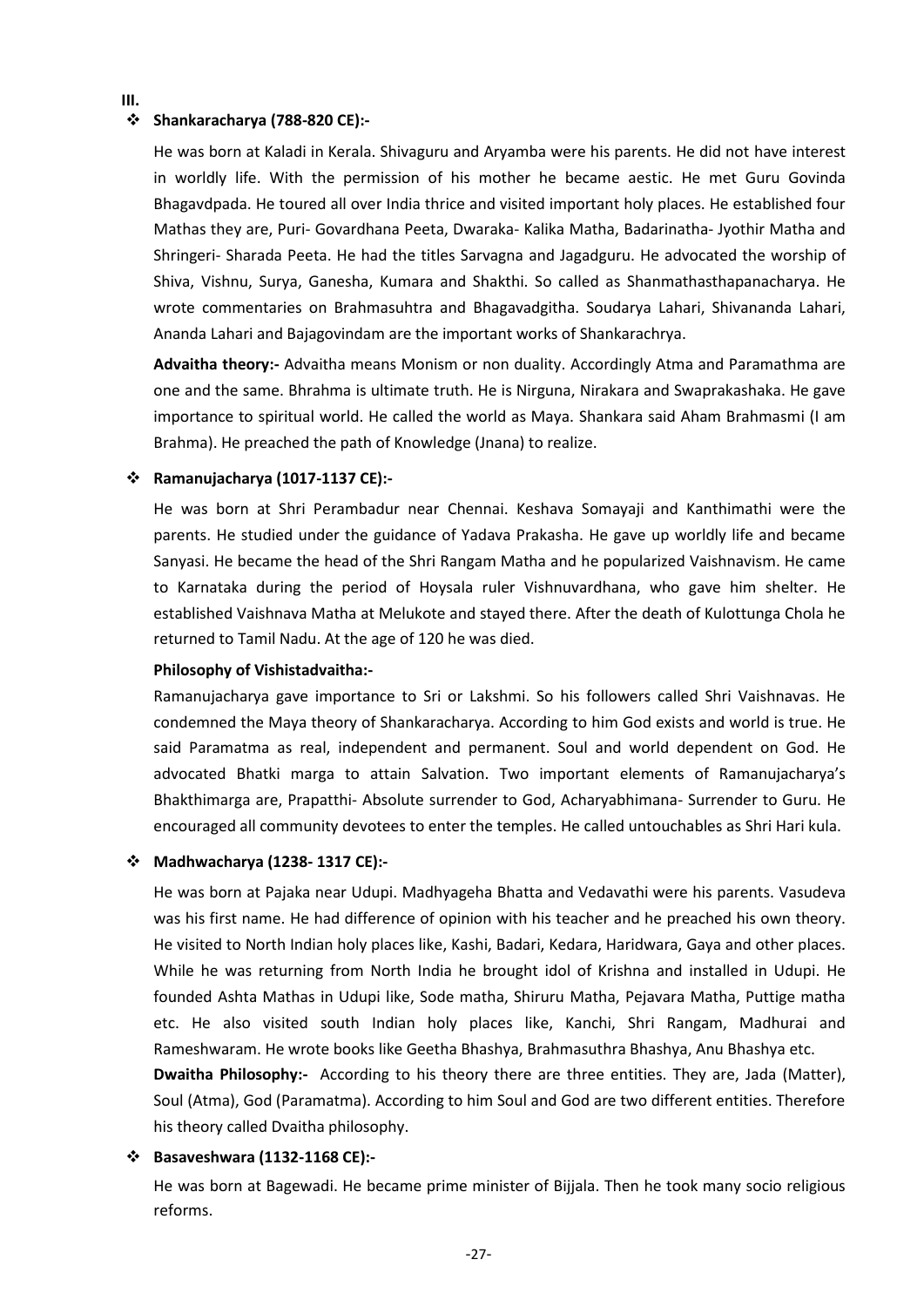**Socio Reforms:-** He tried to remove the caste system, Plurality of God, idol worship, animal sacrifices. He said, caste system does not have the base of Dharmashastra. He encouraged interdining and intercaste marriage, preventing animal sacrifice and he said Dayave Dharmada moolavaiah.

**Religious reforms:-** He propounded Shakti Vishistadwaitha philosophy. He gave prominence to the worship of Linga. Basaveshwara preached the Bhaktimarga for salvation. He advised to follow Ashtavarnas. He gave importance to dignity of labour (Kayakave Kailasa). He highlighted antaranga shuddhi than bahiranga shuddhi and gave prominence to dasoha. He founded Anubhavamantapa to discuss socio religious problems. Through the Vachana literature he awakened the people. Kudala sangamadeva was his penname.

## **Kabir and Gurunanak:-**

#### **Kabir (1440-1518 CE):-**

He was born at Varanasi. He brought by Muslim weaver couple Niru and Nima. He became the disciples of Ramananda. He preached equality and religion of love among all castes and creeds. He agreed equality between Hindus and Muslims. He condemned idol worship. He said Allah and Rama are one and the same. He said, path of devotion is the best way to see God. His followers are known as Kabeerpanthis. His devotional compositions are in the form of Doha.

#### **Gurunanak (1469-1539 CE):-**

He is the founder of Sikhism. He preached the brotherhood of mankind. He opposed idol worship, caste system, sati and social evils. He advised to people speak truth. His followers are known as Sikhs. Gurugrantha Sahib is the holy book of Sikhs. It is in Gurumukhi script.

#### **Chapter 7.1**

## **MODERN PERIOD ADVENT OF EUROPEANS**

- **I.** Francisco-De-Almeida was the first Portuguese Governor of India. The 'Dutch East India Company established in 1602. • Pulicat was the capital of the Dutch in India. • 'French East India company established in 1664. • Pondicherry was the capital of the French in India. • The British East India Company established in 1600. • Calcutta was the first capital of the British in India. • Aix-la-Chapel ended the first Carnatic war. • The battle of Plassey fought in 1757. • The battle of Buxar fought in 1764. • Madras treaty ended the first Anglo Mysore war. • Mangalore treaty ended the second Anglo Mysore war. • Shrirangapattana treaty ended the third Anglo Mysore war. • Tippu Sulthan was called the tiger of Mysore. • Governor Lord Wellesley introduced the subsidiary alliance. • The Nizam of Hyderabad the first Indian ruler to accept the subsidiary alliance. • Lord Dal Housie introduced the 'Doctrine of Lapse' in India.
- **II.** Alfanso-de-Albuquerque in 1510 conquered Goa from Adil Shahis of Bijapura. Goa, Diu, Daman, Bombay etc were the trading centers of Portuguese in India. • Unable to compete with the Dutch and the English, fanatic religious policy, the corrupt and inefficient officers, their concentration on Brazil were the causes for the decline of Portuguese power in India. • Pulicat, Machalipattanam, Nagapattanam, Mahe etc were the trading centers of Dutch in India. • Pondicherry, Surat, Chandranagore, Karaikal etc were the trading centers of French in India. • The battle of Plassey fought between Sirajuddula and Britishers. • Tippu had to cede half of his territories, had to pay 330 lakhs of rupees as war indemnity, he had to keep two of his sons as hostages till he paid the war indemnity were the terms of the treaty of Srirangapattana. •Nizam of Hyderabad, rulers of Mysore, Jaipura etc were the Indian states which accepted the Subsidiary alliance. • Satara, Jaipura, Jhansi, Udaipura etc were the Indian states annexed by the British applying the 'Doctrine of lapse'.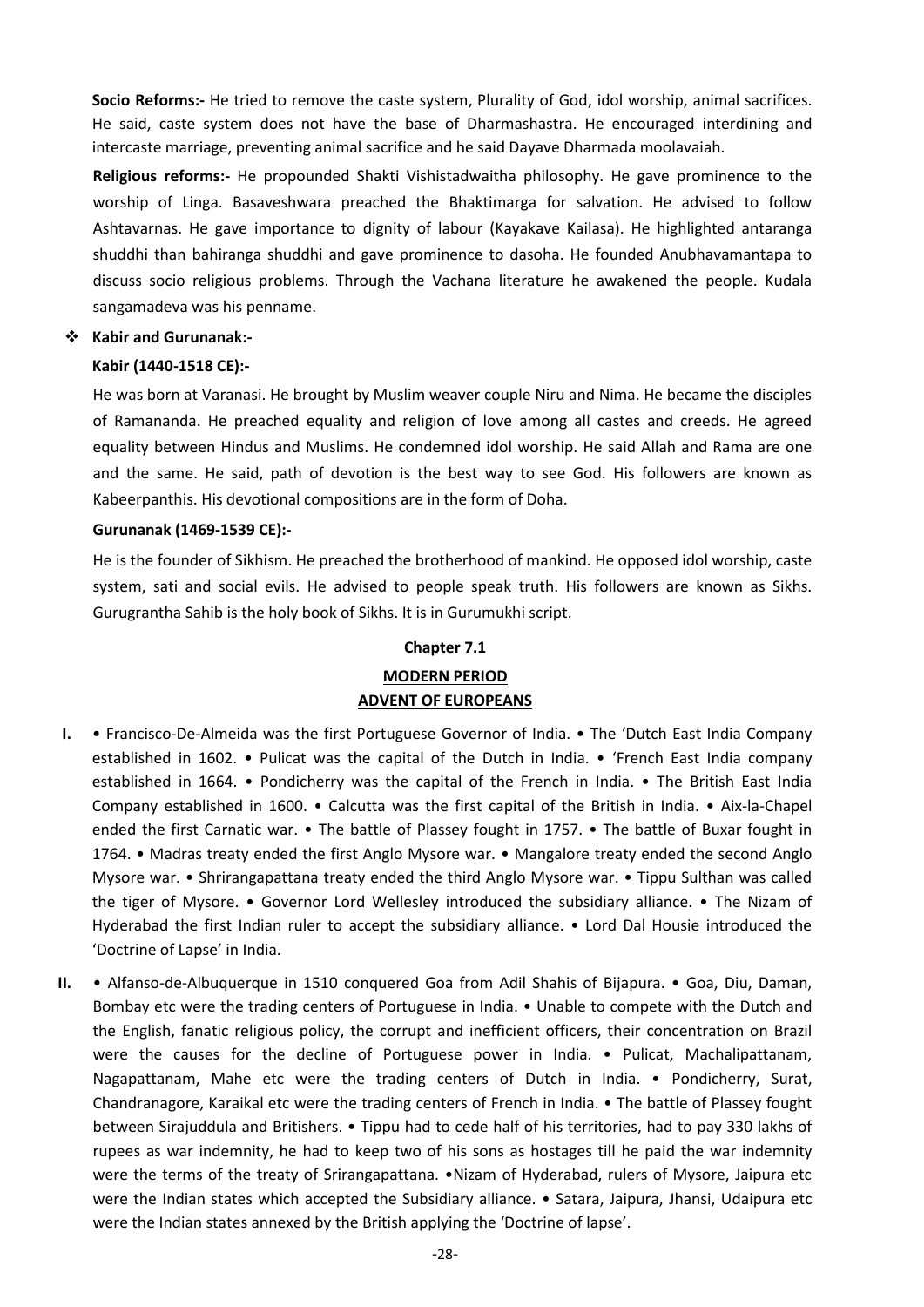**III.**

## **The causes and results of the battle of Plassey:-**

The battle of Plassey held between Sirajuddula, the Nawab of Bengal and British in 1757 CE.

## **Causes:-**

- Political cause:- Enemies of Sirajuddula supported to British.
- Misuse of Dastaks:- Dastak means trade licenses given by Mughals to British for free trade in Bengal. This was misused by company servants.
- Shelter to French: Sirajuddula gave shelter to the French.
- Capture of Calcutta fort:- Sirajddula captured Calcutta fort in 1756. But Robert Clive recaptured it.
- Shelter to Dewan Rajvallabha:- British gave shelter to Rajavallabha.
- The Black Hole Tragedy:- At the time of attack on Calcutta. Sirajuddula captured 146 British. They were lodged in a small room. 123 of them died of suffocation. Only 23 survived, this incident called as black room tragedy.

## **Results:-**

- Battle of Plassey ended with the treaty of Aligarh.
- Siraj-ud-daula defeated.
- Mir Jafar became the Nawab of Bengal. British obtained 24 paraganas from the Nawab.
- This battle laid the foundation of British Empire in India.

## **The Subsidiary Alliance and the Doctrine of Lapse:-**

**The subsidiary Alliance:-** Lord Wellesley introduced it in 1798. Its main aim was expansion of British Empire. According to this System native rulers have to keep a troop of army of British, appoint British resident, native state's security was the responsibility of the company. Nizam of Hyderabad signed first and then others signed to this alliance.

**Doctrine of Lapse:-** This policy introduced by Lord Dal Housie in 1848 CE in India. Native kings died without natural heir. Such states fell under the control of British. According to this policy Satara, Jaipura, Sambhalpura, Udaipura, Jhansi, Nagapura were annexed into British rule.

 **The struggle of Tippu sultan with the British:-** He was the son of Hyder Ali. After the death of Hydar Ali in second Anglo Mysore war, Tippu continued the war. At last he signed treaty of Mangalore in1784. Thus 2<sup>nd</sup> Anglo Mysore war came to an end. Even though the enmity continued between British and Tippu. That leads to 3<sup>rd</sup> Anglo Mysore War. Tippu's attack on Travancore in 1789 led to war between Lord Cornwallis and Tippu. Defeated Tippu sultan signed the treaty of Srirangapattana in the year 1792. Thus this war came to an end. According to this treaty Tippu gave up half of His territories, paid 330 lakhs rupees as war indemnity, keep two of his sons as hostages. Tippu Sultan not tolerated the humiliated treaty of srirangapattana. He refused to sign the Subsidiary Alliance system of Lord Wellesley. This leads to 4<sup>th</sup> Anglo Mysore war. In this battle Tippu was defeated and died. He called as Tiger of Mysore.

## **V.**

## **The Carnatic Wars:-**

The competition between French and British in India to establish colonies that led to wars of Carnatics.

**First Carnatic War (1746-1748):-** ●Question of Austrian succession led to this war between English and French in India. ●French governor Dupleix captured Madras. ● Battle held at St. Thome. In this war French won the Victory. This war ended by the treaty of Aix-la-Chapel in 1748.

**Second Carnatic War (1748-1754):-** ●The civil wars of succession between Anwaruddin and Chandasaheb at Arcot and Nasirjung and Muzaffar Jung at Hyderabad led to this war. ● French supported to Chandasheb and Muzaffar Jung. British supported to Anwaruddin and Nasirjung. ● In this war French were defeated and this war ended with the treaty of Pondicherry in 1754.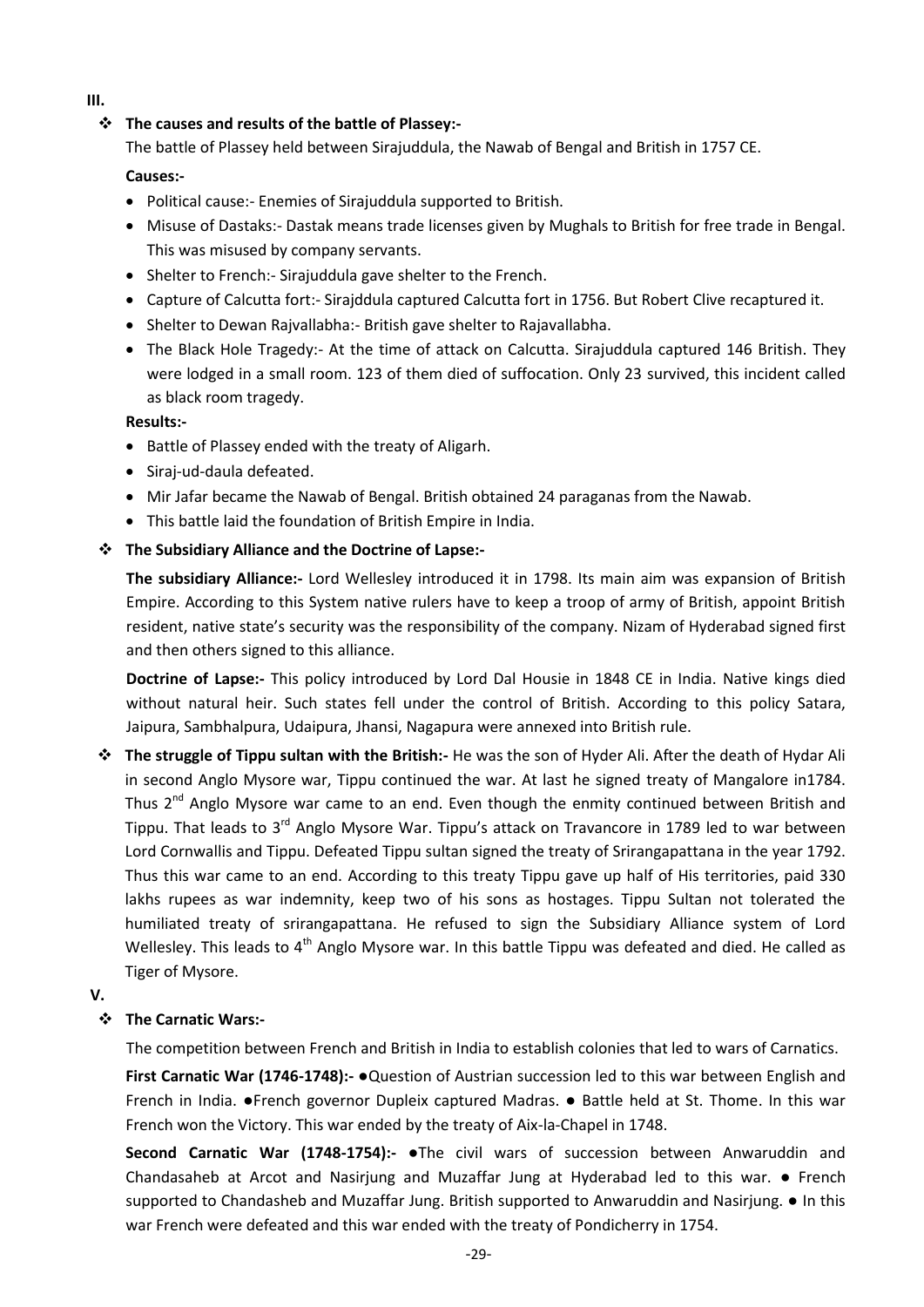**Third Carnatic War (1758-1763):-** ●The seven Years war fought between France and England in Europe was the cause for this war in India. The Battle held at Wandiwash in 1760. French were defeated completely. This war ended with the treaty of Paris in 1763.

## **The Anglo-Maratha Wars:-**

**First Anglo-Maratha War (1775-1782):-** The Child Savai Madhava Rao became the Peshwa, who supported by Maratha Chief Nana Fadnavis. But Raghunatha Rao did not tolerate Savai Madhava Rao as Peshwa and made treaty with Bombay Governor against him. Meanwhile, Nana Fadnavis signed treaty with Calcutta Governor (Purandhara treaty-1776).

Thus, a war held between Martha chiefs (supported by Calcutta Governor-Lord Hastings) and Raghunatha Rao (supported by Bombay Governor-Eliphinstone-Wadagaon treaty-1779). Finally, the treaty of Salbai concluded this war in 1782.

**Second Anglo-Maratha War (1803-1806):-** After the death of Nana Fadnavis, Maratha chiefs started to control Peshwa Bajirao II. Bajirao II signed the **'Treaty of Bassien'** with English in 1802, who defeated by Holkar.

According to Bassien treaty, Peshwa signed the subsidiary alliance. But Maratha chiefs were humiliated by this treaty. So a series of battles held between Maratha chiefs and English. English army defeated all the Maratha chiefs. Sindhia and Bhonsle signed to Subsidiary alliance.

**Third Anglo-Maratha War (1817-1818):-** Humiliated Peshwa Baji Rao II organized the Maratha chiefs to restore the glory of Marathas. He also got supports of the Pathans and the Pindaries.

A series of battles held between Maratha chiefs and the British. Britishers defeated all the Maratha chiefs and made them to sign subsidiary alliance.

Thus, the British established political supremacy over the south India.

## **Chapter 7.2**

## **THE FIRST WAR OF INDIAN INDEPENDENCE – 1857**

- **I.** ●The first war of Indian Independence occurred in 1857. Begum Hazrat Mahal rebelled against the British at Lucknow. ● Mangal Pande, Indian soldier killed the British sergeant in 1857. ● Nana Sahib revolted against the British at Kanpur in 1857. ● Queen Laxmi Bai of Jhansi revolted against the British when British refused to recognize her adopted son.
- **II.** There was a rumor that cartridges were smeared with the fat of cow and pig to Enfield rifles. The refusal of Indian soldiers to use the new Enfield rifles was the immediate cause. ● 1.The Revolt was not nationalistic in character. 2. Limited to central India. 3. There was no right leadership among rebels. 4. There was no common aim among the rebels were the causes for the failure.
- **III.**

## **The Course of the First War of Indian Independence:-**

●Infantry at Berhrampur and Barrackpore refused to use new rifles. ● Mangal Pande killed the sergeant. So he was caught and hanged.  $\bullet$  Soldiers of Meerat also refused to use new rifles.  $\bullet$  They captured Delhi and proclaimed Bahaddur Shah II as the emperor of India. ● They hoisted the flag of Independence on Redfort. ● Munity spread to Lucknow, Allahabad, Bareily, Bihar, Jhansi etc. ● Begum Hazrat Mahal rebelled at Lucknow. ● Nana sahib and Thanthya Topi revolted against British at Kanpur.

● Rani Lakshmi Bai of Jhansi revolted against British for the refusal of British to accept adopted son. ●Kunwar singh, a zamindar of Bihar revolted against British. ● British were able to suppress all rebellions.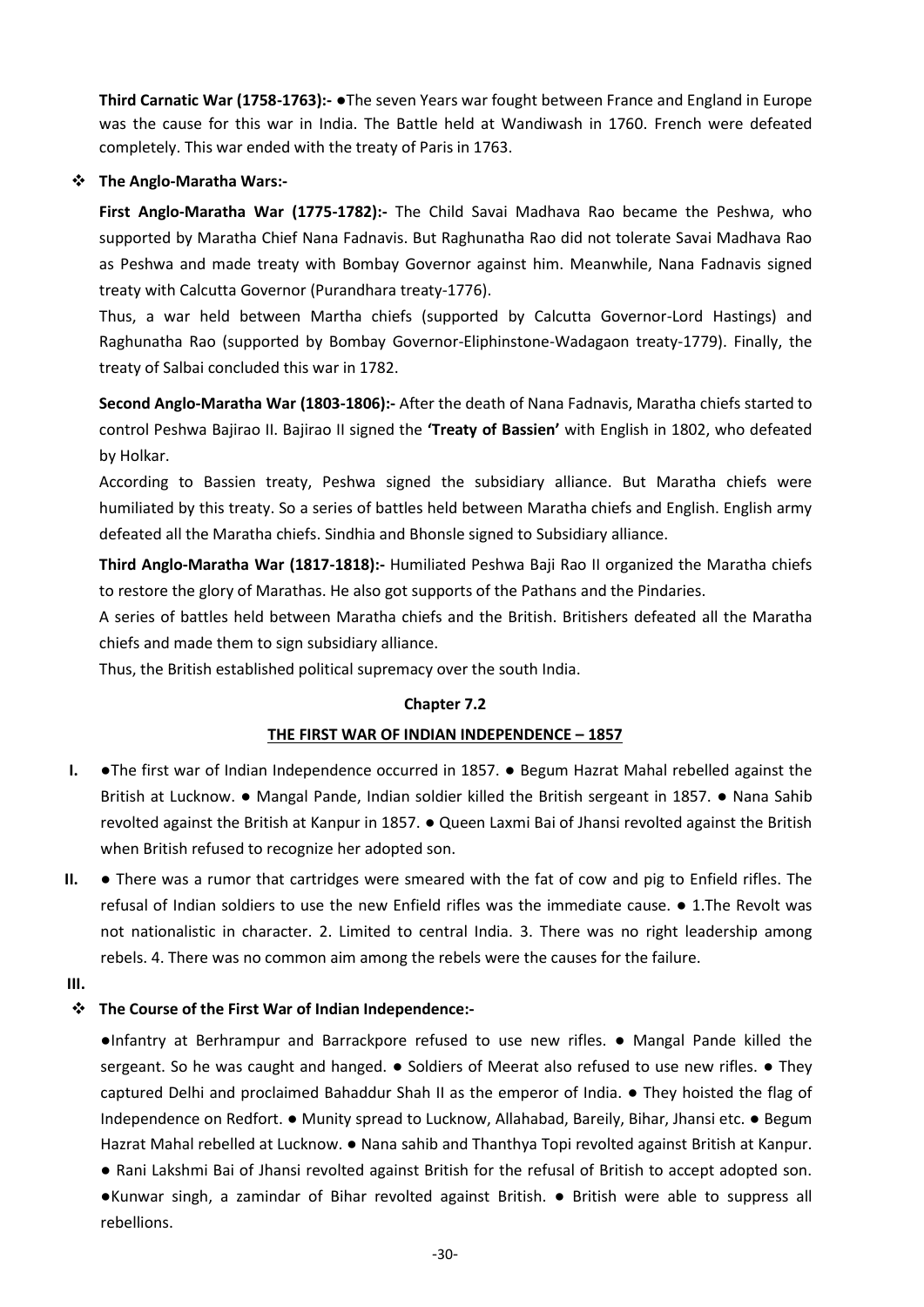## **V. Causes and Results of the First War of Indian Independence:-**

## **Causes:-**

- **Political causes:-** The expansionist policy of the East-India company was an important cause. The subsidiary alliance, the policy of divide and rule and Doctrine of lapse enraged Indian kings.
- **Administrative cause:-** The British introduced a new system of administration. British introduced their 'Rule of Law' and 'Equality before Law'. These policies were against to Dharmashastras and Shariyat.
- **Economic causes:-** The East-Indian company followed a policy of economic exploitation. This led to destruction of Indian Trade and Industries.
- **Social and Religious causes:-** The British thought that they belonged to superior race and humiliated the Indians. The policies of British were threat to the beliefs of Indus and Muslims like, Sati, Child marriages, animal and human sacrifices and Purdha system. They tried to convert Hindus and Muslims into Christianity forcefully.
- **Military causes:-** Indian soldiers in the British army were humiliated by British officers. They were paid low salaries and there were no promotions to Indian soldiers.
- **Immediate causes:-** There was a rumor that cartridges were smeared with the fat of cow and pig to Enfield rifles, which newly introduced by British. So the refusal of Indian soldiers to use the new Enfield rifles was the immediate cause.

## **Results:-**

- 1. The revolt gave British the taste of Indian patriotism.
- 2. This revolt brought unity among Hindus and Muslims.
- 3. The rule of East India Company was ended.
- 4. Queen Victoria issued her famous proclamation in 1858
- 5. The Mughals rule came to an end.
- 6. It promoted Nationalism among Indians.

## **Chapter- 7.3**

## **IMPACT OF BRITISH RULE ON ECONOMY AND EDUCATION**

- **I.** Lord Cornwallis introduced Permanent Revenue settlement. Dadabhai Naoroji propounded the drain theory. ● Poverty and Un-British Rule in India was written by Dadabhai Naoroji. ● Woods Despatch prepared in 1854. ● Woods Despatch is known as Magna-Carta of English education in India.
- **II.** Zamindari system, Ryotwari system and Mahalwari system were the Land Revenue systems introduced by British in India. ● Tax paid by Rytos/ cultivators directly to East India company is called Ryotwari system. ● A revenue Unit of one or more villages called Mahal. Tax paid by the farmers of the Mahals collectively to East India Company is called Mahalwari system. ● Macaulay's opinion regarding the Eastern Literature is, "a single shelf of a good European library was worth the whole native literature of India and Arabia".
- **III.**

## **Drain theory:-**

Drain theory propounded by Dadabhai Naoroji. He described this theory in his work 'Poverty and Un-British rule in India. The flow of Indian wealth and resources to England without getting equal economic and material profit is known as Drain of wealth. Wealth flowed India to England in the forms like, Raw materials, Salaries and pensions, Interest on credits, Land revenue, Gifts, taxes on Imports etc. Naoroji declared that, "Evil of British rule and drain of wealth were the causes for India's Poverty".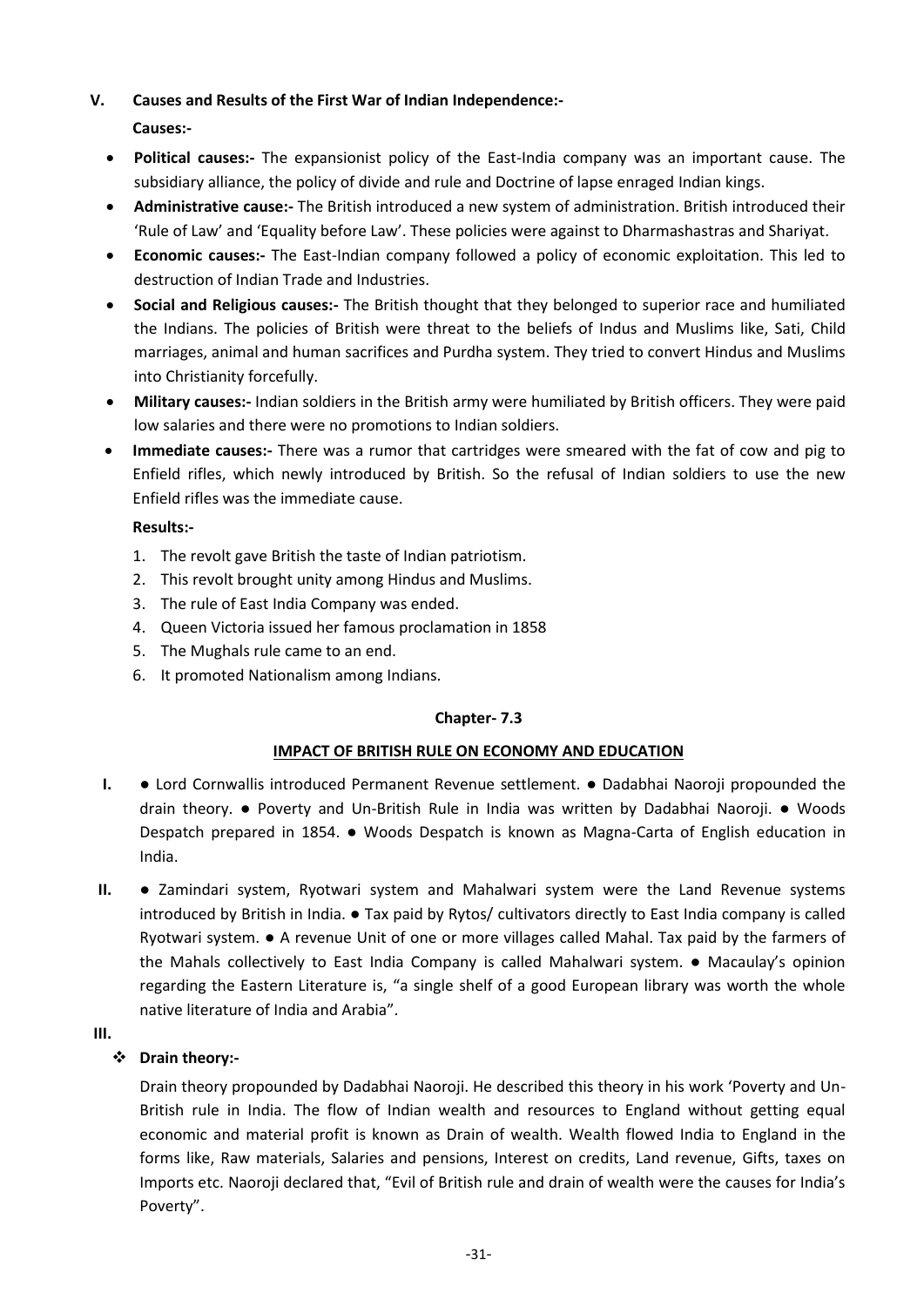## **The impact of the British rule on Indian Education:-**

In the early Indian education was based on religion. Pathashalas and Madarasas were the education centers in India. Charter act of 1813 started a new chapter in Indian education. They reserved fund for the development of English education in India.

● Lord William Bentinck appointed Macaulay to prepare a report regarding the dispute of Indian education. He submitted his report in 1835 and stressed to English medium of education in India. This report called as Macaulay Minute.

● For the development of education in India Wood prepared a comprehensive report in 1854 is known as Wood's Despatch. Recommendations of his report became the foundation stone of English system of education in India. His report became guideline in India from primary education to higher education. Therefore this report is known as 'Magna-Carta of English Education' of India.

## **V. The impact of British rule on Indian economy:-**

200 years rule of British impacted on Indian economy in many ways.

**Land Revenue:-** They introduced three types land revenue systems. They are Zamindari system, Ryotwari system and Mahalwari system.

**Zamindari system:-** Lord Cornwallis introduced Permanent Revenue settlement in 1793 in the provinces like, Bengal, Bihar and Orissa. According to this system Company collected 89% revenue from farmers through Zamindars.

**Ryotwari system:-** This system introduced by Thomas Munro in Bombay and Madras presidencies. According to this system farmers directly paid 50% of revenue to Company.

**Mahalwari system:-** This system introduced in North western India, Gangetic Valley and Central India. A revenue Unit of one or more villages called Mahal. Revenue paid by the farmers of the Mahals collectively 50% to 60% to East India Company annually.

## **Drain theory:-**

Drain theory propounded by Dadabhai Naoroji. He described this theory in his work 'Poverty and Un-British rule in India. The flow of Indian wealth and resources to England without getting equal economic and material profit is known as Drain of wealth. Wealth flowed India to England in the forms like, Raw materials, Salaries and pensions, Interest on credits, Land revenue, Gifts, taxes on Imports etc. Naoroji declared that, "Evil of British rule and drain of wealth were the causes for India's Poverty".

Thus British gained the profits from Indians. By this India became poor and Britain became rich.

## **Chapter- 7.4 SOCIO-RELIGIOUS REFORM MOVEMENT**

- **I.** Raja Ram Mohan Roy was the founder of Brahmo Samaja. Raja Ram Mohan Roy was born at Radha Nagar in Bengal. ● Raja Ram Mohan Roy is called the 'Father of Indian Renaissance'. ● Dayananda Saraswathi was the founder of Arya Samaja. ● The Arya Samaja established in 1875. ● To bring back the converted Muslims and Christians into Hindu fold is called 'Shuddhi Movement'. ● Dayananda Saraswathi gave the call 'Go back to Vedas'. ● Satyartha Prakasha is the work written by Dayananda Saraswathi. ●Swamy Vivekananda established Ramakrishna Mission. ● Narendranathadatta was the original name of Vivekananda. ● The conference of World Religions held at Chicago in 1893. ● Swamy Vivekananda founded Vedantha Samaja. ● Annie Besant founded Theosophical Society in India. ● Sir Sayyid Ahmed Khan started Aligarh Movement.
- **II.** Ramakantha Roy and Tarinidevi were the parents of Rajaram Mohan Roy. Brahmo Samaja established in 1828 at Calcutta. ● Dayananda Saraswathi born in 1824 at Tankara in Gujarat. ● Krishnaji Tiwari and Yashoda Bai were the parents of Dayananda Saraswathi. ● Arya Samaja established in 1875 at Bombay. ●Vivekananda was born in 12th January 1863 at Calcutta. ● Ramakrishna Mission established in 1897 at Belur Matha in Bengal. ● Prabhuddha Bharatha and Udbhodhana were the news papers of Swamy Vivekananda. ●Blavatsky and Colonel Alcott established the Theosophical society.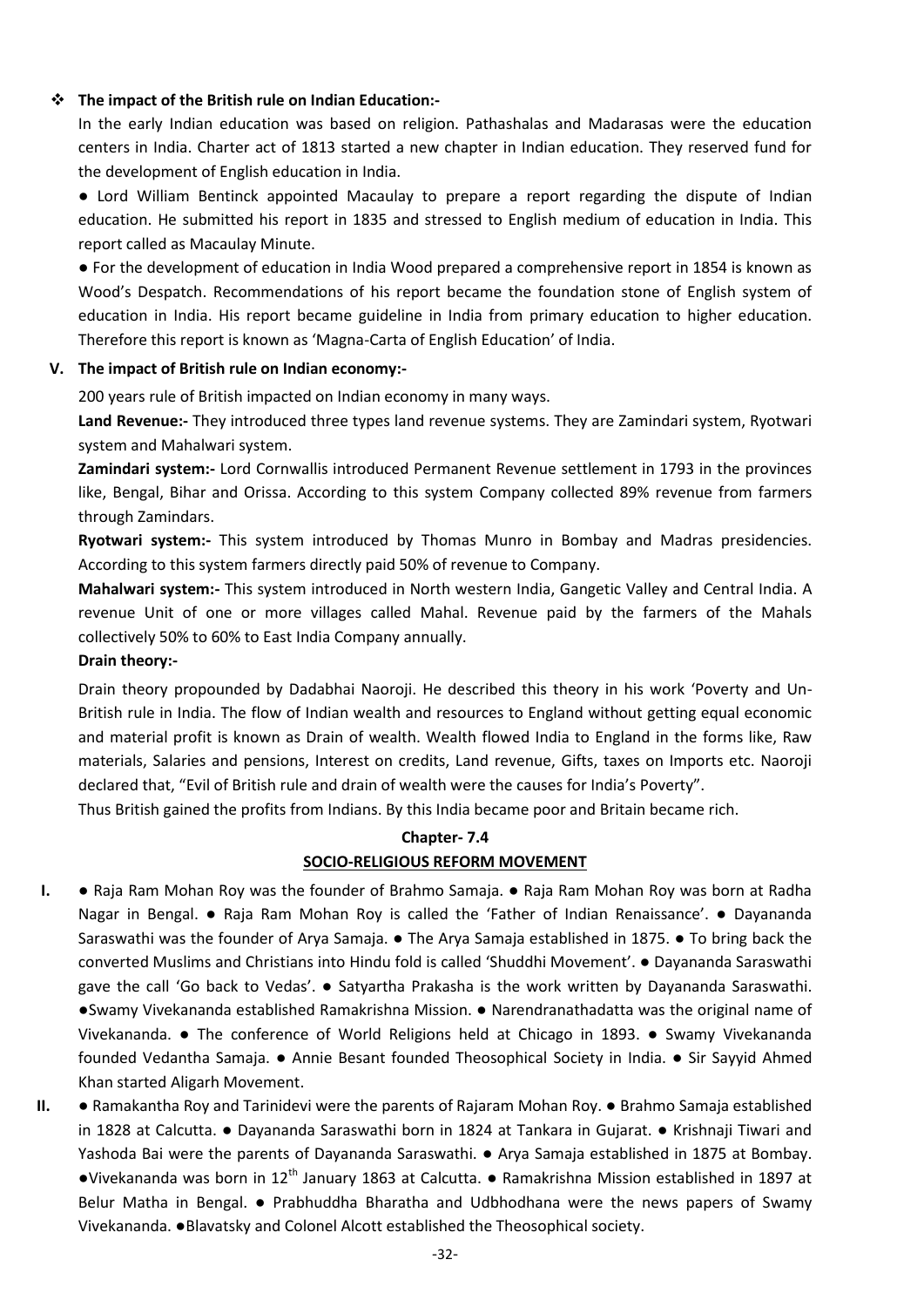## **The Role of Raja Ram Mohan Roy in Socio-Religious Movement:-**

**III.**

Raja Ram Mohan Roy was born in 1772 at Radhanagar in Bengal. Ramakanta Roy and Tarini Devi were his parents. He was well known in many languages. He was influenced by English language and western thought. He established 'Brahmo Samaja' in 1828 to reform society and religion. He said that, 'God is one, every religion possesses truth, idol worship and ritualism are meaningless'. He condemned practice of Sati, Child marriages, Caste system, Pardha system. He encouraged inter caste marriage, widow marriage and women's education. He opened English school and Vedantha college at Calcutta. Sati system was abolished in 1829 by the efforts of him. He published Samvad Kaumudi newspaper. By all these Raja Ram Mohan Roy called as 'Father of Indian Renaissance and Morning Star of Indian Renaissance'.

## **The Role of Dayananda Saraswathi in Socio-Religious Movement:-**

He was born in 1824 at Tankara in Gujarat. Krishnaji Tiwari and Yashodha Bai were the parents of him. His first name was Mula Shankara. He criticized practices of Hindu religion like, idol worship, pilgrimage, caste system, Sati, child marriage and Polygamy. He encouraged widow marriage and women's education, inter caste marriage and inter dining. He started Shuddhi Movement to protect Hinduism. He founded Arya samaja in 1875 at Bombay. He gave call to Hindus Go back to Vedas. He wrote the text Satyartha Prakasha.

## **The Role of Swamy Vivekananda in Socio-Religious Movement:-**

He was born in 1863 at Calcutta. Vishwanathadatta and Bhuvaneshwari were the parents of him. His original name was Narendranathadatta. He was disciple of Ramakrishna Paramahamsa. He participated in world religion conference held at Chicago in 1893. He spread the messages of Hinduism. He founded 'Vedantha Samaja' in America. He established Ramakrishna Mission in 1897 at Belur Math in Bengal. He believed in the unity of religions and he said religious tolerance, equality and cooperation. He gave call to youths of India, 'Aware! Arise! Stop not till the goal is reached'. He published the newspapers Prabhuddha Bharatha and Udbhodhana. Hence, Vivekananda is called as 'Patriotic Saint of India'.

## **Chapter 7.5 Mysore – A model State**

- **I.** ●Mark Cubbon transferred the capital from Mysore to Bengaluru. The first railway line in Mysore was Bengaluru to Jolarpet. ● Vishweshwaraiah was born at Muddenahalli. ● Mysore University established in 1916. ● Vishweshwaraiah founded the Kannada Sahithya Parishat. ● Mysore Bank established by Vishweshwaraiah. ● 'Industrialization or perish' was the famous slogan of Vishwshwaraiah. ● Vishweshwaraiah was the first Kannadiga secured Bharata Ratna award. ● The Krishnaraja Sagara dam built by Vishweshwaraiah. ● NIMHANS founded by Sir Mirza Ismail. ● Mirza Ismail built Brindavan garden.
- **II.** Mark Cubbon and L. B. Bowring were the important commissioners of Mysore. 1. Shifted the capital from Mysore to Bengaluru 2. Judiciary and the police departments were well organized. 3. He introduced Kannada as official language were the important reform of Mark Cubbon. ● 1. Mysore state divided into three administrative units 2. Revenue, Judiciary and the police departments were well organized were the important reforms of L.B. Bowring. ● Mirza Ismail and M. Vishweshwaraiah are the important Dewans of Mysore. ● Srinivasa Shastri and Venkatalakshmamma were the parents of Vishweshwaraiah. ● Reconstructing India, Planned economy for India, A vision of prosperous Mysore etc are the works of Vishweshwaraiah. ● HAL, Mandya sugar factory etc are the industries established by Mirza Ismail.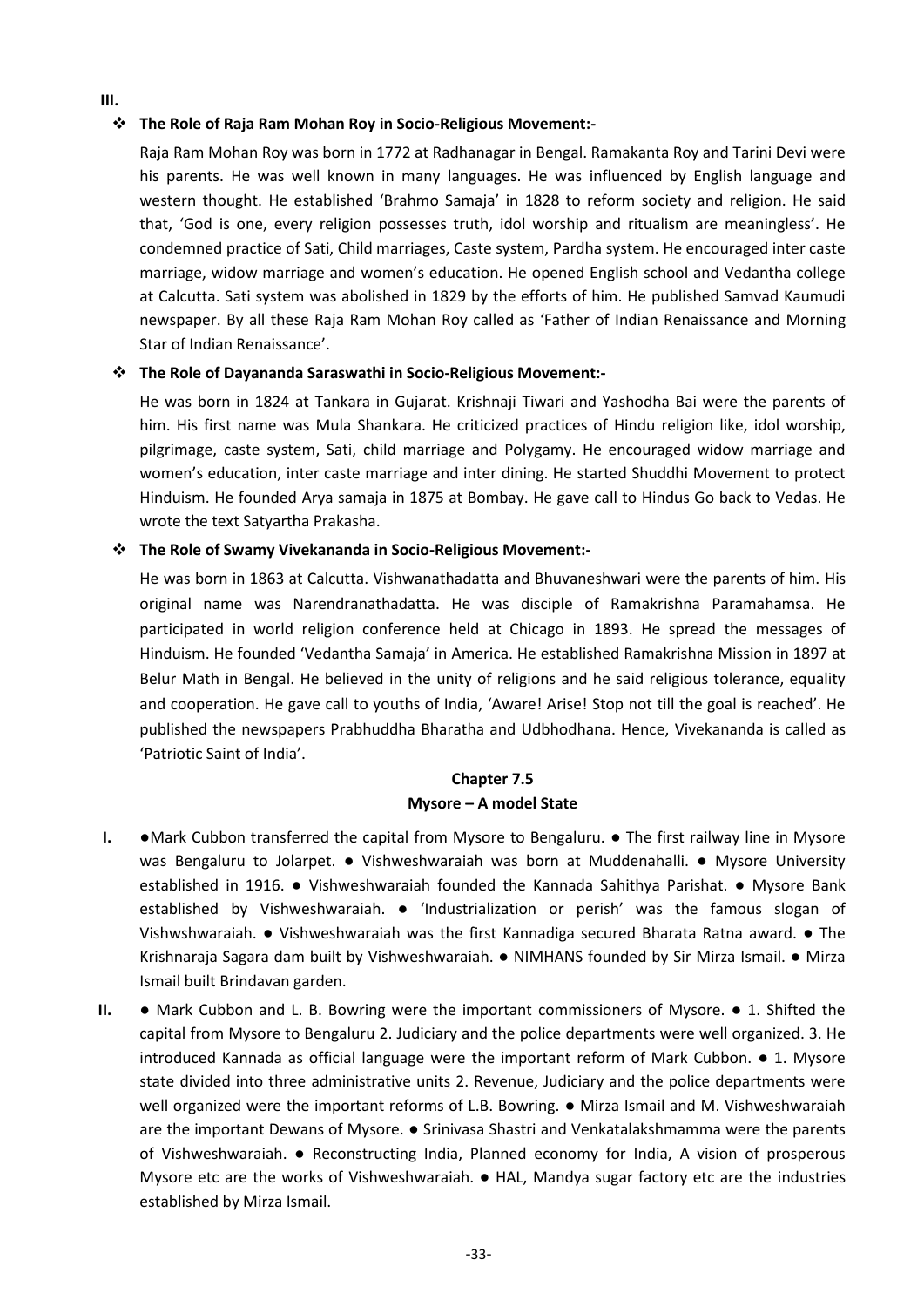## **III.**

## **The role of Mirza Ismail in making Mysore – 'A Model State'(1926-1941):-**

He was one of the famous Dewans of Mysore.

**Industrial achievements:-** HAL in Bengaluru, the Glass factory, Porcelain factory, Sugar factory at Mandya, Paper and steel industry at Bhadravathi etc.

**Other achievements:-** Khadi production centre at Badanavala, Irwin canal at Mandya district, Brindavan garden at KRS, NIMHANS at bengaluru, Meggan hospital in Shimoga, Radio stations at Mysore and Bengaluru etc were established by him.

## **V. Sir M. Vishweshwaraiah- Maker of Modern Mysore:-**

He was born in 1861 at Muddenahalli. Srinivasa Shastri and Venkatalakshmamma were his parents. He completed his education at Chikkaballapura, Bengaluru and Poona. Then he started his service in Bombay government and then he appointed as a chief engineer of Mysore in 1909. He became Dewan of Mysore in 1912.

## **Administrative Reforms:-**

He increased the members of Legislative assembly from 18 to 24. Village Panchayat and Taluk boards were started by him.

**Industrial Development:-** Industrialization or Perish was his slogan. **Industries-** Iron industry at Bhadravathi, Sandal oil factory at Mysore, Soap factory at Bengaluru, Mysore chamber of commerce and industries etc. He founded Mysore bank in 1913.

**Educational Reforms:**- He introduced compulsory primary education. He provided scholarships to encourage education of backward classes. He gave support to female education and also gave prominence to technical education. He started technical colleges at Bengaluru and Mysore. He was started agriculture college at Hebbal. He established Kannada Sahitya Parishat and Mysore University.

## **Other achievements:**-

He built KRS dam. He laid railway line between Mysore-Arasikere and Bowringpet-Kolar. Fair price shops were started by him.

**His works:-** Memories of My working life, Rapid development of Industries, A vision of prosperous Mysore etc.

He was honored the title 'Sir' by the British Government and Government of India conferred Bharatha Ratna award in 1955. He was the first Kannadiga to get this award.

## **Chapter 7.6**

## **INDIAN NATIONAL MOVEMENT**

**I.** ● Womesh Chandra Banerjee presided over first session of the Indian National Congress. ● Bengal partitioned in 1905 to divide Hindus and Muslims. ● Champaran Satyagraha (the first civil disobedience Movement) of Gandhiji forced the British to abolish Teenkathiya system. ● Chauri Chaura incident made Gandhiji to withdraw the Non-co-operation Movement. ● Simon, Go back was the popular slogan during the visit of Simon commission to India. ● Poorna Swaraj declared by the Indian National Congress in 1929.  $\bullet$  Gandhiji attended in 2<sup>nd</sup> round table conference.  $\bullet$  Poona pact was signed in 1932. ● Subhas Chandra Bose was famous as Netaji. ● INA- Indian National Army. ● The INA trails held in Red Fort at Delhi. ● Mohammed Ali Jinnah gave the call for 'Direct Action Day'. ●Sardar Vallabha Bhai Patel is popular as the 'Iron Man of India'. ● The branch of Home rule League established at Dharwad in Karnataka. ● Expansion of KPCC- Karnataka Pradesh Congress Committee. ● Gangadhar Rao Deshpande was famous as 'Karnataka Kesari'. ● Esuru Kottaru, Isuru kodevu was the popular slogan of Isur.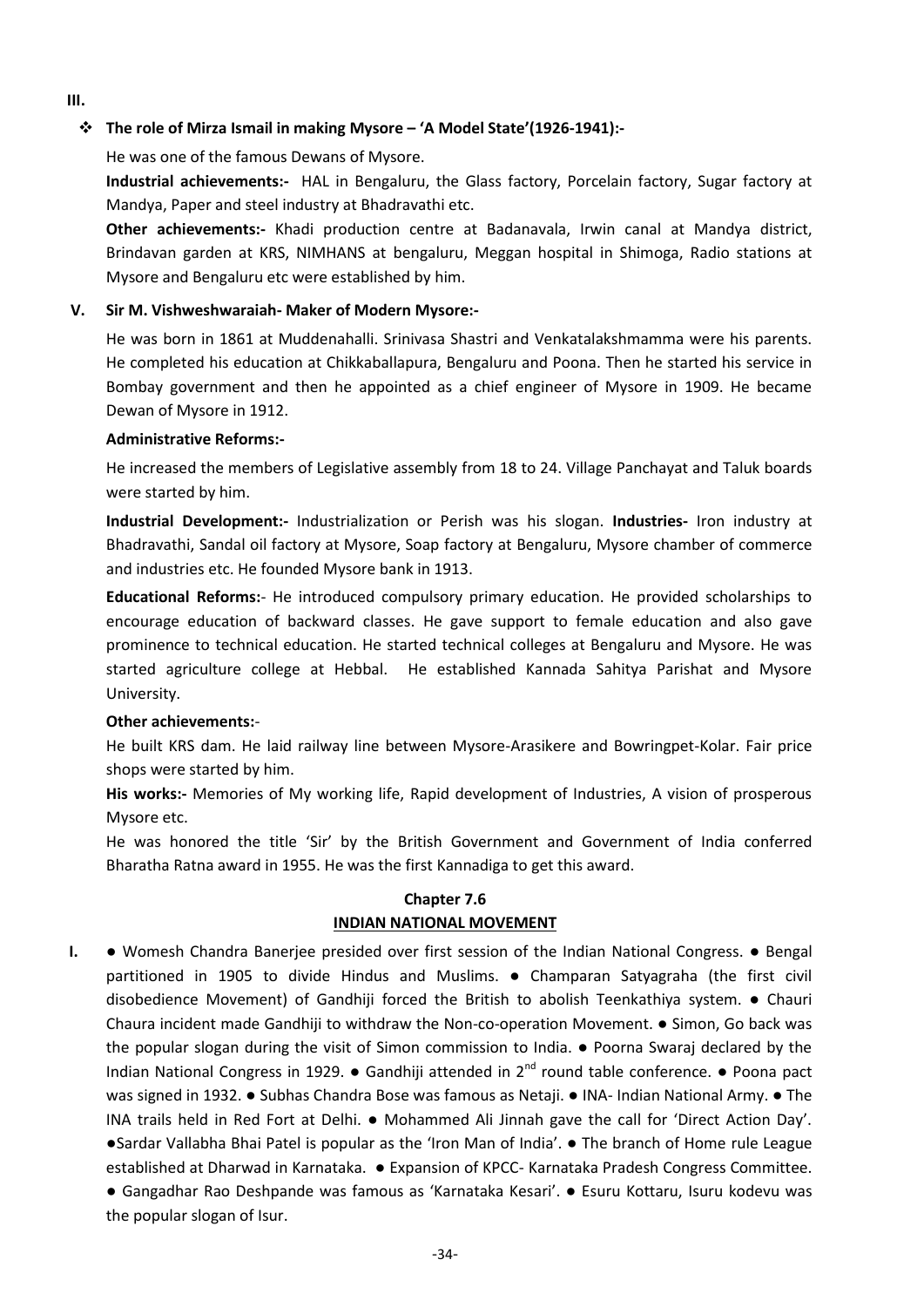**II.** ● The first session of Indian National Congress held in 1885 at Bombay. ● 1. Encourage the National Unity 2. Remove the prejudice of religion; caste, province etc are the objectives of Indian National Congress. ● Gopala Krishna Ghokale, Surendranatha Banerji, Dada Bhai Naoroji etc are the Moderate leaders. ● Balagangadhara tilak, Lalalajapath Ray, Bipin Chandra Pal are the Extremist leaders. ● Lord Curzon was partitioned Bengal in 1905. ● Lokamanya Tilak and Ani Beseant started the Home Rule League Movement. ● General Dyer was responsible for the massacre at Jallianwala Bagh. It occurred in 1919. ● Hakim Hazmal Khan and Maulana Azad are leaders of Khilafat Movement. ● C.R Das and Mothilal Nehru founded the Swaraj Party. ● Lahore Congress session declared Poorna Swaraj. It was held in 1929. ● Gandhiji started 'Salt march' from Sabarmathi and ended at Dandi. ● Mahatma Gandhi and B.R Ambedkar were signed the Poona pact. ● The first session of Karnataka Pradesh Congress committee held at Dharwad in 1920. ● Belagavi congress session presided by Gandhiji in 1924.

## **III.**

## **The important factors that led to the growth of Indian Nationalism:-**

- 1. Economic policy of British:- India became a market of England. Indian Agriculture, Trade and industries were collapsed.
- 2. Uniform system of British administration and judicial system
- 3. Influence of western Education:- Traditional system of Indian education collapsed.
- 4. Influence of Unification of Italy and Germany.
- 5. Racial superiority of British:- They believed themselves as superior than Indians.
- 6. Influence of Newspapers:- Maratha, Kesari, Saumvadi Kaumudi etc.

## **The causes for the rise of Extremism:-**

- 1. Moderates failed to achieve the independence trough the methods of prayer, petition and protest.
- 2. The lethargic policy of British in handling the famines of 1896 and 1901.
- 3. Balagangadhara tilak was arrested for the death of plague commissioner Mr.Rand.
- 4. Partition of Bengal and divide and rule policy of Lord Curzon.
- 5. Influence of socio-religious reformers- Rajaram Mohan Roy, Swamy Vivekananda etc.
- 6. Tilak's National festivals like, Shivaji Mahotsava and Ganesha Utsava.
- 7. Influence of Russia-Japan war of 1905.

## **The role of Karnataka in the Indian National Movement:-**

Armed resistances:- Struggles of Hyder Ali and Tippu Sultan, Dhondia Wagha(1800), Rani Channamma (1824) , Sangolli Rayanna and others.

Role of Patriotic Leaders:- Aluru Venkatarao, Gangadhara Rao Deshapande, Hardikar Manjappa, Srinivasrao Kaujalagi, Mylari Mahadevappa, R.R. Diwakar etc.

Foundation of KPCC (1920-Dharwad)

Belagavi congress Session (1924)

Non-cooperation Movement in Karnataka and Civil disobedience Movement (Salt Satyagraha at Ankola)

Shivapura Congress Satyagraha (1938):- T. Siddalingaiah, S. Channaiah, Bellary Siddamma and others

Incident of Vidhurashwatha:- Jaliyan walabhag of Karnataka

Isuru Tragedy (1942):- the First village declared independence

Mysore Chalo movement:- Palace Satyagraha (1947)- K.C. Reddy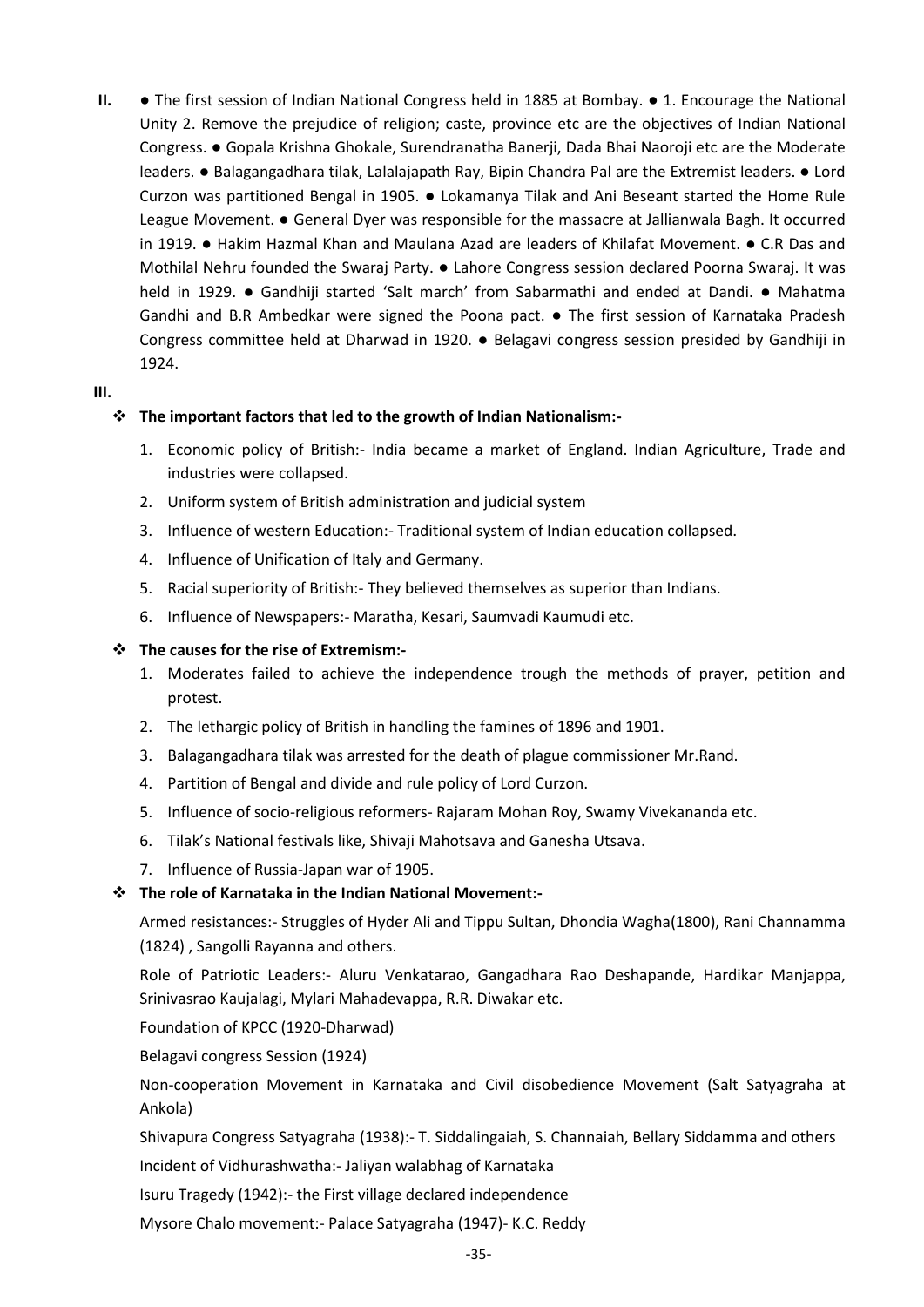**V.**

## **The Indian National Movement from 1885 to 1920:-**

● Establishment of Indian National Congress -1885

National Movement of this period can be classified into two. They are the Moderates and the Extremists.

**1. The period of Moderates (1885-1905):-** Gopala Krishna Ghokale, Daba Bhai Naoroji, Surendranatha Banerji, Firoz sha Mehta and others are the important Moderates. Prayer, Petition and protest were their means of struggle. British called congress as a 'Factory of Sedition' and the leaders as 'Seditious Brahmins' and 'Disloyal Babus'.

**2. The period of Extremists (1905-1920):-** Important Leaders- Lala Lajapatha Roy, Balagangadhara Tilak and Bipan Chandra Pal. Swarajya, Swadeshi and National education were their important means of struggle. Important events- The partition of Bengal (1905), The Surat Split (1907), Indian Press Act (1910), Establishment of Muslim League (1906)- Agakhan, Morley- Minto Reforms (1909), Home rule Movement (1916)- Tilak gave the slogan "Swaraj is my birth right and I shall have it". Montague-Chelmsford reforms (1919).

## **The role of Gandhiji in Indian National Movement (1920-1947):-**

This period called as 'Gandhian Era'. Satya, Ahimse, Satyagraha were the methods of his struggle.

- Champaran Satyagraha (1917)- Abolish of the Theenkathiya system.
- Ahmadabad Mill Strike (1918)- His first hunger strike
- Kheda Satyagraha (1918)- (First non cooperation movement)
- Jallianwalabah Massacre (1919)
- Khilafat Movement
- Non-cooperation Movement (1920-1922)
- Swaraj party (1923)
- Simon Commission (1927)- 'Simon, Go back'
- Nehru report (1928)
- Lahore Congress Session (1929)
- Civil Disobedience Movement (1930-31)- Dandi Salt Satyagraha
- The three round table conferences (1930-1932)- Gandhi-Irvin pact (1931), Poona Pact (1932).
- Indian act of 1935
- Pakistan Resolution (1940)- in Lahore Session
- August Offer (1940)- Viceroy Linlithgow
- Quit India Movement (1942)- Do or die
- Subhas Chandra Bhos Forward Block- Indian National Army (INA)- Nethaji Captain Lakshmi Sehegal.
- Independence and Partition Cabinet Mission- Direct Action Day- Lekar Rahenge Pakistan- Mount Batten Plan
- Independence to India Act (1947)- India got independence in august  $15^{th}$  1947.
- Unification of India Sardar Vallabha Bhai Patel Iron man of India
- Indian constitution (1950)

## **Chapter - 7.7**

## **UNIFICATION OF KARNATAKA**

**I.** ● Sardar Vallababhai Patel persuaded the Princely States to join the Indian Union. ● Karnataka Gatha Vaibhava was the famous work of Alur Venkata Rao. ● Fazl Ali was the Chairman of the States Reorganization Committee. ● S. Nijalingappa was the First Chief Minister of Mysore after the Unification.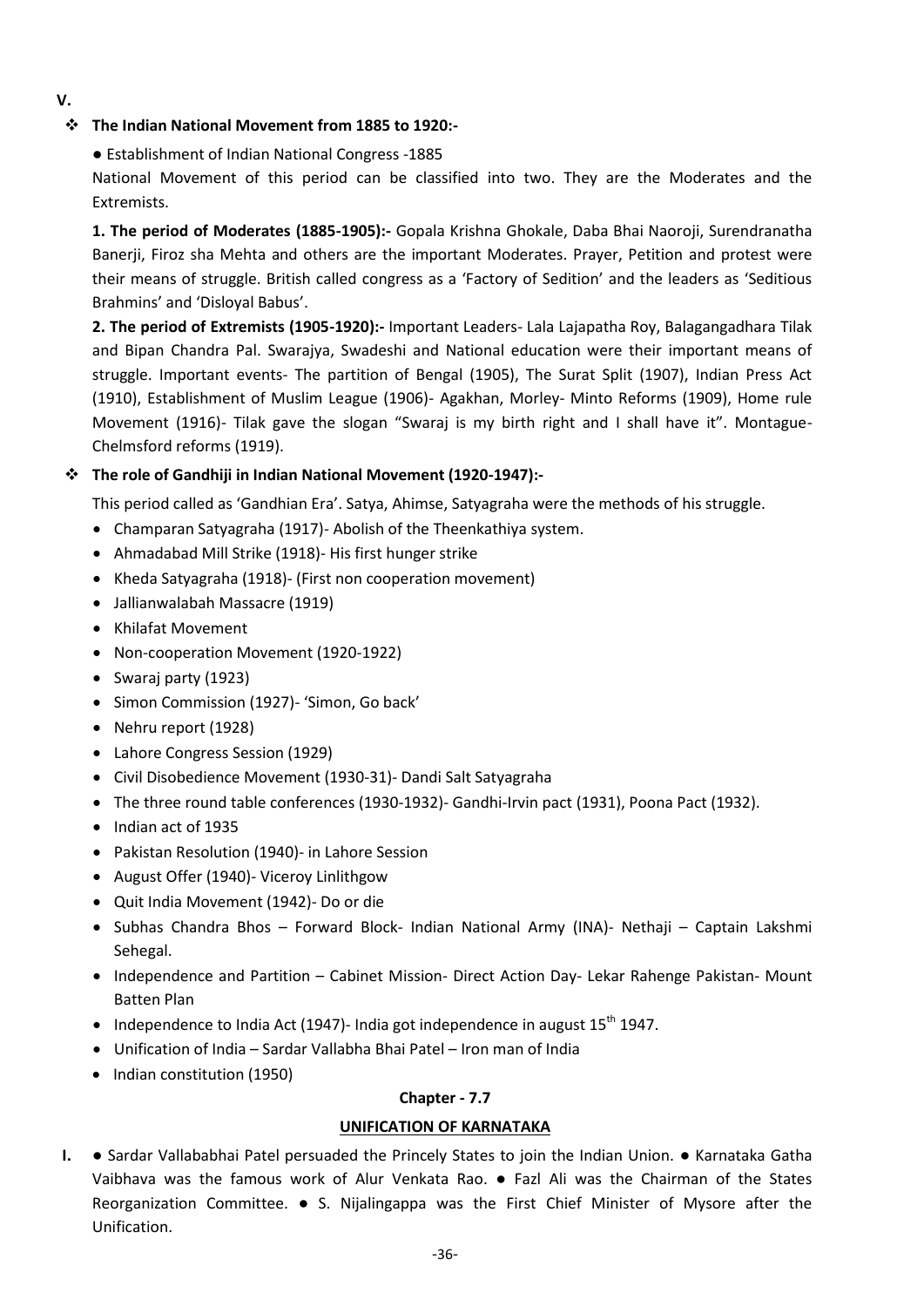- **II.** Gangadhar Rao Deshpande, Siddappa Kambli, Kengal Hanumanthaiah etc were the important leaders of Unification of Karnataka. ●Dhar Committee, JVP Committee, SRC Committee are the committees formed for reorganization of States. ●Jawaharlal Nehru, Vallababhai Patel and Pattabi Sitharamaiah were the members of the JVP committee.
- **III.**

## **Important factors responsible in bringing Unity among Kannadigas:-**

- 1. Role of Newspapers:- Samyukta Karnataka, Vishala Karnataka, Karnataka Vrutha, Powravani and others united the people.
- 2. Role of institutions:- Karnataka Vidya Vardhaka Sangha, Kannada Sahitya Parishad, Karnataka Ekikarana samiti etc.
- 3. Influence of Poets:-
- Huilgol Narayanarao 'Udayavagali namma cheluva Kannada Nadu'
- Shantakavi 'Rakshisu Karnataka devi'
- Kuvempu 'Jaya Bharatha Jananiya Tanujathe'
- B.M. Shree Yerisu Harisu Kannadada Bavuta'
- Mangesha Pai- Taye bare mogava tore kannadigara matheye
- 4. Alur Venkata Rao who is known as Kannada Kula Purohita wrote Karnataka Gatha Vaibhava etc.
- 5. Role of Leaders:- Alur Venkata Rao, Deputy Channabasappa, Andanappa Dottameti, Gangadhara Rao Deshpande, Siddappa Kampala, Kengal Hanumanthaiah, S. Nijalingappa played important role.
- 6. Role of committees:- The Dhar Committee, JVP Committee and SRC etc.
- **The Unification Movement of Karnataka:-**

To unite the Kannada speaking people and provinces under one administrative unit, a movement took place in Karnataka called as Unification. Before the unification, many parts of Karnataka merged in Hyderabad, Bombay, Madras and other presidencies. To unite Karnataka on the basis of linguistic tried in many ways, mainly,

- 1. Role of Institutions:- Karnataka Vidya Vardhaka Sangha(1890), Kannada Sahitya Parishad (1915), Karnataka Sabha, Ithihasa anusandhana Parishad, Hindustani Sevadal etc.
- 2. Leaders:- Deputy Channabasappa, Andanappa Dottameti, Gnagadhara Rao Deshpande, Alur Ventaka Rao, S. Nijalingappa etc.
- 3. News Papers:- Mangalore samachar(first kannada Newspaper), Sadhvi, Vishala Karnataka, Karnataka Vrutta etc.
- 4. Poets:- Huilgol Narayana Rao, Shanta Kavi, Kuvempu, B.M.Shree, Mangesha Pai etc.
- 5. Belgaum Congress session Gandhiji's promise 1924
- 6. Role of Committees:- Dhar Committee-1948, JVP committee- 1949, SRC (Fazl Ali) committee-1955

Based on the report of Fazal Ali committee Mysore united on  $1<sup>st</sup>$  November 1950. S.Nijalingappa was the first Chief Minister. By that time, there were 19 districts. Now 30 districts are there. Mysore state renamed as Karnataka on  $1<sup>st</sup>$  November 1973 during the Devraj Urs period.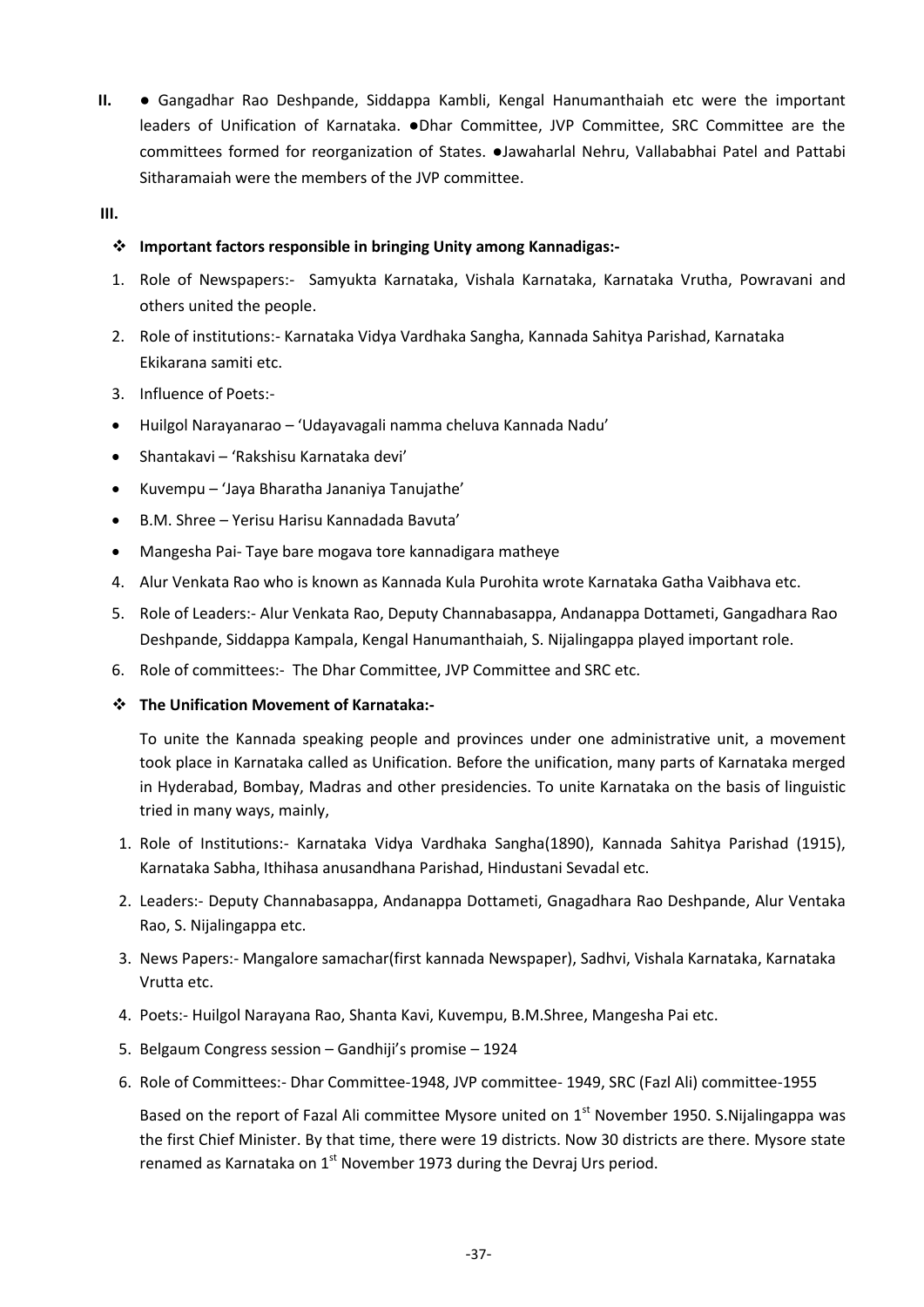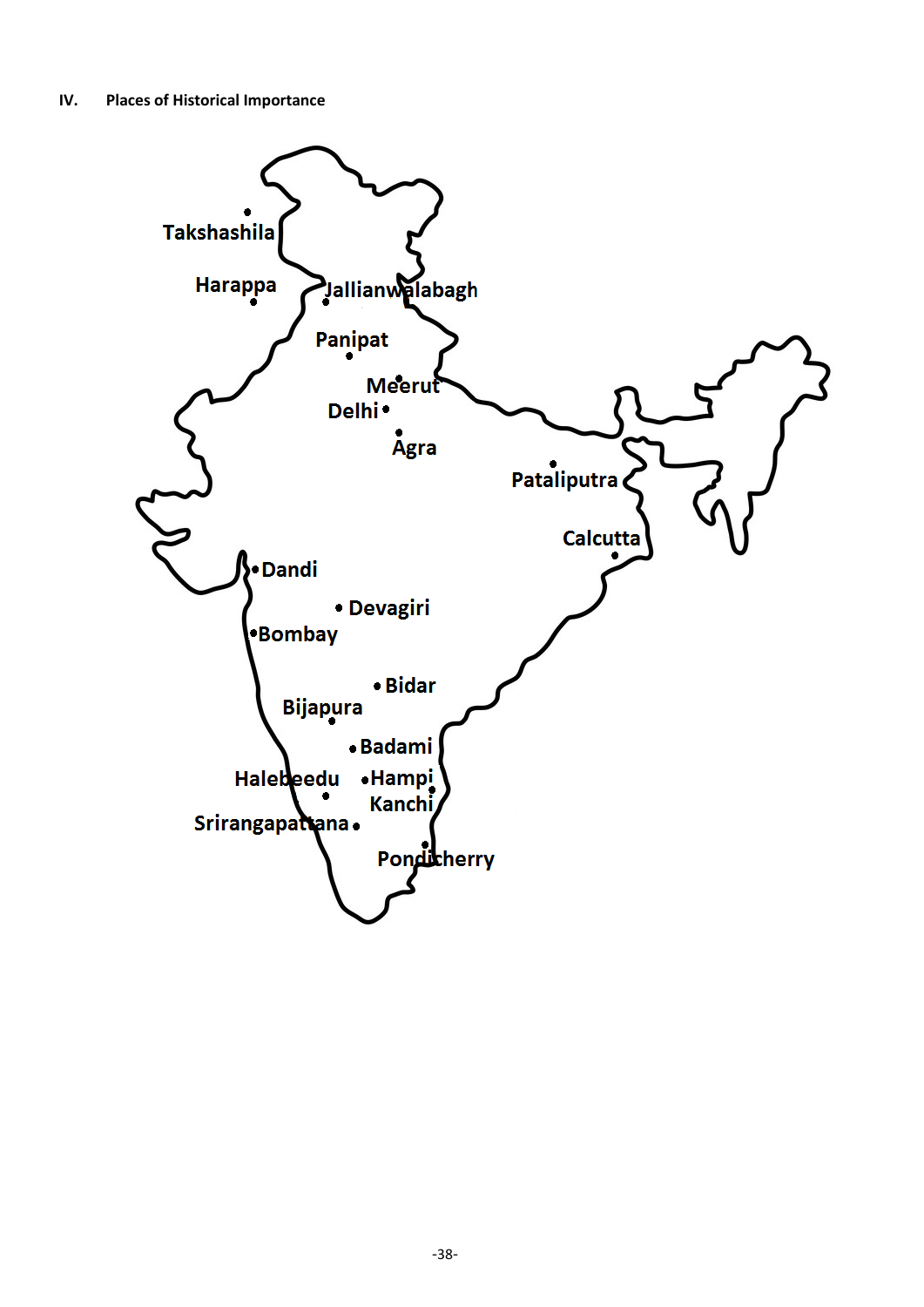#### **Importance of Historical Places**

- **1. Harappa:** It is one of the important sites of Indus civilization. Dayaram Sahani discovered this site in 1920.
- **2. Takshashila:** It is in Pakistan. It was the capital of Gandhara province. It was the ancient university of India. It was an important education center of Ancient India.
- **3. Pataliputra:** It is the capital of Bihar. It was the Capital of Magadha, Mauryas and Guptas.
- **4. Badami:** It is in Bagalkot district. It was the capital of Chalukyas.
- **5. Kanchi:** It is near at Madras. It was the capital of Pallava.
- **6. Halebeedu:** It is in Hassan district. It was the capital of Hoysalas.
- **7. Delhi:** It was the capital of Delhi Sultanate and the Mughals. Redfort is here. Present, it is the capital of India.
- **8. Devagiri:** It is in Maharashtra. Mohammad bin Tughalak transferred his capital from Delhi to Devagiri.
- **9. Panipat:** It is in Hariyana district. Three historical Panipat wars were held here.
- **10. Agra:** It is in Uttaraprasesh. Taj Mahal is the most famous monument of Agra.
- **11. Hampi:** It is in Ballery district. It was the capital of Vijayanagara Empire.
- **12. Bidar:** It was the capital of Bahamani dynasty. Mohammed Gawan built Madarasa.
- **13. Bijapur:** It was the capital of Adil Shahis. Gol Gumbaz, Ibrahim Roja etc famous monuments are here.
- **14. Calcutta:** It is the capital West Bengal. It was the first capital of British in India.
- **15. Bombay:** It is the capital of Maharashtra. The first session of Indian National Congress held here.
- **16. Pondicherry:** It is on the Coramandal coast. It was the capital of French in India
- **17. Srirangapattana:** It is in Mandya district. It was the capital of the early wodeyars of Mysore and Tippusultan.
- **18. Meerut:** It is in Uttarpradesh. The first war of Independence started here.
- **19. Jalian Walabagh:** It is at Amritsar in Panjab. Here General Dyer massacred in 1919.
- **20. Dandi:** It is in Gujrat. Salt satyagraha was held under the leadership of Gandhiji.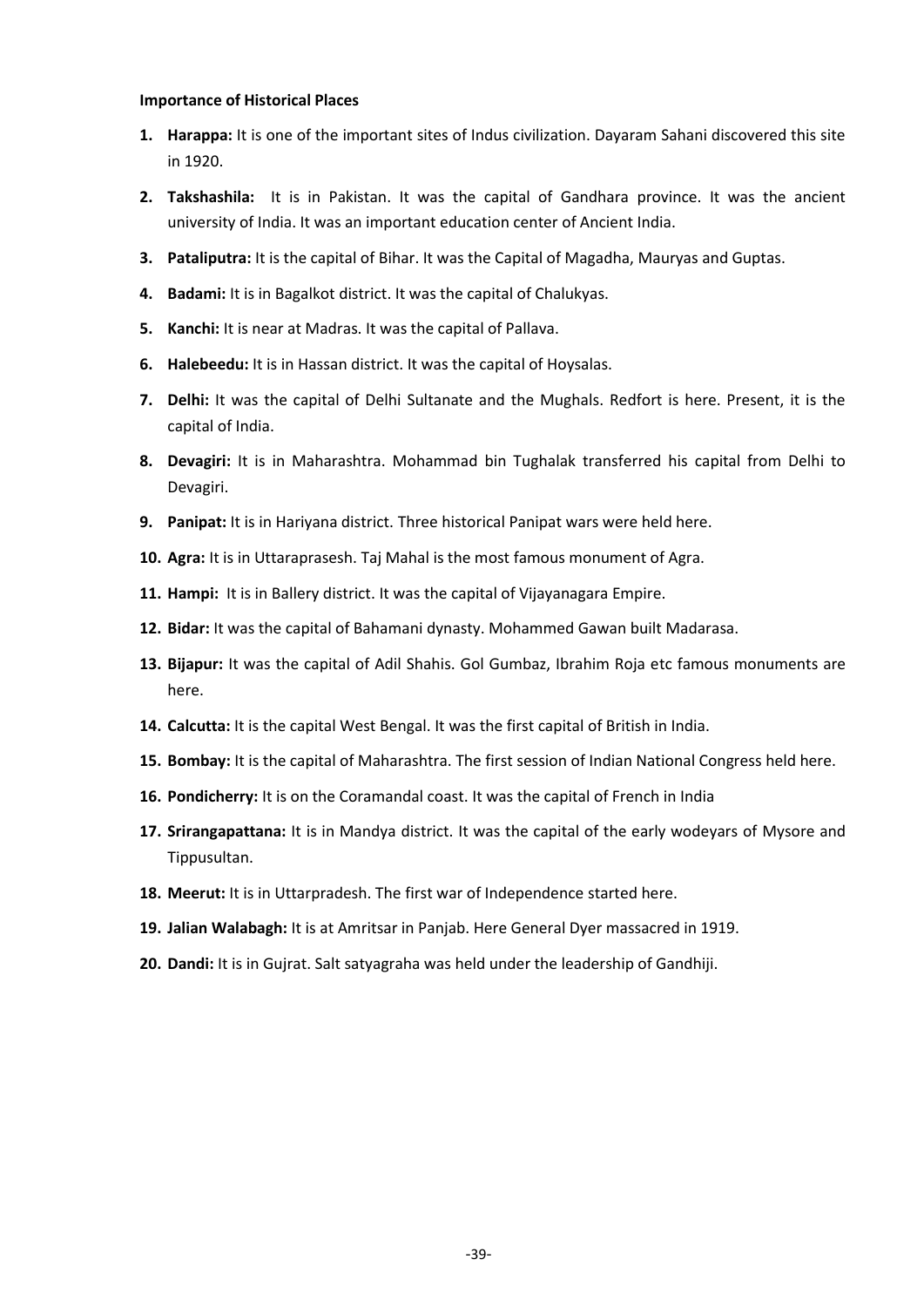## **VI.**

#### **36.**

| 1)       | <b>Matched answers:</b>       |                                            |
|----------|-------------------------------|--------------------------------------------|
| 1.<br>2. | Sulaiman<br>Kanishka          | Arab traveller<br><b>Ruler of Kushanas</b> |
| 3.       | Ibrahim Adil shah II          | Kitab-i-Navaras                            |
|          | Sir. M. Vishweshwaraiah       | Bharatha Rathna award                      |
| 4.       |                               |                                            |
| 5.       | Gangadhar Rao Deshpande       | Karnataka Kesari                           |
| 2)       | <b>Matched answers:</b>       |                                            |
| 1.       | Parshwanatha                  | 23rd Theerthankara                         |
| 2.       | Fahien                        | Gho Ko Ki                                  |
| 3.       | Akabr                         | Din-i-Ilahi                                |
|          | 4. Lord Wellesley             | Subsidiary alliance                        |
| 5.       | N.S. Hardikar                 | Hindustan sevadala                         |
| 3)       | <b>Matched answers:</b>       |                                            |
| 1.       | Vishakadatta                  | Mudrarakshasa                              |
| 2.       | <b>Dhanvantri</b>             | <b>Father of Indian Medicine</b>           |
| 3.       | Harshavardhana                | Uttara Patheshwara                         |
| 4.       | Swamy Dayananda Saraswathi    | Shuddhi Movement                           |
| 5.       | Sardar Vallabha Bhai Patel    | Iron man of India                          |
| 4)       | <b>Matched answers:</b>       |                                            |
| 1.       | Gargi                         | Women scholar                              |
| 2.       | Huilgol Narayana Rao          | Udayavagali namma cheluva Kannada Nadu     |
| 3.       | Tansen                        | Famous musician                            |
| 4.       | Ponna                         | Ubhayakavi Chakravarthi                    |
| 5.       | S. Nijalingappa               | First CM of United Mysore                  |
| 5)       | <b>Matched answers:</b>       |                                            |
| 1.       | Kujala Kadphisis              | <b>Ruler of Kushanas</b>                   |
| 2.       | Krishna I                     | Kailasanatha temple                        |
| 3.       | Chikkadevaraja wodeyar        | Navakoti narayana                          |
| 4.       | Ramanujacharya                | Head of Srirangam Math                     |
| 5.       | Sir Sayyad Ahmed Khan         | Alighar Movement                           |
| 6)       | <b>Matched answers:</b>       |                                            |
| 1.       | Rajendra Chola I              | Gangai Konda Chola                         |
| 2.       | Pampa                         | Adi kavi                                   |
| 3.       | Kanhoji Angrey                | <b>Admiral of Marathas</b>                 |
| 4.       | Lord dal Housie               | Doctrine of Lapse                          |
| 5.       | Alur Venkatarao               | Karnataka Gatha Vaibhava                   |
| 7)       | <b>Matched answers:</b>       |                                            |
| 1.       | R. D. Banerji                 | Discovery of Mohenjodaro                   |
| 2.       | Someshwara III                | Abhilashithartha Chintamani                |
| 3.       | Ibrahim Adil Shah II          | Jagadguru Badshah                          |
| 4.       |                               | Architect of English Education in India    |
| 5.       | Macaulay<br>Dr. B.R. Ambedkar | Eradication of untouchability              |
|          |                               |                                            |
| 8)       | <b>Matched answers:</b>       |                                            |
| 1.       | Ravi Keerthi                  | Aihole Inscription                         |
| 2.       | Dhruva                        | Dharavarsha                                |
| 3.       | Annie Besant                  | Home rule league                           |

- 4. Andanappa Doddameti Unification of Karnataka
- 5. Kempe gowda Founder of Bengaluru city